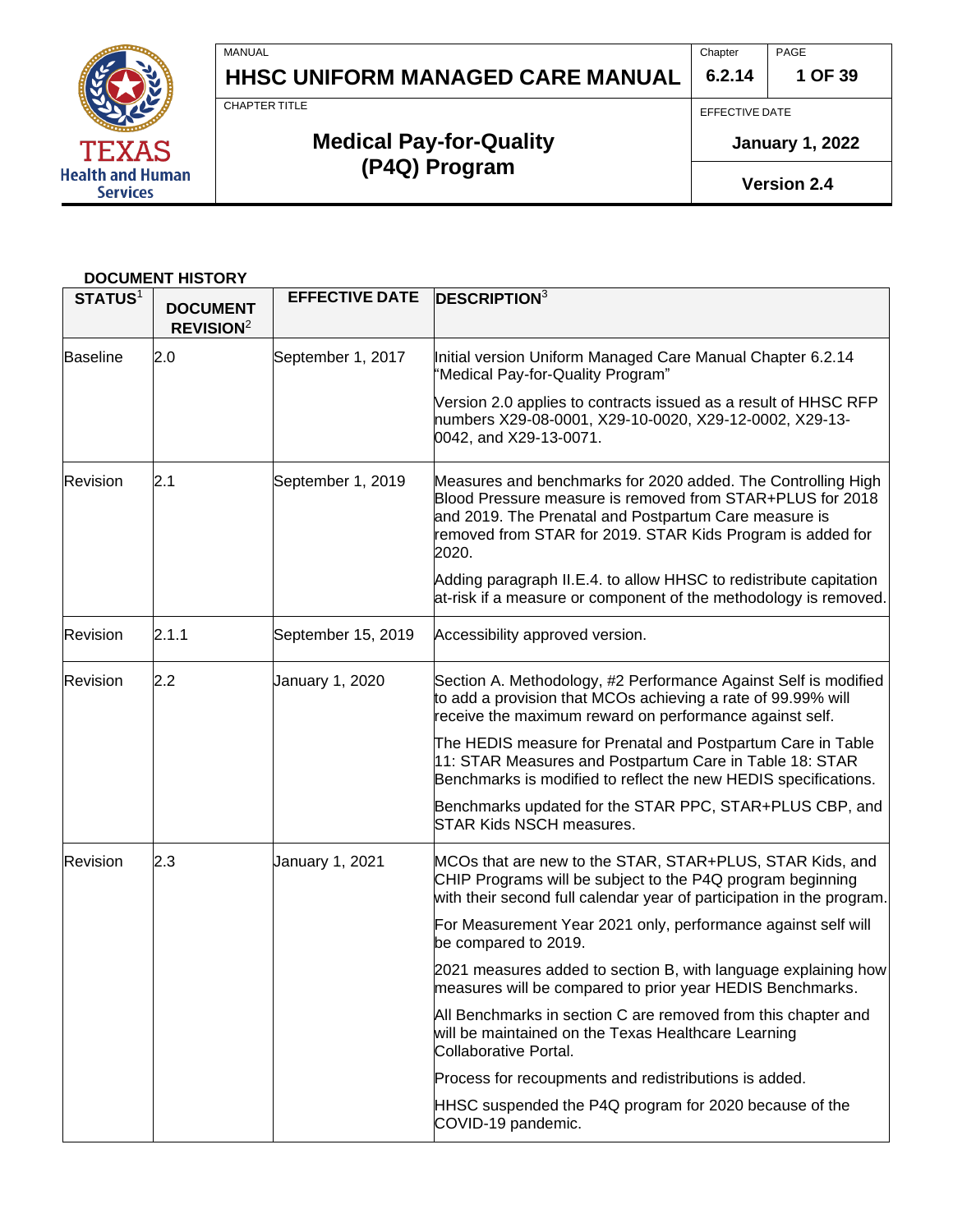

**Chapter 6.2.14** PAGE

**2 OF 39**

CHAPTER TITLE

MANUAL

# **Medical Pay-for-Quality (P4Q) Program**

EFFECTIVE DATE

**January 1, 2022**

**Version 2.4**

| <b>STATUS1</b>  | <b>DOCUMENT</b><br>REVISION <sup>2</sup> | <b>EFFECTIVE DATE</b> | $DESCRIPTION3$                                                                                                                                                                        |
|-----------------|------------------------------------------|-----------------------|---------------------------------------------------------------------------------------------------------------------------------------------------------------------------------------|
| <b>Revision</b> | 2.4                                      | January 1, 2022       | HHSC suspended the P4Q program for 2021 because of the<br>COVID-19 pandemic.                                                                                                          |
|                 |                                          |                       | Information on methodology for assessing performance on survey<br>measures added.                                                                                                     |
|                 |                                          |                       | 2022 and 2023 measures added to Section B.                                                                                                                                            |
|                 |                                          |                       | Added Section B.3; measures for Measurement Years 2022 and<br>2023.                                                                                                                   |
|                 |                                          |                       | Added language to Section C. indicating that EQRO measure<br>results will be used to calculate P4Q results and outlining the<br>timeline for review and questioning of those results. |

**<sup>1</sup>**Status should be represented as "Baseline" for initial issuances, "Revision" for changes to the Baseline version, and "Cancellation" for withdrawn versions

<sup>2</sup> Revisions should be numbered according to the version of the issuance and sequential numbering of the revision—e.g., "1.2" refers to the first version of the document and the second revision.

<sup>3</sup>Brief description of the changes to the document made in the revision.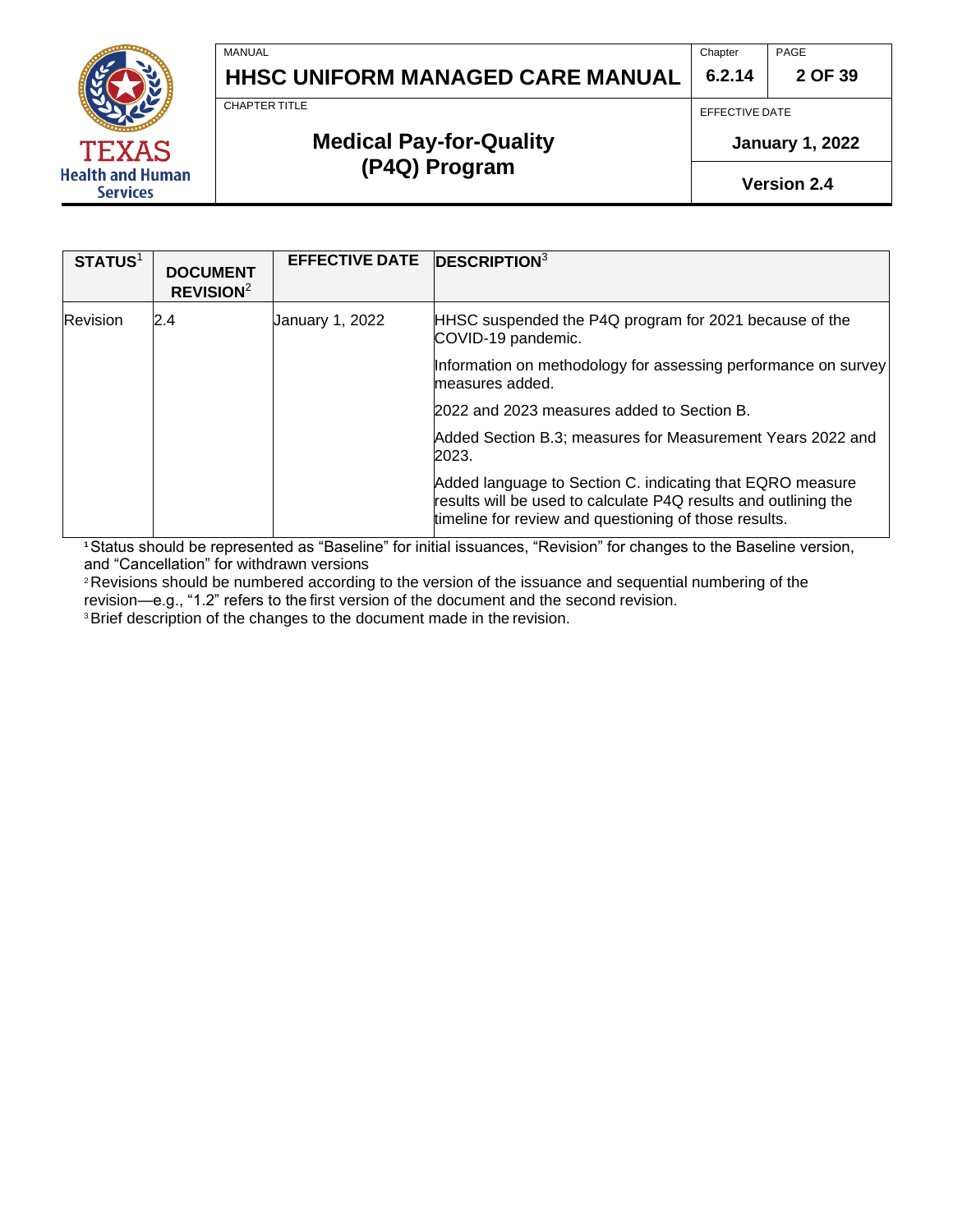PAGE Chapter  $6.2.14$ 



HHSC UNIFORM MANAGED CARE MANUAL

**CHAPTER TITLE** 

**MANUAL** 

# **Medical Pay-for-Quality** (P4Q) Program

EFFECTIVE DATE

**January 1, 2022** 

3 OF 39

Version 2.4

# **Table of Contents**

<span id="page-2-0"></span>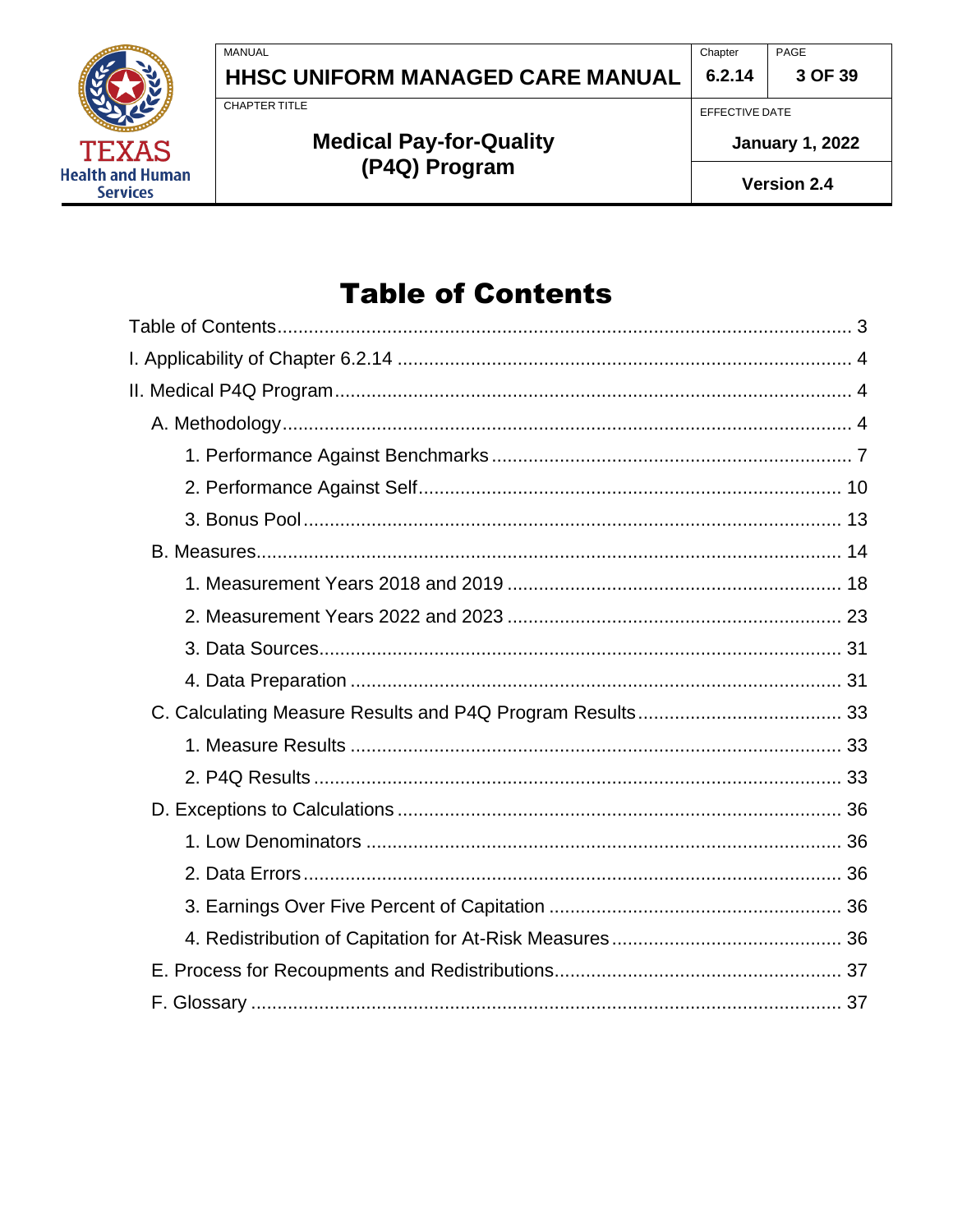|                                     | MANUAL<br><b>HHSC UNIFORM MANAGED CARE MANUAL</b> | Chapter<br>6.2.14                        | PAGE<br>4 OF 39    |
|-------------------------------------|---------------------------------------------------|------------------------------------------|--------------------|
| <b>TEXAS</b>                        | CHAPTER TITLE<br><b>Medical Pay-for-Quality</b>   | EFFECTIVE DATE<br><b>January 1, 2022</b> |                    |
| Health and Human<br><b>Services</b> | (P4Q) Program                                     |                                          | <b>Version 2.4</b> |

#### <span id="page-3-0"></span>**I. Applicability of Chapter 6.2.14**

This chapter applies to Managed Care Organizations (MCOs) participating in the STAR, STAR+PLUS, STAR Kids, and CHIP Programs. In this chapter, references to "CHIP" or the "CHIP Managed Care Program(s)" apply to CHIP. References to "Medicaid" or the "Medicaid Managed Care Program(s)" apply to the STAR, STAR+PLUS, and STAR Kids Programs. The term "MCO" includes health maintenance organizations (HMOs), exclusive provider organizations (EPOs), insurers, and any other entities licensed or approved by the Texas Department of Insurance.

The requirements in this chapter apply to all programs referenced above, except where noted. HHSC suspended the pay-for-quality (P4Q) program for 2020 and 2021 because of the COVID-19 pandemic. The requirements in this chapter apply to the STAR Kids Program beginning with Measurement Year 2022. MCOs that are new to a CHIP or Medicaid Program are included in the medical P4Q program beginning with their second full Measurement Year of participation in that CHIP or Medicaid Program. For example, if an MCO is newly contracted on September 1, 2020, it will be subject to the medical P4Q program starting with Measurement Year 2022.

#### <span id="page-3-1"></span>**II. Medical P4Q Program**

Texas Government Code section 536.051 requires HHSC to base a percentage of the premiums paid to an MCO participating in Medicaid or CHIP on the MCO's performance with respect to outcome and process measures. HHSC has designed the medical P4Q program to comply with the statutory requirement. The program is designed to achieve the following objectives: be simple and easy to understand; reward MCOs' high performance and improved performance; promote MCOs' transformation and innovation, which leads to improved health outcomes; and allow MCOs to track their performance and predict recoupments. In a continued effort to enhance the quality of care while reducing costs, HHSC is focused on: (1) maternal and infant health; and (2) Chronic or Complex Condition prevention and management, including behavioral health.

This chapter details the methodology and measures for the medical P4Q program beginning Measurement Year 2018. The model defined in this chapter will continue to apply to subsequent Measurement Years, unless superseded by amendments to this chapter. This chapter also describes how results will be calculated and contains a glossary of defined terms. Terms capitalized throughout the chapter indicate an associated definition in the glossary.

#### <span id="page-3-2"></span>**A. Methodology**

The medical P4Q program puts three percent of the MCO's Capitation At-Risk. HHSC, through the medical P4Q program, assesses the MCO's performance with respect to outcome and process measures based on three categories:

• Performance against Benchmarks;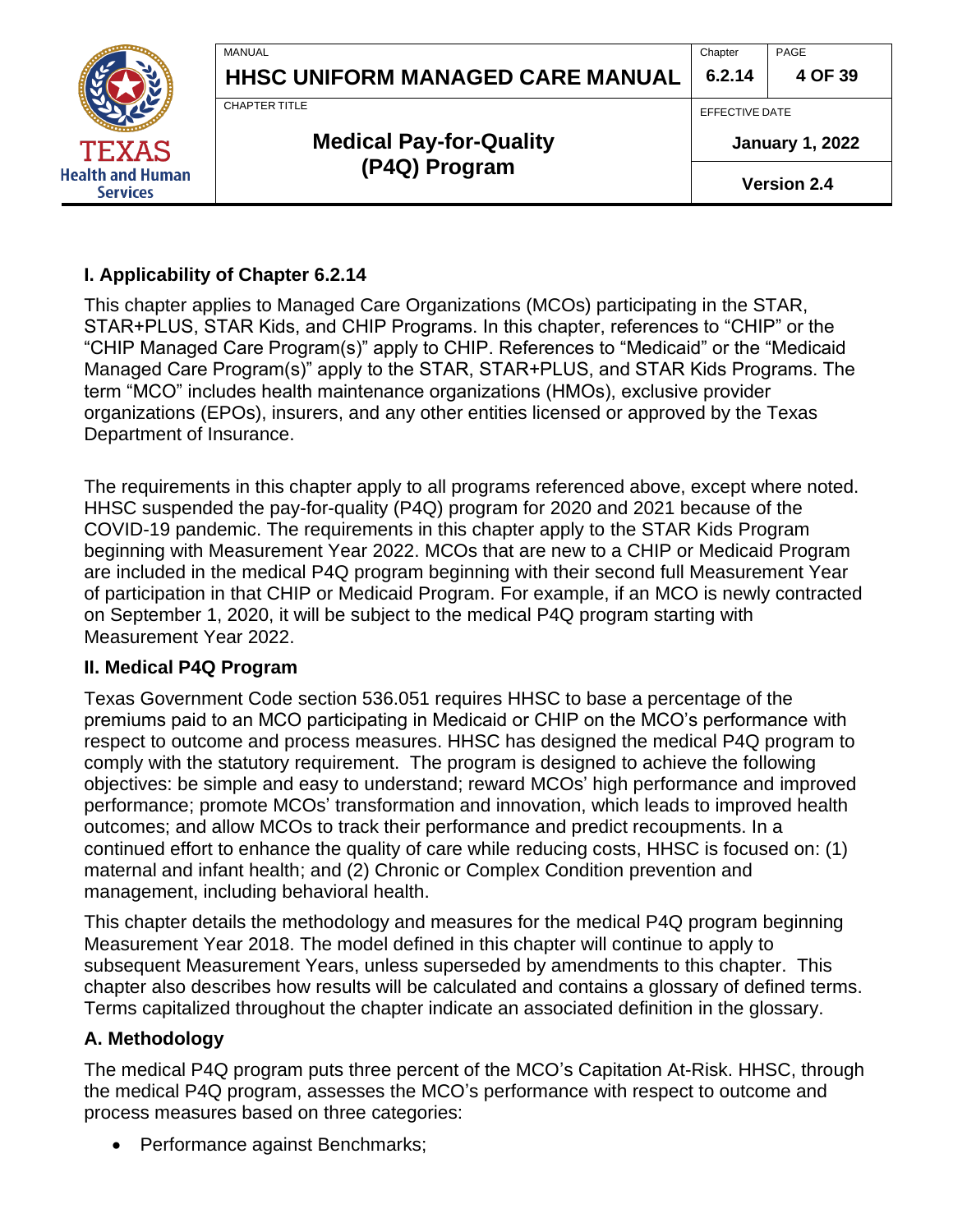

**6.2.14 5 OF 39**

PAGE

# **Medical Pay-for-Quality (P4Q) Program**

EFFECTIVE DATE

**Chapter** 

**January 1, 2022**

**Version 2.4**

- Performance against self; and
- Bonus pool.

**Health and Human Services** 

> Performance against Benchmarks and performance against self are the at-risk components of the medical P4Q program, meaning HHSC can recoup capitation payments based on MCO performance related to these measures. Utilizing both the performance against Benchmarks and performance against self allows HHSC to incentivize high-performing MCOs, while also encouraging improvement regardless of the current level of performance. The percent capitation earned or recouped for each At-Risk Measure in a particular managed care program is added together to determine the total capitation earned or recouped for each MCO across all At-Risk Measures for that particular managed care program.

The MCO's Capitation At-Risk is distributed equally across the At-Risk Measures for each managed care program. Some At-Risk Measures have submeasures. The Capitation At-Risk for measures containing submeasures will be divided evenly across the submeasures. Should HHSC decide to allocate an unequal percent capitation to each measure, HHSC will amend this chapter and provide written notice to the MCOs as soon as possible, but no later than 30 days prior to the start of the Measurement Year. The criteria for weighting the measures could include:

- Legislative requirements;
- HHSC priorities:
- The number of Members affected;
- Severity of the issue being measured; and
- Need for improvement.

The bonus pool further incentivizes MCOs without the risk of recoupment. After the MCOs are assessed on performance against Benchmarks and performance against self, if there are additional funds remaining from associated managed care program recoupments, MCOs will be assessed on the bonus pool measures, and will be provided additional funds based on performance related to the bonus pool measures and MCO size (see section II(A)(3), "Bonus Pool").

Figure 1 and Table 1 (see below) provide an illustration of an MCO's capitation distributed across At-Risk Measures, and linked to capitation payments, for one managed care program.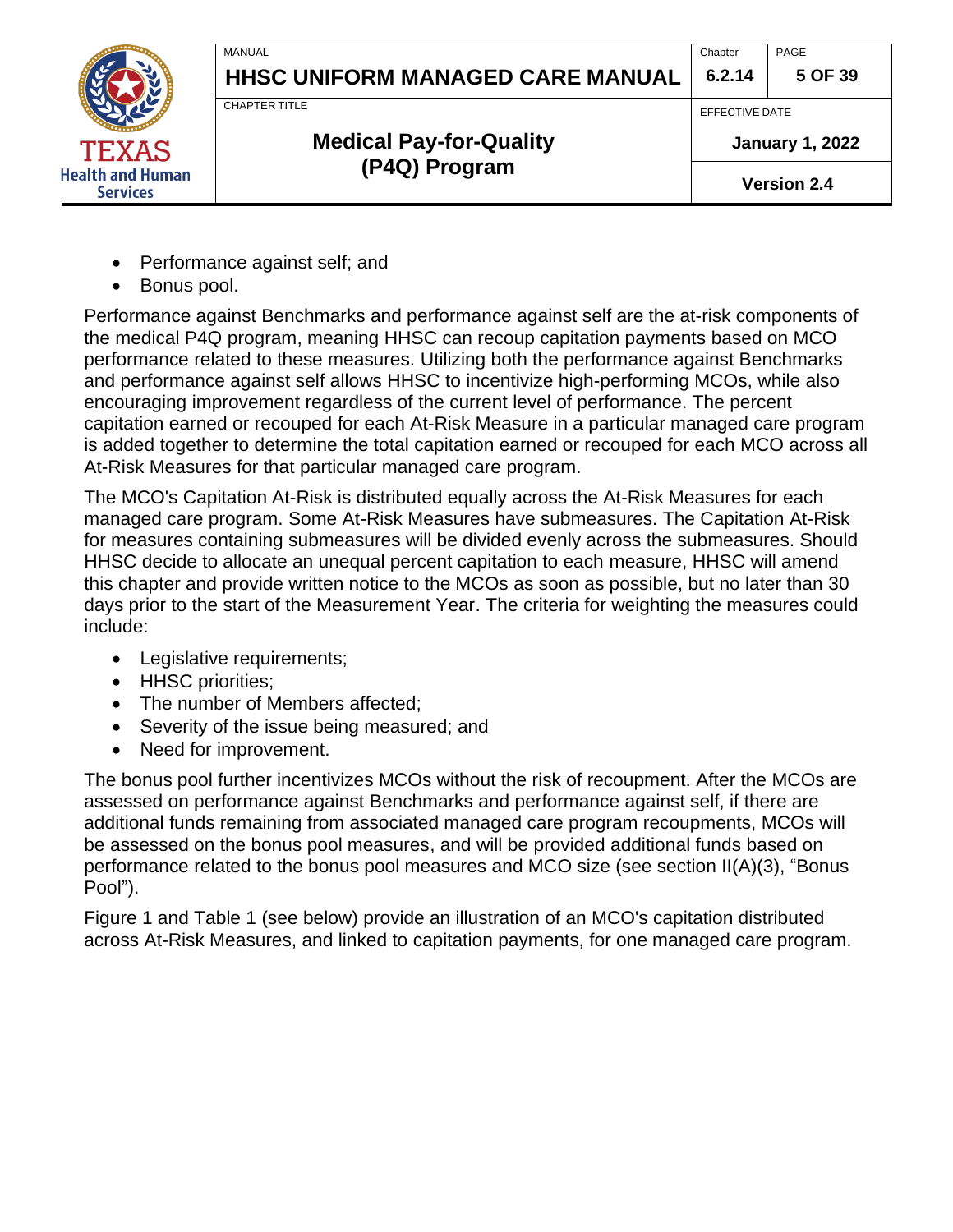

#### **Figure 1: Example of capitation distribution across At-Risk Measures**



**Table 1: Example of capitation payments for At-Risk Measures - MCO with \$100,000,000 in capitation payments**

| <b>At-Risk Measure</b>                                                                           | <b>Total</b><br><b>Percent</b><br><b>Capitation</b><br><b>At-Risk</b> | <b>Total</b><br><b>Amount</b><br><b>Capitation</b><br><b>At-Risk</b> | Performance:<br><b>Against</b><br>Benchmark /<br><b>Against Self</b> | <b>Performance:</b><br><b>Amounts</b> |
|--------------------------------------------------------------------------------------------------|-----------------------------------------------------------------------|----------------------------------------------------------------------|----------------------------------------------------------------------|---------------------------------------|
| <b>Potentially Preventable</b><br><b>Emergency Department</b><br>Visits (PPVs)                   | 0.75                                                                  | \$750,000                                                            | 0.375 / 0.375                                                        | \$375,000 /<br>\$375,000              |
| Well Child Visits in the<br>First 15 Months of Life<br>(W15)                                     | 0.75                                                                  | \$750,000                                                            | 0.375/0.375                                                          | \$375,000 /<br>\$375,000              |
| <b>Appropriate Treatment</b><br>for Children with Upper<br><b>Respiratory Infection</b><br>(URI) | 0.75                                                                  | \$750,000                                                            | 0.375/0.375                                                          | \$375,000/<br>\$375,000               |
| Prenatal and<br>Postpartum Care (PPC)                                                            | 0.75                                                                  | N/A                                                                  | N/A                                                                  | N/A                                   |
| - Prenatal                                                                                       | 0.375                                                                 | \$375,000                                                            | 0.1875/<br>0.1875                                                    | \$187,500/<br>\$187,500               |
| - Postpartum                                                                                     | 0.375                                                                 | \$375,000                                                            | 0.1875/<br>0.1875                                                    | \$187,500/<br>\$187,500               |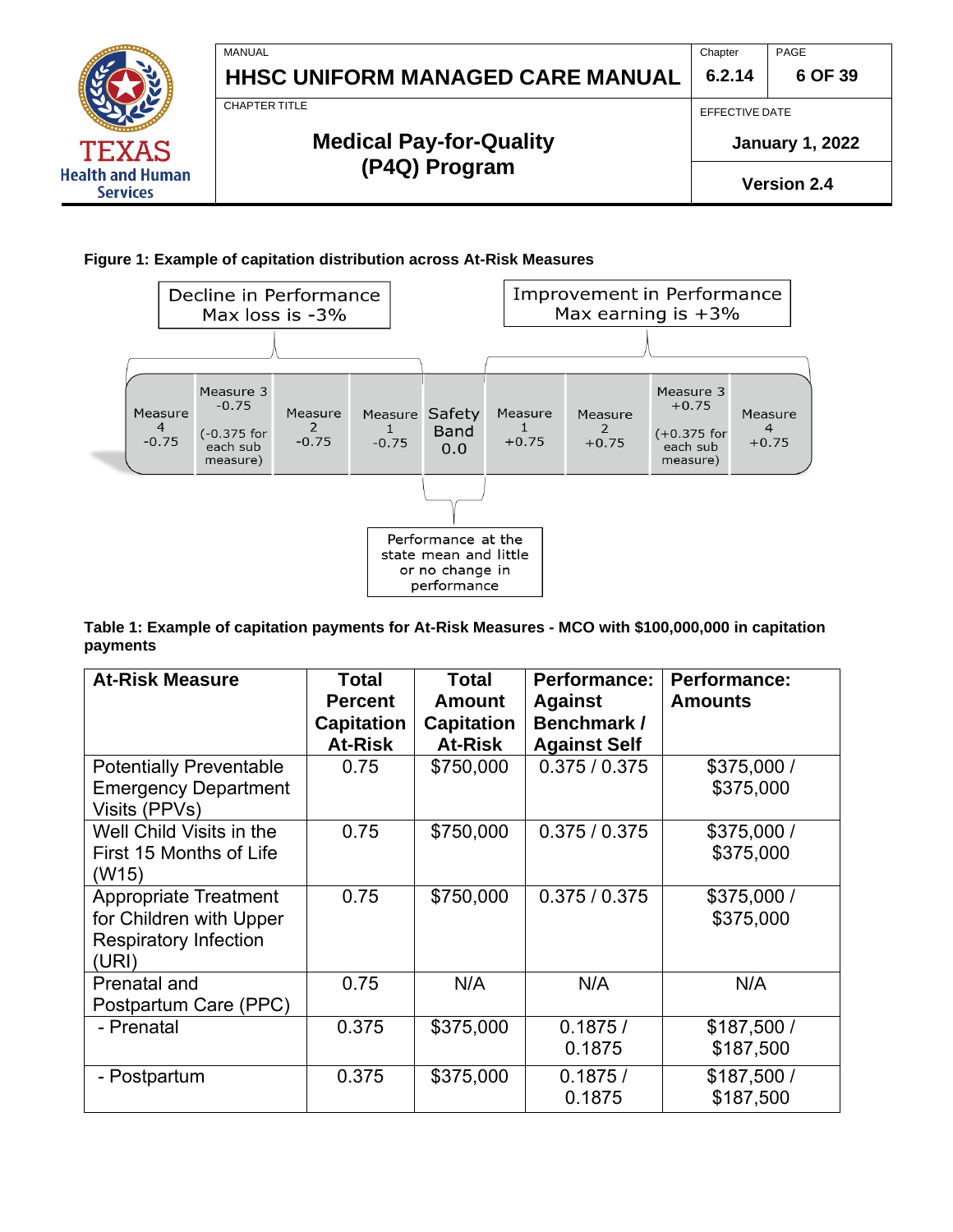

**6.2.14** PAGE

**7 OF 39**

CHAPTER TITLE

MANUAL

# **Medical Pay-for-Quality (P4Q) Program**

EFFECTIVE DATE

**Chapter** 

**January 1, 2022**

**Version 2.4**

### <span id="page-6-0"></span>**1. Performance Against Benchmarks**

Performance against Benchmarks evaluates an MCO's Measurement Year performance compared to fixed Benchmarks. An MCO with a low denominator (see section II(D), "Exceptions to Calculations") on a measure for the Measurement Year will not be eligible for performance against Benchmarks on that measure, and the percent capitation assigned to performance against Benchmarks on that measure will not apply to that MCO for that Measurement Year. In these instances, the capitation associated with that measure with the low denominator will not be recouped, and the MCO will not be eligible for an incentive for that measure.

### *Healthcare Effectiveness Data Information Set (HEDIS) Measures*

The Healthcare Effectiveness Data and Information Set (HEDIS) is a widely used set of performance measures produced and maintained by the National Committee for Quality Assurance. HHSC uses the HEDIS published percentile categories in setting the performance against Benchmarks ranges:

- The HEDIS 2016 (Measurement Year 2015) published percentile categories (HEDIS HMO percentiles) above and below the state mean, or HEDIS 50th percentile, are used as Benchmarks for earning or recouping funds for Measurement Years 2018 and 2019.
- HEDIS MY2020 published percentile categories above and below the state mean, or HEDIS 50<sup>th</sup> percentile, are used as Benchmarks for Measurement Year 2022.
- HEDIS MY2021 published percentile categories above and below the state mean, or HEDIS 50<sup>th</sup> percentile, are used as Benchmarks for Measurement Year 2023.

An MCO's performance is compared against the HEDIS national percentiles and in relation to the particular managed care program mean, i.e., how the MCO's performance compares to the specific program's average Rate. Performance below the particular managed care program mean results in recoupment, and performance above the HEDIS 50th percentile or particular managed care mean (whichever is higher) results in earned funds.

- For Measurement Years 2018 and 2019, if the MCO's performance is at the managed care program mean for 2015, it will result in no funds recouped or earned by the MCO.
- For Measurement Year 2022, if the MCO's performance is at the managed care program mean for 2020, it will result in no funds recouped or earned by the MCO.
- For Measurement Year 2023, if the MCO's performance is at the managed care program mean for 2021, it will result in no funds recouped or earned by the MCO.

Any MCO performing at the particular managed care program mean will keep its assigned capitation for performance against Benchmarks on that measure. In the event that the particular managed care program mean is below the HEDIS 50th percentile, MCOs will retain their capitation assigned to that measure, if they perform between the particular managed care program mean and the HEDIS 50th percentile.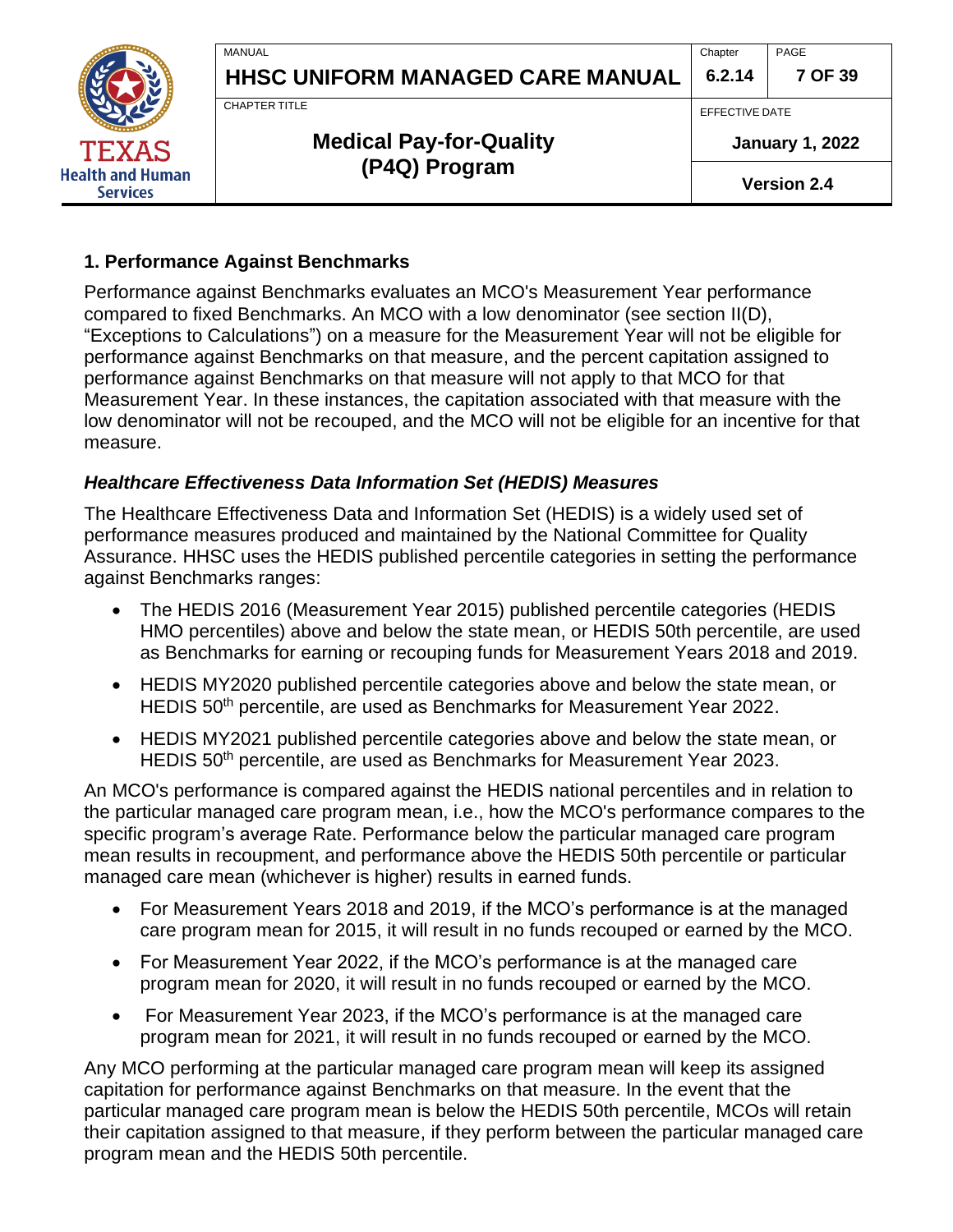

PAGE **8 OF 39**

CHAPTER TITLE

MANUAL

# **Medical Pay-for-Quality (P4Q) Program**

EFFECTIVE DATE

**January 1, 2022**

**Version 2.4**

#### **Table 2: Example of performance against Benchmarks for HEDIS measures - HEDIS Performance Against Benchmarks**

| <b>Ranges</b>                                             | <b>Performance</b>    | <b>Percent</b><br>earned/lost |
|-----------------------------------------------------------|-----------------------|-------------------------------|
| Above HEDIS 66.67th percentile                            | $>64.91\%$            | 0.375                         |
| HEDIS 50th percentile through HEDIS<br>66.67th percentile | 59.58% through 64.91% | 0.1875                        |
| State mean through HEDIS 50th<br>percentile               | 54.67% through 59.57% |                               |
| HEDIS 25th percentile through state<br>mean               | 53.49% through 54.66% | $-0.1875$                     |
| Below HEDIS 25th percentile                               | $< 53.49\%$           | $-0.375$                      |

### *Consumer Assessment of Healthcare Providers and Systems (CAHPS) Measures*

The Consumer Assessment of Healthcare Providers and Systems (CAHPS) is a widely used set of survey measures produced and maintained by the Agency for Healthcare Research and Quality (AHRQ). HHSC uses the AHRQ published percentile categories for Medicaid and CHIP, as appropriate, in setting the performance against Benchmarks ranges. For Measurement Year 2022, HHSC uses 2020 health plan survey comparative data. For Measurement Year 2023, HHSC uses 2021 health plan survey comparative data.

### *3M potentially preventable events (PPE) Measures*

For PPEs, actual to expected ratios are used as Benchmarks for earning or recouping capitation on performance against Benchmarks.

Since there are no national Benchmarks for the PPE measures, each MCO's performance is compared to the risk-adjusted program Rate for that particular managed care program, which is always an actual to expected (A/E) ratio of 1.0000. MCOs are evaluated based on their A/E ratio for the Measurement Year, which is provided to them by the External Quality Review Organization (EQRO).

#### **Table 3: Example of performance against Benchmarks for PPE measures - PPE Performance Against Benchmarks**

| <b>Performance</b>       | <b>Percent</b><br>earned/lost |
|--------------------------|-------------------------------|
| $A/E$ of $< 0.9000$      | 0.375                         |
| A/E of 0.9000 to <1.0000 | 0.1875                        |
| A/E of 1,0000            |                               |
| A/E of >1.0000 to 1.1000 | $-0.1875$                     |
| A/E of >1.1000           | $-0.375$                      |



**Health and Human Services**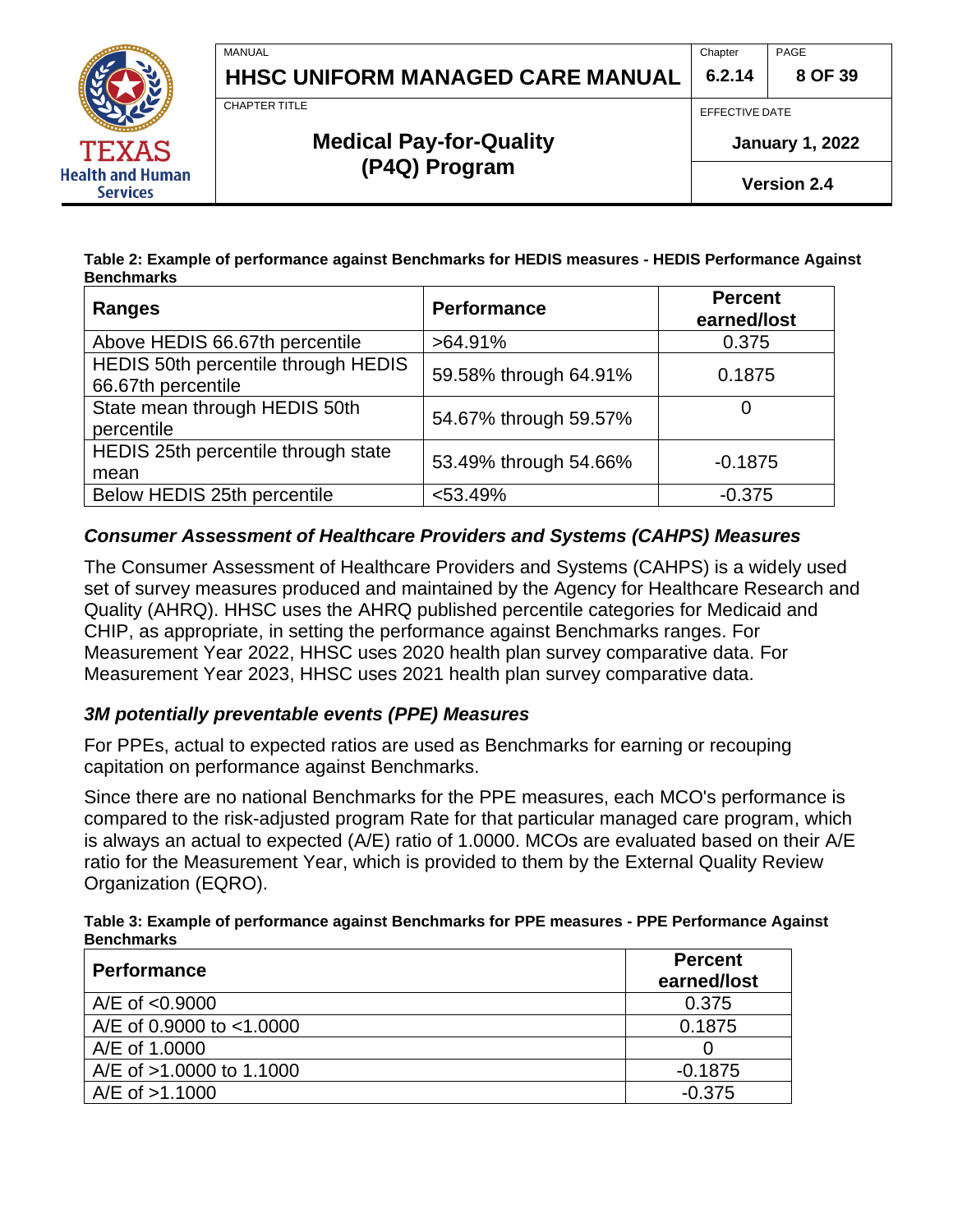**Chapter 6.2.14** PAGE

**9 OF 39**

CHAPTER TITLE

MANUAL

**Health and Human Services** 

# **Medical Pay-for-Quality (P4Q) Program**

EFFECTIVE DATE

**January 1, 2022**

**Version 2.4**

#### *Measures where national percentiles are not available*

Maximum earnings or recoupments on a measure will reflect a ten percent difference from the program Rate for that particular managed care program.

| Table 4: Example of Performance Against Self when national percentiles are not available |  |
|------------------------------------------------------------------------------------------|--|
|                                                                                          |  |

| <b>Performance</b>    | <b>Percent</b><br>earned/lost |
|-----------------------|-------------------------------|
| $>41.80\%$            | 0.375                         |
| 38.01% through 41.80% | 0.1875                        |
| 38.00%                |                               |
| 34.02% through 37.99% | $-0.1875$                     |
| $<$ 34.02%            | $-0.375$                      |

#### **Figure 2: Performance against Benchmarks timeline**

# 2022 Medical Pay-for-Quality Performance Against Benchmarks

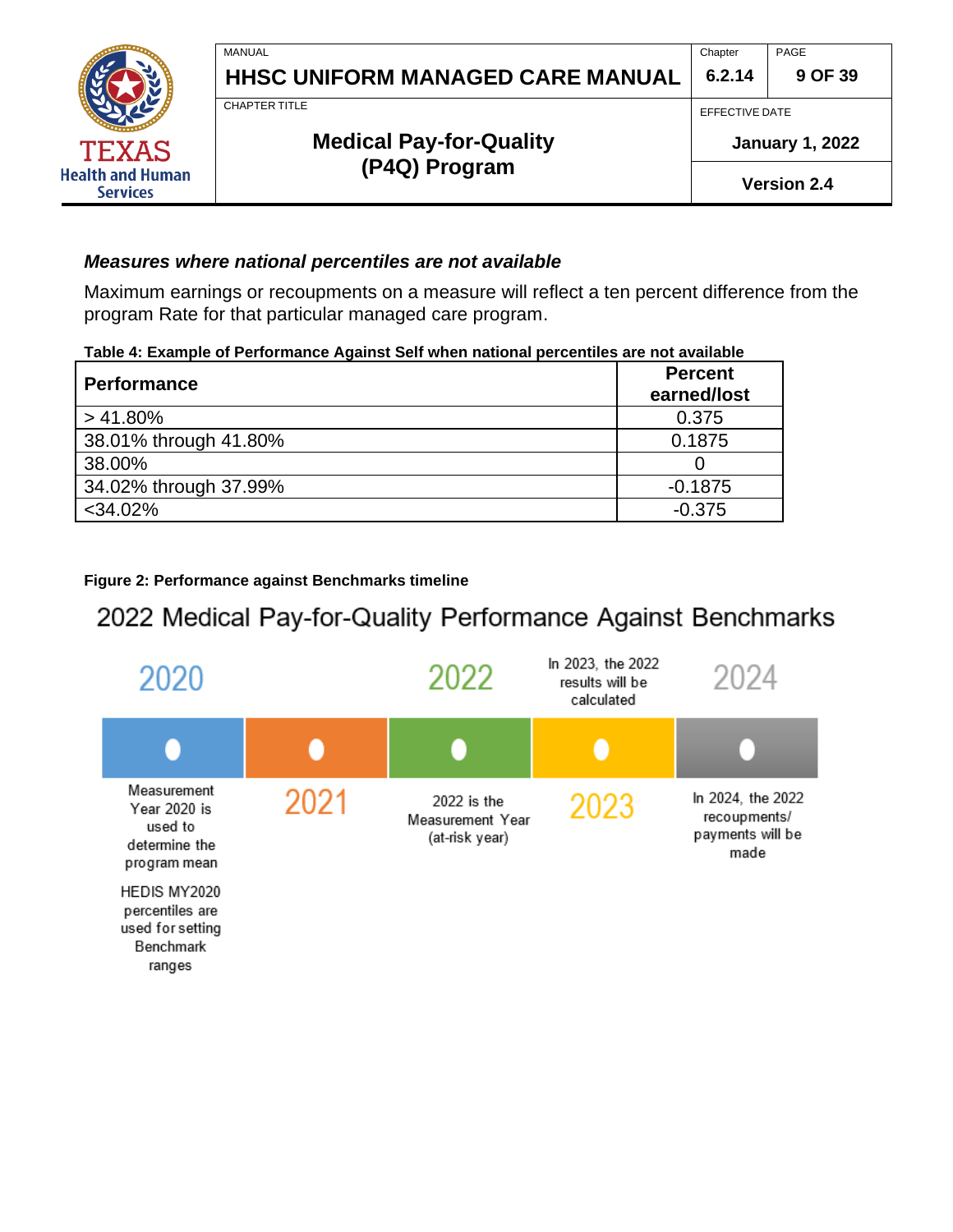

# 2023 Medical Pay-for-Quality Performance Against Benchmarks



#### <span id="page-9-0"></span>**2. Performance Against Self**

Performance against self evaluates an MCO's Measurement Year performance compared to its previous year's performance. The performance against self Benchmarks include a Safety Band to account for changes that may be outside an MCO's control for each measure. Neither incentives or recoupments will occur if the MCO's performance on a specific measure falls within the Safety Band.

An MCO with a low denominator (see section II(D), "Exceptions to Calculations") in the Measurement Year, or the year prior to the Measurement Year, will not be eligible for incentives or recoupments for performance against self on that measure. In addition, that MCO will retain the percent capitation assigned to performance against self on the measure for that Measurement Year.

### *HEDIS, CAHPS, and National Survey of Children's Health (NSCH) Measures*

HEDIS, CAHPS, and NSCH measures are determined by the Percentage Point Change (e.g., 2018 Rate minus 2017 Rate). The performance against self Benchmarks for the HEDIS, CAHPS, and NSCH measures are set using the average Rate difference between performance against Benchmarks ranges, as illustrated in the equation below:

(Rate at which MCO receives the maximum earned capitation for performance against **Benchmarks**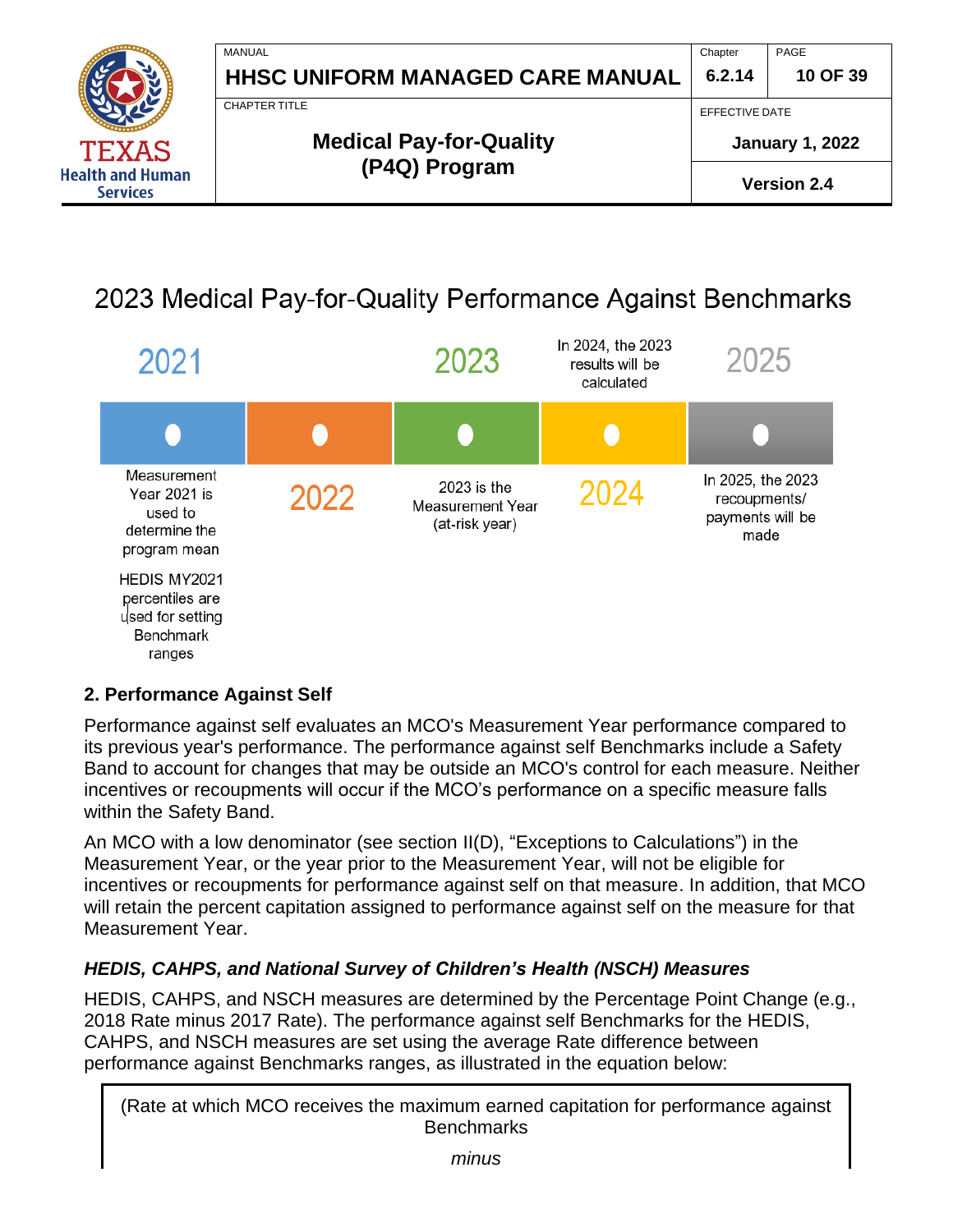MANUAL

**Health and Human Services** 

# **HHSC UNIFORM MANAGED CARE MANUAL**

**Chapter 6.2.14** PAGE

**11 OF 39**

CHAPTER TITLE

# **Medical Pay-for-Quality (P4Q) Program**

EFFECTIVE DATE

**January 1, 2022**

**Version 2.4**

Rate at which MCO receives the maximum recoupment for performance against Benchmarks)

*divided by*

number of categories between the Rate at which MCO receives the maximum earned capitation for performance against Benchmarks and the Rate at which MCO receives the maximum recoupment for performance against Benchmarks

The average Rate difference between performance against Benchmarks ranges are rounded to the nearest half percent and vary by measure. An example of this calculation is provided in Table 4.

**Table 5: Example of performance against self Benchmark calculation for HEDIS and CAHPS measures**

| <b>Performance Against</b><br><b>Benchmarks</b> | <b>Percent</b><br>earned/lost |
|-------------------------------------------------|-------------------------------|
| $>64.91\%$                                      | 0.375                         |
| 59.58% through 64.91%                           | 0.1875                        |
| 54.67% through 59.57%                           | 0                             |
| 53.49% through 54.66%                           | $-0.1875$                     |
| $< 53.49\%$                                     | $-0.375$                      |

 $(64.91 - 53.49) / 4 = 2.855$ 

Rounded to the nearest half percent = 3.00

| <b>Performance Against Self</b> | <b>Percent</b><br>earned/lost |
|---------------------------------|-------------------------------|
| $>6.00\%$                       | 0.375                         |
| 3.00% through 6.00%             | 0.1875                        |
| 2.99% through -2.99%            |                               |
| -3.00% through -6.00%           | $-0.1875$                     |
| $<$ -6.00%                      | $-0.375$                      |

An MCO achieving a Rate of 99.99 percent or greater on a HEDIS or CAHPS measure will earn the maximum earned capitation for performance against self on that measure.

### *PPE Measures*

For PPEs, the Percentage Change is evaluated using an A/E ratio multiplied by the managed care program mean (managed care program actual weight per 1,000 Member months) as illustrated in the equation below: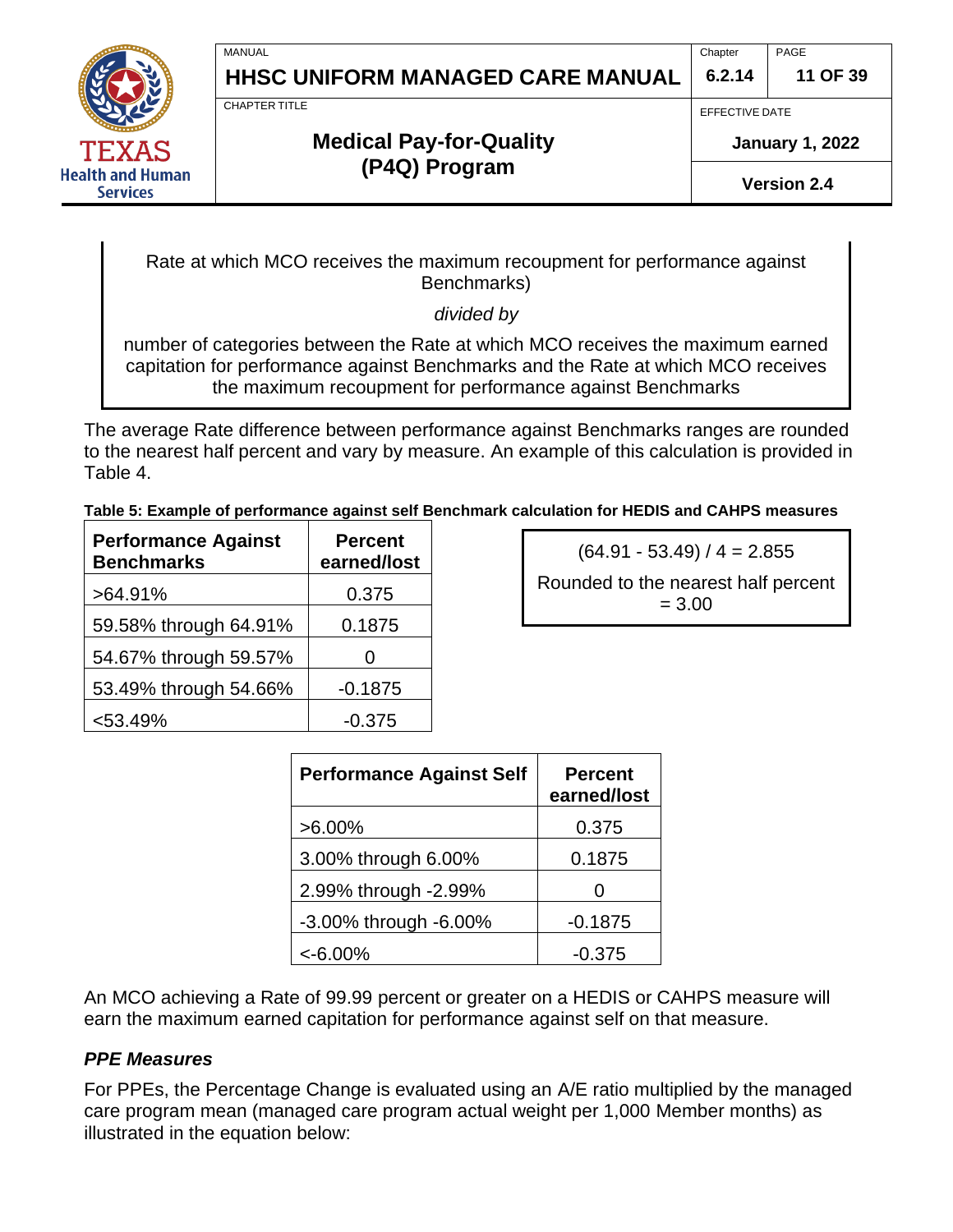**Chapter 6.2.14** PAGE

**12 OF 39**

CHAPTER TITLE

MANUAL

**Health and Human Services** 

# **Medical Pay-for-Quality (P4Q) Program**

EFFECTIVE DATE

**January 1, 2022**

**Version 2.4**

[(Measurement Year A/E *multiplied by* Measurement Year managed care program mean) *minus* (prior year A/E *multiplied by*  prior year managed care program mean)] *divided by* (prior year A/E *multiplied by* prior year managed care program mean)

Table 5 illustrates that MCOs with greater than five percent improvement over the prior year earn funds on a graduated scale of increments of five percent, while those who decline by the same percentages are subject to recoupment. For the PPEs, negative Percent Change is considered improvement.

**Table 6: Example of performance against self for PPE measures - PPE Performance Against Self**

| <b>Percent Change</b>        | <b>Percent earned/lost</b> |  |
|------------------------------|----------------------------|--|
| $< -10.00\%$                 | 0.375                      |  |
| $-5.00\%$ through $-10.00\%$ | 0.1875                     |  |
| -4.99% through 4.99%         | 0                          |  |
| 5.00% through 10.00%         | $-0.1875$                  |  |
| $>10.00\%$                   | $-0.375$                   |  |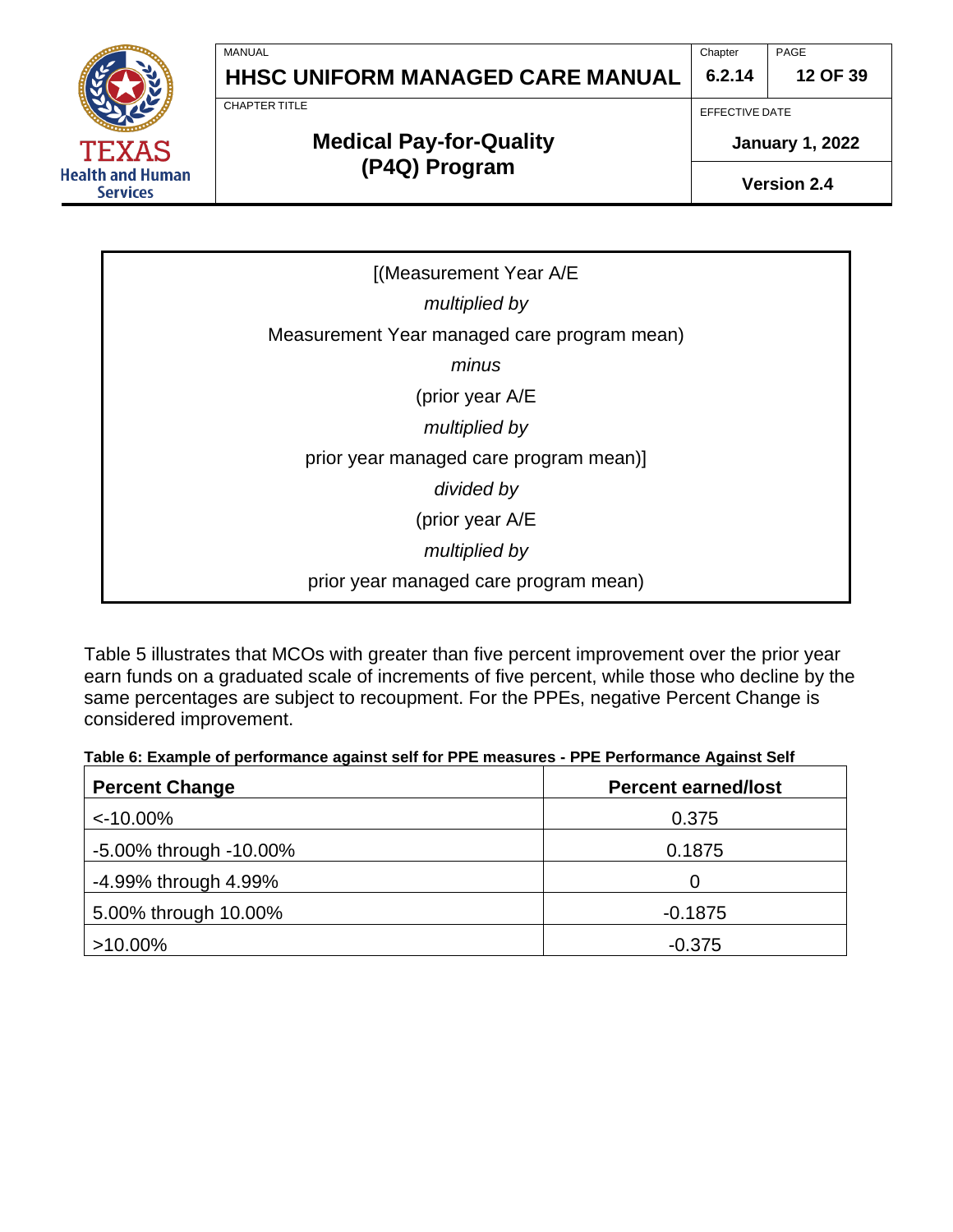

**Figure 3: Performance against self timeline**

# 2022 Medical Pay-for-Quality Performance Against Self



# 2023 Medical Pay-for-Quality Performance Against Self



### <span id="page-12-0"></span>**3. Bonus Pool**

Each MCO's percent capitation earned or recouped for performance against benchmarks and performance against self are added to determine whether more funds have been recouped or distributed. When the MCOs have earned more than HHSC has recouped by managed care program no funds are available for the bonus pool. When HHSC has recouped more funds than it has provided, a bonus pool is created.

An MCO can earn one point for each bonus pool measure it meets. Bonus pool points are adjusted for the size of the MCO by dividing each MCO's capitation by the total managed care program capitation. The amount remaining after funds have been assessed on the At-Risk Measures is divided by the total managed care program adjusted bonus points, creating a dollar value for each point. Each MCO receives a bonus of its total number of adjusted points multiplied by the dollar value for each point.

MCOs with a low denominator (see section II(D), "Exceptions to Calculations") on a bonus pool measure will not be eligible for a bonus on that measure.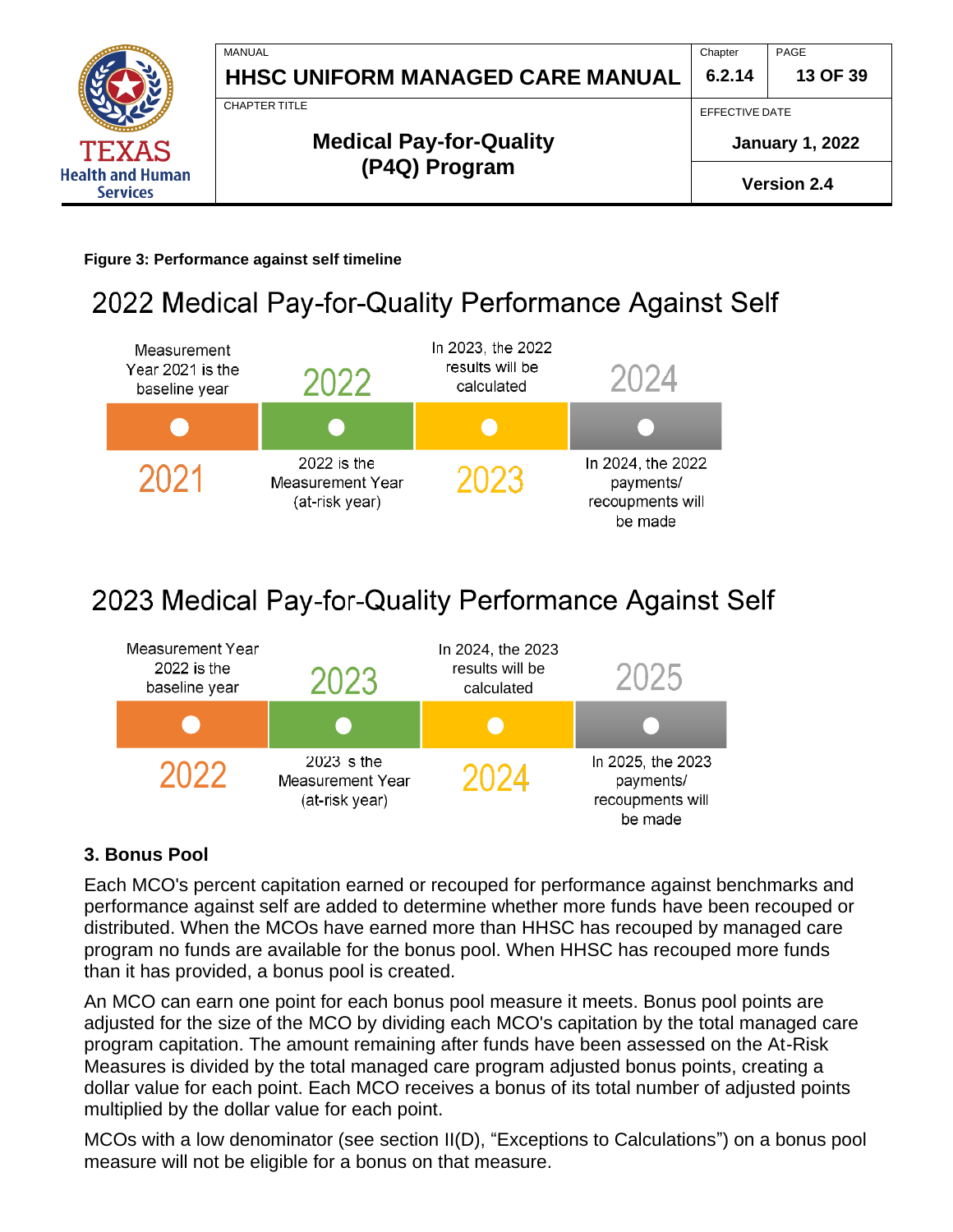

**Chapter 6.2.14** PAGE

**14 OF 39**

CHAPTER TITLE

MANUAL

# **Medical Pay-for-Quality (P4Q) Program**

EFFECTIVE DATE

**January 1, 2022**

**Version 2.4**

#### *CAHPS Measures*

For the CAHPS bonus pool measures, the bonus threshold is set at two AHRQ published percentile categories above the managed care program mean or the CAHPS 50th percentile, whichever is higher.

- For Measurement Years 2018 and 2019, HHSC uses 2016 health plan survey comparative data.
- For Measurement Year 2022, HHSC uses 2020 health plan survey comparative data.
- For Measurement Year 2023, HHSC uses 2021 health plan survey comparative data.

#### *HEDIS Measures*

- For Measurement Years 2018 and 2019, the HEDIS bonus pool measures threshold is set at two published percentile categories above the managed care program mean for calendar year 2015 or the HEDIS 2016 50th percentile, whichever is higher.
- For Measurement Year 2022, the HEDIS bonus pool measures threshold is set at two published percentile categories above the managed care program mean for calendar year 2020 or the HEDIS MY2020 50th percentile, whichever is higher.
- For Measurement Year 2023, the HEDIS bonus pool measures threshold is set at two published percentile categories above the managed care program mean for calendar year 2021 or the HEDIS MY2021 50th percentile, whichever is higher.

### *PPE Measures*

On the PPE bonus pool measures, MCOs can earn a bonus pool point if their A/E ratio is less than 0.9000.

#### *Measures where national percentiles are not available*

- For Measurement Years 2018 and 2019, MCOs can earn a bonus if their performance is at least ten percent better than the managed care program Rate for calendar year 2015.
- For Measurement Year 2022, MCOs can earn a bonus if their performance is at least ten percent better than the managed care program Rate for calendar year 2020.
- For Measurement Year 2023, MCOs can earn a bonus if their performance is at least ten percent better than the managed care program Rate for calendar year 2021.

For measures where a lower Rate is better, the Benchmark is the managed care program Rate multiplied by 0.90. For measures where a higher Rate is better, the Benchmark is the managed care program Rate multiplied by 1.10.

#### <span id="page-13-0"></span>**B. Measures**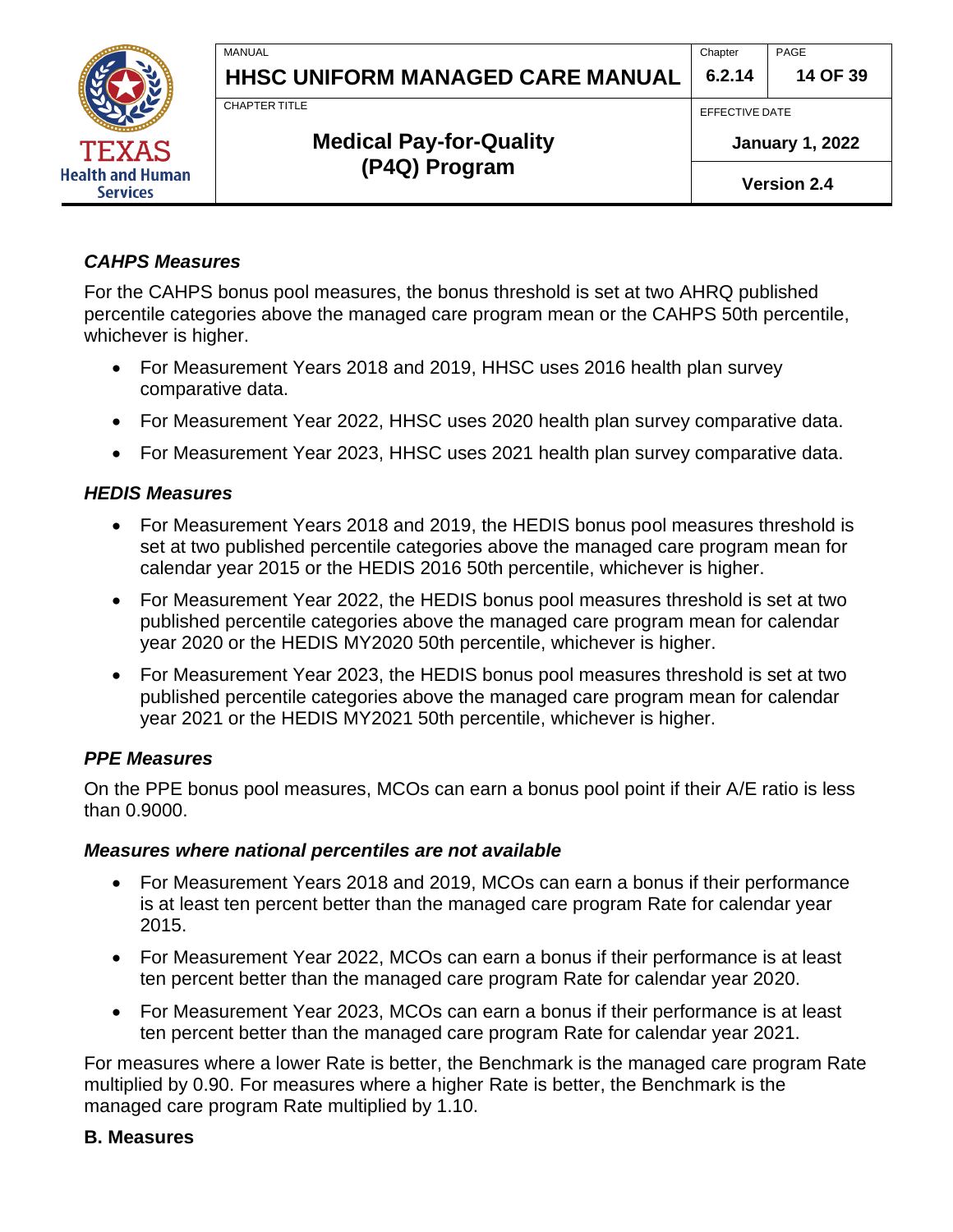

# **(P4Q) Program**

**January 1, 2022**

**Version 2.4**

HHSC will review the P4Q measures and methodology at least every other year (biennially). HHSC will make every reasonable effort to communicate changes prior to the beginning of the Measurement Year to which it pertains, and MCOs will be given an opportunity to comment on any changes. Benchmarks for each measure in each CHIP or Medicaid Programs are posted to the Texas Healthcare Learning Collaborative Portal prior to the start of the Measurement Year, which can be found at thlcportal.com. Specifically, the Benchmarks are located under the "Resources" heading, within the "P4Q Medical Folder," which is further grouped by Measurement Year.

#### **Table 7: At-Risk Measures**

**Health and Human Services** 

| <b>Measure</b>                            | <b>STAR+PLUS</b> | <b>STAR</b> | <b>STAR</b> | <b>CHIP</b> |
|-------------------------------------------|------------------|-------------|-------------|-------------|
|                                           |                  |             | <b>Kids</b> |             |
| <b>Potentially Preventable Emergency</b>  | 2018             | 2018        |             | 2018        |
| Room Visits (PPVs)                        | 2019             | 2019        | 2022        | 2019        |
|                                           | 2022             | 2022        | 2023        | 2022        |
|                                           | 2023             | 2023        |             | 2023        |
|                                           |                  |             |             |             |
|                                           |                  |             |             |             |
|                                           |                  |             |             |             |
|                                           |                  |             |             |             |
|                                           |                  |             |             |             |
|                                           |                  |             |             |             |
|                                           |                  |             |             |             |
| <b>Potentially Preventable Admissions</b> |                  | 2022        |             |             |
| (PPAs)                                    |                  | 2023        |             |             |
| <b>Potentially Preventable</b>            | 2022             |             |             |             |
| <b>Readmissions (PPRs)</b>                | 2023             |             |             |             |
| Appropriate Treatment for Children        |                  | 2018        |             | 2018        |
| with Upper Respiratory Infection          |                  | 2019        |             | 2019        |
| (URI)                                     |                  |             |             | 2022        |
|                                           |                  |             |             | 2023        |
| Prenatal and Postpartum Care              |                  | 2018        |             |             |
| (PPC)                                     |                  | 2022        |             |             |
|                                           |                  | 2023        |             |             |
| Well Child Visits in the First 30         |                  | 2018        |             |             |
| months of Life (W30), First 15            |                  | 2019        |             |             |
| Months of Life*                           |                  |             |             |             |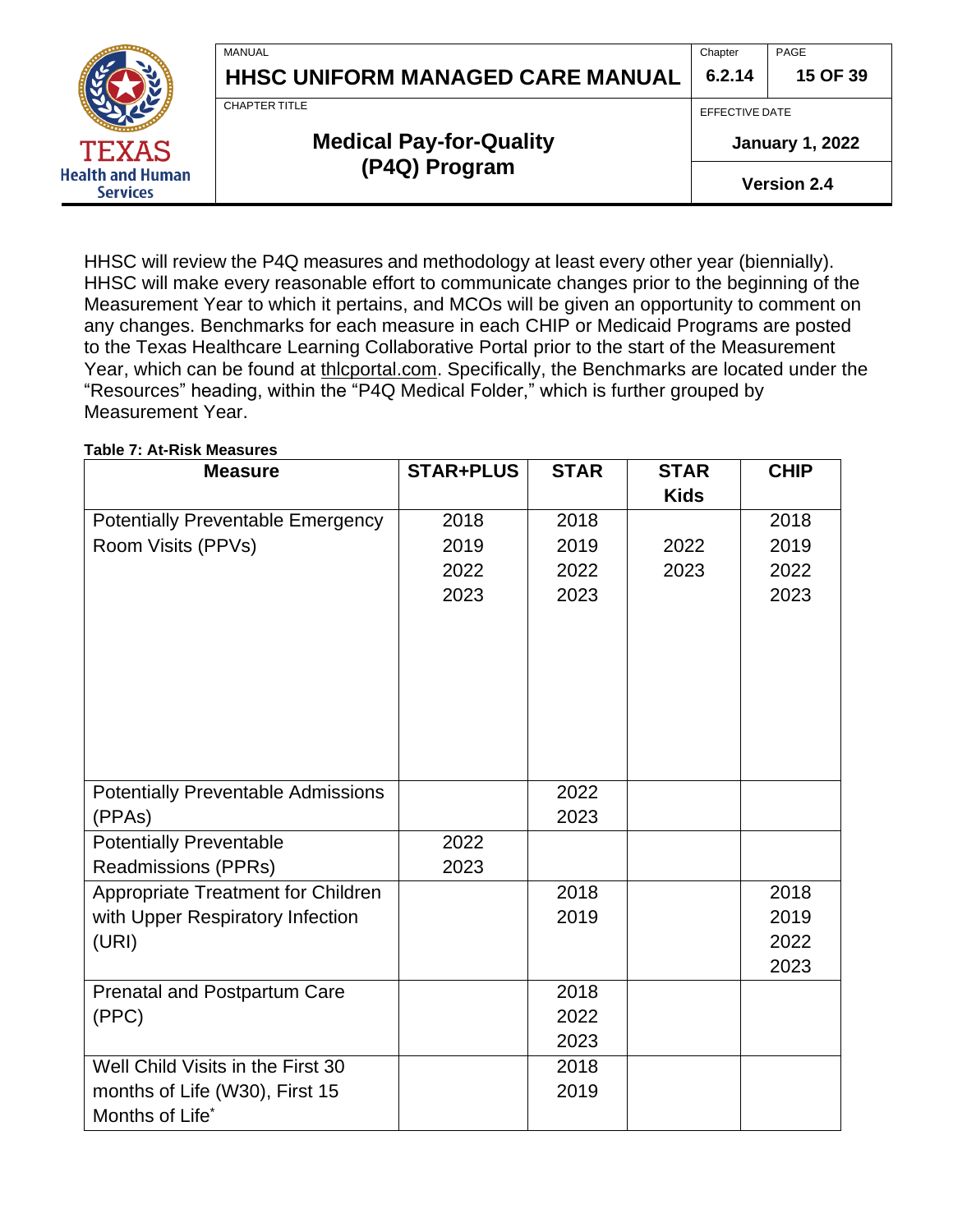**6.2.14** PAGE

## **16 OF 39**

CHAPTER TITLE

MANUAL

# **Medical Pay-for-Quality (P4Q) Program**

**HHSC UNIFORM MANAGED CARE MANUAL**

EFFECTIVE DATE

**Chapter** 

**January 1, 2022**

**Version 2.4**

| <b>Measure</b>                                | <b>STAR+PLUS</b> | <b>STAR</b> | <b>STAR</b><br><b>Kids</b> | <b>CHIP</b> |
|-----------------------------------------------|------------------|-------------|----------------------------|-------------|
| Diabetes Control - HbA1c < 8%                 | 2018             |             |                            |             |
| (CDC)                                         | 2019             |             |                            |             |
|                                               | 2022             |             |                            |             |
|                                               | 2023             |             |                            |             |
| <b>Diabetes Screening for Members</b>         | 2018             |             |                            |             |
| with Schizophrenia or Bipolar                 | 2019             |             |                            |             |
| Disorder Who are Using                        |                  |             |                            |             |
| Antipsychotics (SSD)                          |                  |             |                            |             |
| <b>Cervical Cancer Screening (CCS)</b>        | 2018             |             |                            |             |
|                                               | 2019             |             |                            |             |
|                                               | 2022             |             |                            |             |
|                                               | 2023             |             |                            |             |
| <b>Child and Adolescent Well-Care</b>         |                  |             |                            | 2018        |
| Visits (WCV), 12-21 years of age <sup>†</sup> |                  |             |                            | 2019        |
| Weight Assessment and                         |                  |             |                            | 2018        |
| Counseling for Nutrition and                  |                  |             |                            | 2019        |
| Physical Activity for Children and            |                  |             |                            | 2022        |
| Adolescents (WCC) <sup>‡</sup>                |                  |             |                            | 2023        |
| Follow-up After Hospitalization for           | 2022             |             | 2022                       |             |
| Mental Illness (FUH)                          | 2023             |             | 2023                       |             |
| <b>Childhood Immunization Status</b>          |                  | 2022        |                            | 2022        |
| (CIS) Combination 10                          |                  | 2023        |                            | 2023        |
| Follow-up Care for Children                   |                  | 2022        |                            |             |
| <b>Prescribed ADHD Medication</b>             |                  | 2023        |                            |             |
| $(ADD)^{\S}$                                  |                  |             |                            |             |
| <b>Getting Specialized Services</b>           |                  |             | 2022                       |             |
| Composite                                     |                  |             | 2023                       |             |
| <b>Assistance with Care Coordination</b>      |                  |             | 2022                       |             |
|                                               |                  |             | 2023                       |             |



<sup>\*</sup> For Measurement Years 2018 and 2019, this measure was Well Child Visits in the first 15 Months of Life (W15).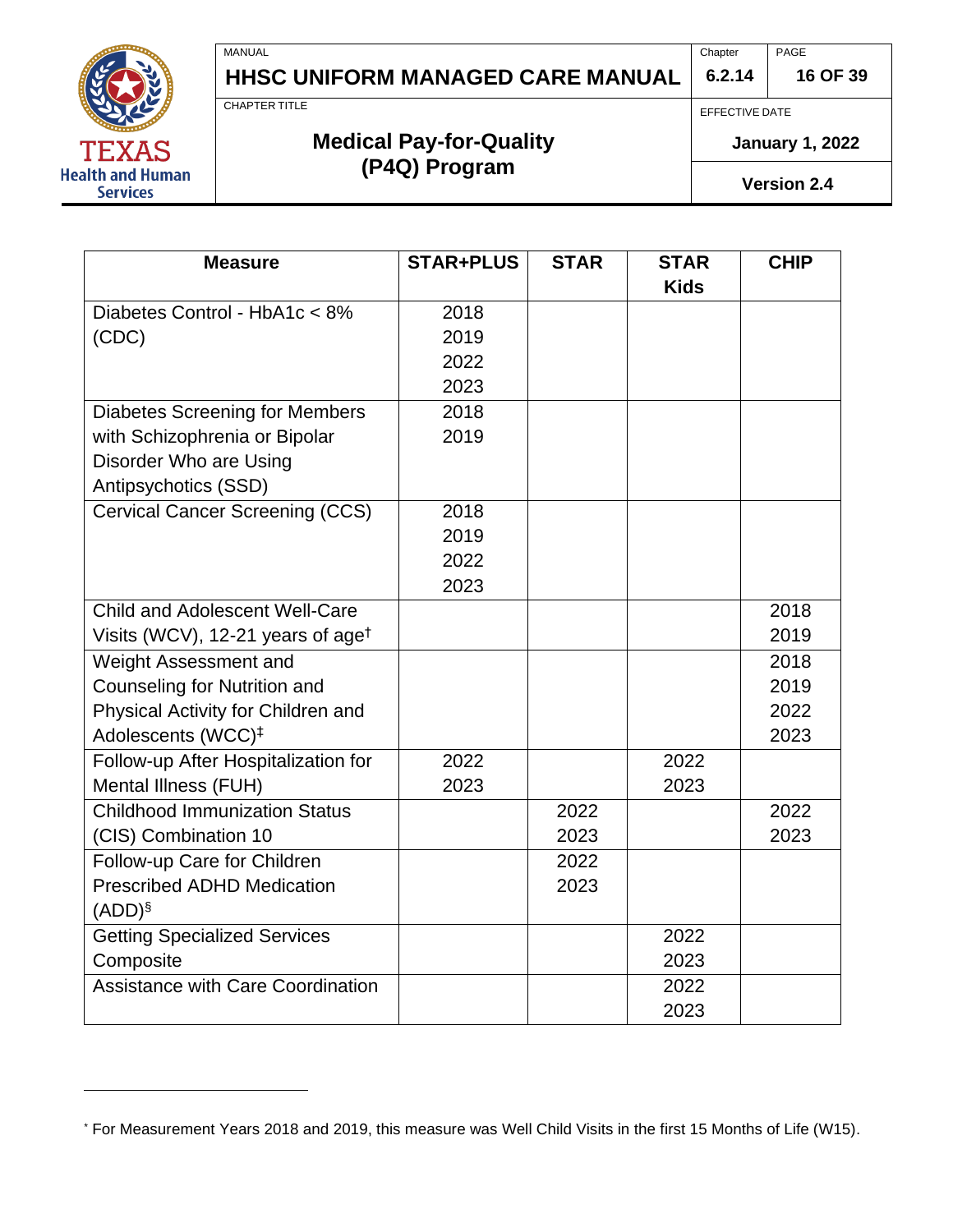**Chapter 6.2.14** PAGE

**17 OF 39**

CHAPTER TITLE

MANUAL

# **Medical Pay-for-Quality (P4Q) Program**

**HHSC UNIFORM MANAGED CARE MANUAL**

EFFECTIVE DATE

**January 1, 2022**

**Version 2.4**

† For Measurement Years 2018 and 2019, this measure was Adolescent Well Care (AWC).

‡ For 2018 and 2019, the counseling for nutrition and counseling for physical activity submeasures are used. For 2022 and 2023, only the BMI percentile documentation submeasure is used.

§ For 2022 and 2023, only the initiation submeasure is used.

#### **Measure STAR+PLUS STAR STAR Kids CHIP** Potentially Preventable Readmissions (PPR) 2018 2019 Potentially Preventable Admissions (PPA) 2018 2019 Prevention Quality Indicator (PQI) **Composite** 2018 2019 2022 2023 Potentially Preventable Complications (PPC) 2018 2019 2022 2023 Follow-up Care for Children Prescribed ADHD Medication (ADD) - Initiation Submeasure 2022 2023 Low Birth Weight **2018** 2019 2022 2023 Childhood Immunization Status (CIS) Combination 10 2018 2019 Immunizations for Adolescents (IMA) Combination 2 2022 2023 Metabolic Monitoring for Children and Adolescents on Antipsychotics (APM) - Glucose and Cholesterol Combined, All Ages 2022 2023 Chlamydia Screening in Women (CHL) 2022 2023

#### **Table 8: Bonus Pool Measures**

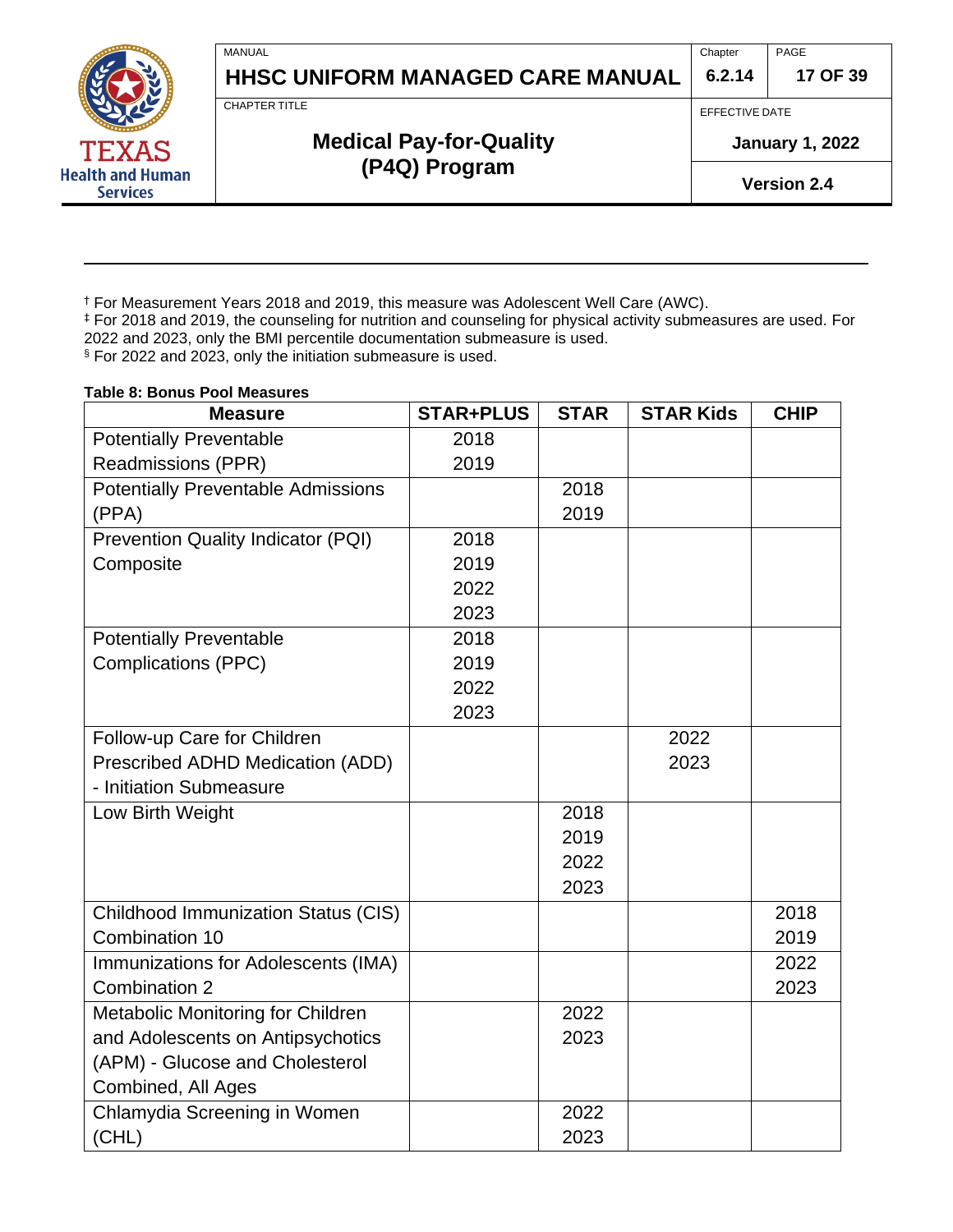**6.2.14** PAGE **18 OF 39**



CHAPTER TITLE

MANUAL

# **Medical Pay-for-Quality (P4Q) Program**

EFFECTIVE DATE

**Chapter** 

**January 1, 2022**

**Version 2.4**

<span id="page-17-0"></span>

| <b>Measure</b>                            | <b>STAR+PLUS</b> | <b>STAR</b> | <b>STAR Kids</b> | <b>CHIP</b> |
|-------------------------------------------|------------------|-------------|------------------|-------------|
| Cesarean Sections, uncomplicated          |                  | 2022        |                  |             |
| deliveries                                |                  | 2023        |                  |             |
| Risk of Continued Opioid Use, Total       | 2022             |             |                  |             |
| Members have ≥15 Days coverage            | 2023             |             |                  |             |
| Adherence to Antipsychotic                | 2022             |             |                  |             |
| Medications for Individuals with          | 2023             |             |                  |             |
| Schizophrenia, 80% Coverage               |                  |             |                  |             |
| Use of First-Line Psychosocial Care       |                  |             | 2022             |             |
| for Children and Adolescents on           |                  |             | 2023             |             |
| Antipsychotics                            |                  |             |                  |             |
| <b>Breast Cancer Screening, Non-</b>      | 2022             |             |                  |             |
| <b>Medicare Total</b>                     | 2023             |             |                  |             |
| <b>Appropriate Treatment for Children</b> |                  |             | 2022             |             |
| with Upper Respiratory Infection          |                  |             | 2023             |             |
| (URI) - All Ages                          |                  |             |                  |             |
| Pregnancy-Associated Outcomes -           |                  | 2022        |                  |             |
| severe maternal morbidity among all       |                  | 2023        |                  |             |
| deliveries excluding cases identified     |                  |             |                  |             |
| only by transfusion                       |                  |             |                  |             |
| Good Access to Urgent Care                | 2018             | 2018        |                  | 2018        |
|                                           | 2019             | 2019        |                  | 2019        |
| Rating Health Plan a 9 or 10              | 2018             | 2018        |                  | 2018        |
|                                           | 2019             | 2019        |                  | 2019        |
| Rating Their Child's Personal Doctor      |                  |             |                  | 2022        |
| a 9 or 10                                 |                  |             |                  | 2023        |
| <b>Getting Care Quickly Composite</b>     |                  |             |                  | 2022        |
|                                           |                  |             |                  | 2023        |
| Transition to Care as an Adult            |                  |             | 2022             |             |
|                                           |                  |             | 2023             |             |
| Access to Routine Care, adult survey      |                  | 2022        |                  |             |
|                                           |                  | 2023        |                  |             |
| How well doctors communicate              |                  |             |                  | 2022        |
| composite                                 |                  |             |                  | 2023        |

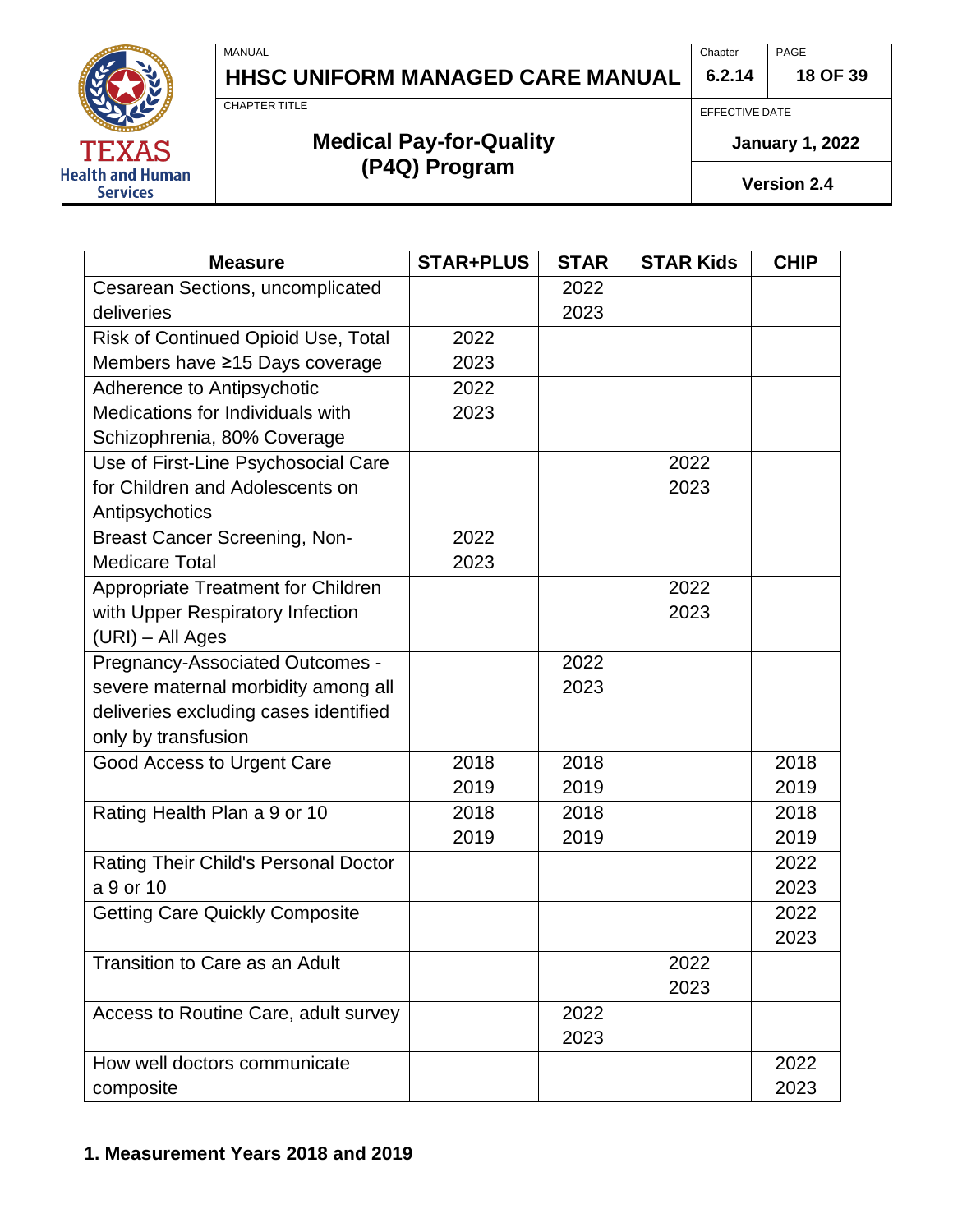**Chapter 6.2.14** PAGE

**19 OF 39**

CHAPTER TITLE

MANUAL

# **Medical Pay-for-Quality (P4Q) Program**

EFFECTIVE DATE

**January 1, 2022**

**Version 2.4**

The medical P4Q program measures for the 2018 STAR, STAR+PLUS, and CHIP Programs are outlined in Tables 8-10. These measures were previously published and will remain the same for Measurement Years 2018 and 2019 with the following exceptions:

- a) The Prenatal and Postpartum Care measure is removed from STAR for Measurement Year 2019.
- b) The Controlling High Blood Pressure measure is removed from STAR+PLUS for Measurement Years 2018 and 2019.

The MCOs will not be at risk for recoupment on these measures or have the ability to earn funds.

#### *Table 9: STAR Measures*

#### *At-Risk Measures*

<span id="page-18-1"></span><span id="page-18-0"></span>

| <b>Source</b> | <b>Measure</b>                                                                                         | <b>Description</b>                                                                                                                                                                                                                                                                                                                                        | <b>Data Period</b>                                                     |
|---------------|--------------------------------------------------------------------------------------------------------|-----------------------------------------------------------------------------------------------------------------------------------------------------------------------------------------------------------------------------------------------------------------------------------------------------------------------------------------------------------|------------------------------------------------------------------------|
| 3M            | Potentially<br>Preventable<br>Emergency<br><b>Room Visits</b><br>(PPVs)                                | Hospital emergency room or freestanding<br>emergency medical care facility treatment<br>provided for a condition that could be<br>provided in a nonemergency setting                                                                                                                                                                                      | Jan. 1 - Dec. 31<br>Measurement<br>Year                                |
| <b>HEDIS</b>  | Appropriate<br>Treatment for<br>Children with<br>Upper<br>Respiratory<br>Infection (URI) <sup>*†</sup> | Percentage of Members 3 months - 18<br>years of age who were diagnosed with<br>upper respiratory infection and were not<br>dispensed an antibiotic prescription on or<br>three days after the episode                                                                                                                                                     | July 1, prior<br>year - June 30,<br>Measurement<br>Year                |
| <b>HEDIS</b>  | <b>Prenatal and</b><br>Postpartum<br>Care (PPC) $‡§$                                                   | 1. Timeliness of Prenatal Care: the<br>percentage of deliveries that received a<br>prenatal care visit as a Member of the<br>organization in the first trimester or within<br>42 days of enrollment in the organization<br>2. Postpartum Care: the percentage of<br>deliveries that had a postpartum visit on<br>or between 21 and 56 days after delivery | November 6,<br>prior year -<br>December 31,<br>Measurement<br>Year     |
| <b>HEDIS</b>  | <b>Well Child Visits</b><br>in the First 15<br>months of Life<br>$(W15)^{\ddagger}$                    | Percentage of Members who turned 15<br>months old during the Measurement Year<br>and who had six or more well-child visits<br>with a PCP during their first 15 months of life                                                                                                                                                                             | October 1, two<br>years prior -<br>December 31,<br>Measurement<br>Year |

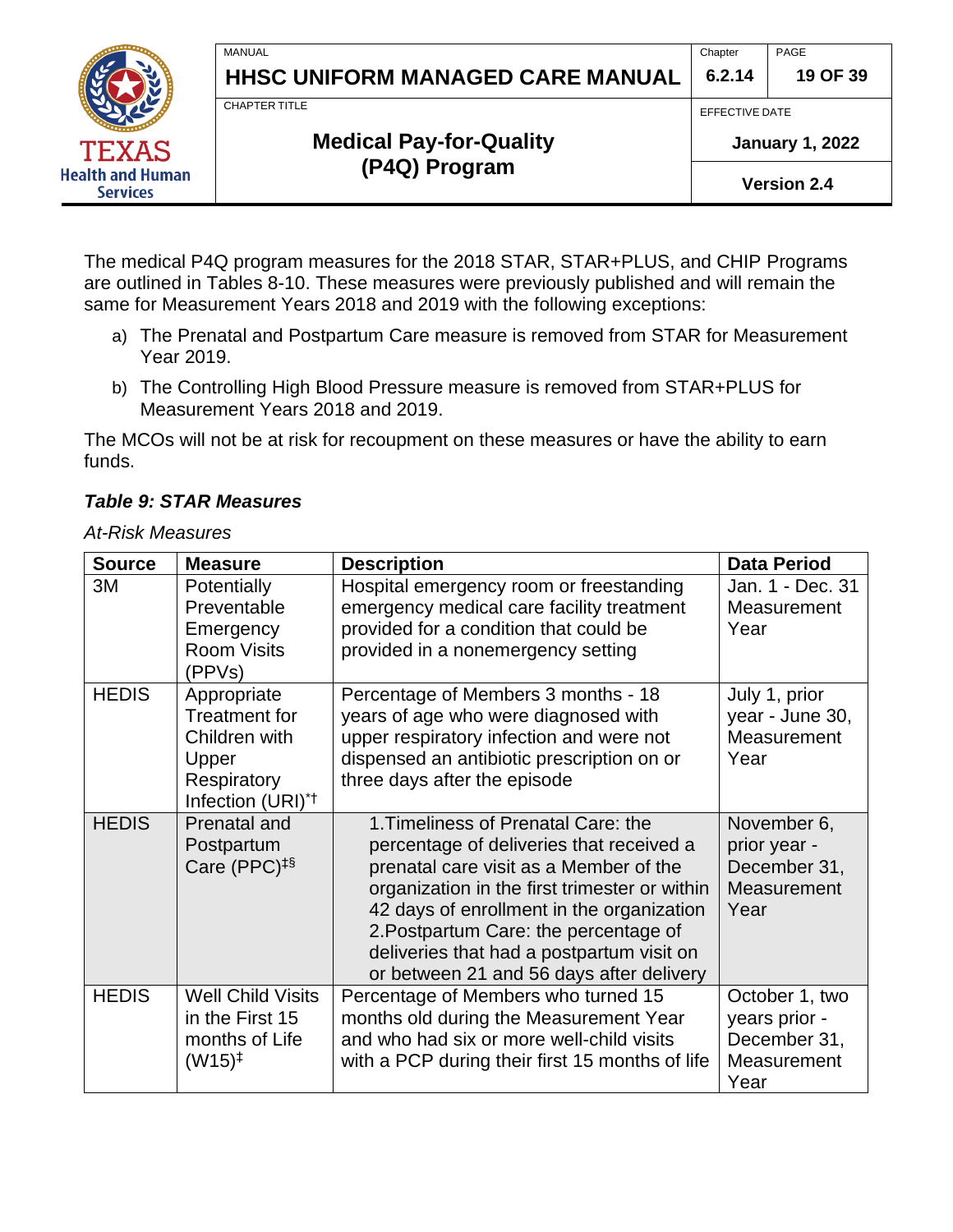

**Chapter** PAGE

**20 OF 39**

CHAPTER TITLE

# **Medical Pay-for-Quality (P4Q) Program**

EFFECTIVE DATE

**6.2.14**

**January 1, 2022**

**Version 2.4**

*Bonus Pool Measures*

AS

**Health and Human Services** 

| <b>Source</b> | <b>Measure</b>                                        | <b>Description</b>                                                                                                                                                | <b>Data Period</b>                                                                |
|---------------|-------------------------------------------------------|-------------------------------------------------------------------------------------------------------------------------------------------------------------------|-----------------------------------------------------------------------------------|
| 3M            | Potentially<br>Preventable<br>Admissions<br>(PPAs)    | Hospital admission that may have been<br>prevented with access to ambulatory care or<br>health care coordination.                                                 | Jan. 1 - Dec. 31<br>Measurement<br>Year                                           |
| <b>CMS</b>    | Low Birth<br>Weight                                   | Percentage of live births that weighed less<br>than $2,500$ grams $(5.51$ pounds)                                                                                 | Jan. 1 - Dec. 31<br>Measurement<br>Year                                           |
| <b>CAHPS</b>  | Children with<br>Good Access to<br><b>Urgent Care</b> | Percent of caregivers who, when surveyed,<br>responded their child (under age 18) always<br>got urgent care for illness, injury or condition<br>as soon as needed | <b>Surveys</b><br>conducted<br>between Jan. 1<br>- Dec. 31<br>Measurement<br>Year |
| <b>CAHPS</b>  | <b>Adults Rating</b><br>their MCO a 9 or<br>10        | Percent of adult Members 18 to 64 years of<br>age who rated their MCO a 9 or 10 (on a<br>scale of 0-10) when surveyed                                             | <b>Surveys</b><br>conducted<br>between Jan. 1<br>- Dec. 31<br>Measurement<br>Year |

#### <span id="page-19-0"></span>*Table 10: STAR+PLUS Measures*\*\*

*At-Risk Measures*

| <b>Source</b> | <b>Measure</b>                                                          | <b>Description</b>                                                                                                                                                   | <b>Data Period</b>                      |
|---------------|-------------------------------------------------------------------------|----------------------------------------------------------------------------------------------------------------------------------------------------------------------|-----------------------------------------|
| 3M            | Potentially<br>Preventable<br>Emergency<br><b>Room Visits</b><br>(PPVs) | Hospital emergency room or freestanding<br>emergency medical care facility treatment<br>provided for a condition that could be<br>provided in a nonemergency setting | Jan. 1 - Dec. 31<br>Measurement<br>Year |
| <b>HEDIS</b>  | <b>Diabetes</b><br>Control - HbA1c<br>$< 8\%$ (CDC) <sup>‡</sup>        | The percentage of Members 18 to 75 years<br>of age with diabetes (type 1 and type 2)<br>who had HbA1c control (<8.0%).                                               | Jan. 1 - Dec. 31<br>Measurement<br>Year |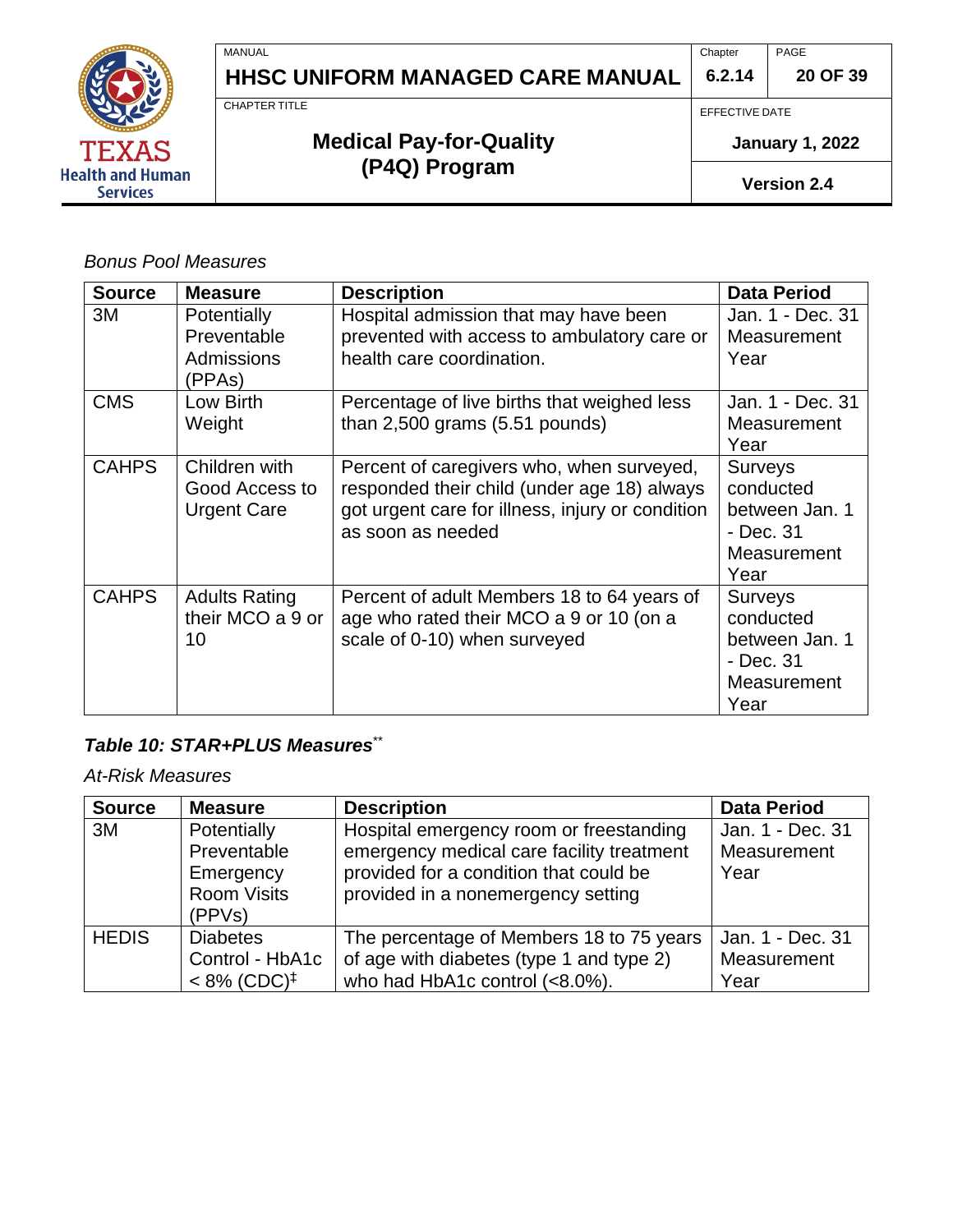**6.2.14 21 OF 39**

CHAPTER TITLE

MANUAL

# **Medical Pay-for-Quality (P4Q) Program**

**HHSC UNIFORM MANAGED CARE MANUAL**

EFFECTIVE DATE

**Chapter** 

**January 1, 2022**

PAGE

**Version 2.4**

| <b>Source</b> | <b>Measure</b>                                                                                                                          | <b>Description</b>                                                                                                                                                               | <b>Data Period</b>                      |
|---------------|-----------------------------------------------------------------------------------------------------------------------------------------|----------------------------------------------------------------------------------------------------------------------------------------------------------------------------------|-----------------------------------------|
| <b>HEDIS</b>  | <b>Diabetes</b><br>Screening for<br>People with<br>Schizophrenia<br>or Bipolar<br>Disorder who<br>are Using<br>Antipsychotics<br>(SSD)* | Percentage of Members 18 to 64 years of<br>age with schizophrenia or bipolar disorder<br>who were dispensed an antipsychotic<br>medication and had a diabetes screening<br>test. | Jan. 1 - Dec. 31<br>Measurement<br>Year |
| <b>HEDIS</b>  | <b>Cervical Cancer</b><br>Screening<br>$(CCS)^{\ddagger}$                                                                               | Percentage of women Members 21 to 64<br>years of age who were screened for<br>cervical cancer.                                                                                   | Jan. 1 - Dec. 31<br>Measurement<br>Year |

*Bonus Pool Measures*

| <b>Source</b> | <b>Measure</b>           | <b>Description</b>                               | <b>Data Period</b> |
|---------------|--------------------------|--------------------------------------------------|--------------------|
| 3M            | Potentially              | Return hospitalizations resulting from care      | Jan. 1 - Dec. 31   |
|               | Preventable              | or treatment deficiencies provided during a      | Measurement        |
|               | <b>Readmissions</b>      | previous hospital stay or from post-hospital     | Year               |
|               | (PPRs)                   | discharge follow-up.                             |                    |
| 3M            | Potentially              | Hospital-based harmful events (e.g.,             | Jan. 1 - Dec. 31   |
|               | Preventable              | accidental laceration during a procedure)        | Measurement        |
|               | Complications            | or negative outcomes (e.g., hospital             | Year               |
|               | (PPCs)                   | acquired pneumonia) that may result from         |                    |
|               |                          | the process of care and treatment rather         |                    |
|               |                          | than from a natural progression of               |                    |
|               |                          | underlying disease.                              |                    |
| <b>AHRQ</b>   | Prevention               | Number of admissions per 100,000                 | Jan. 1 - Dec. 31   |
|               | <b>Quality Indicator</b> | Member months ages 18 and older for one          | Measurement        |
|               | (PQI)                    | of the following conditions: diabetes with       | Year               |
|               | Composite                | short-term complications, diabetes with          |                    |
|               |                          | long-term complications, uncontrolled            |                    |
|               |                          | diabetes without complications, diabetes         |                    |
|               |                          | with lower-extremity amputation, chronic         |                    |
|               |                          | obstructive pulmonary disease, asthma,           |                    |
|               |                          | hypertension, heart failure, angina without      |                    |
|               |                          | a cardiac procedure, dehydration <sup>††</sup> , |                    |
|               |                          | bacterial pneumonia, or urinary tract            |                    |
|               |                          | infection                                        |                    |

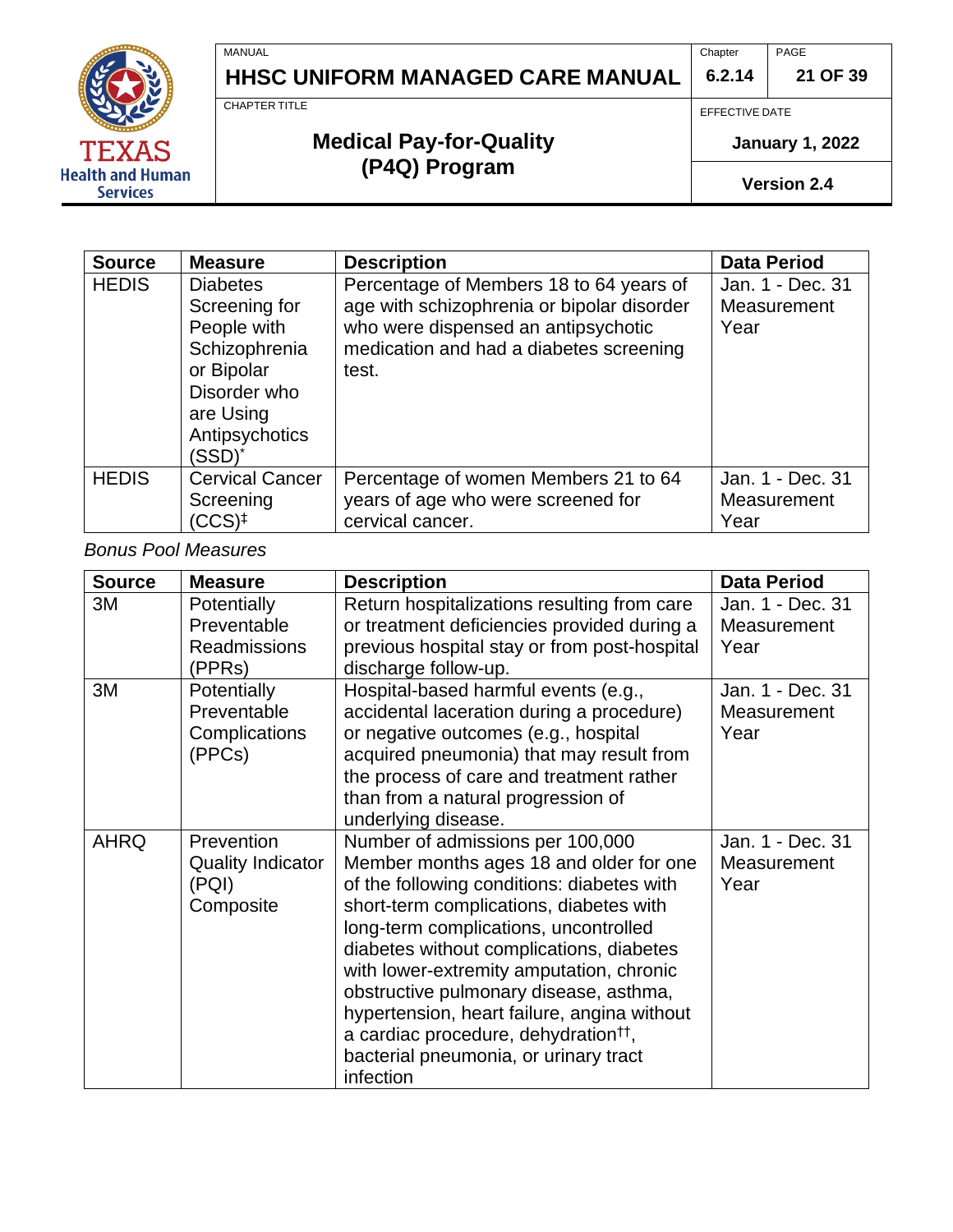**6.2.14** PAGE **22 OF 39**



MANUAL

CHAPTER TITLE

# **HHSC UNIFORM MANAGED CARE MANUAL**

**Medical Pay-for-Quality (P4Q) Program**

EFFECTIVE DATE

Chapter

**January 1, 2022**

**Version 2.4**

| <b>Source</b> | <b>Measure</b>                                      | <b>Description</b>                                                                                                                                             | <b>Data Period</b>                                                                |
|---------------|-----------------------------------------------------|----------------------------------------------------------------------------------------------------------------------------------------------------------------|-----------------------------------------------------------------------------------|
| <b>CAHPS</b>  | Adults with<br>Good Access to<br><b>Urgent Care</b> | Percent of Members 18 to 64 years of age<br>who, when surveyed, responded they<br>always got urgent care for illness, injury or<br>condition as soon as needed | <b>Surveys</b><br>conducted<br>between Jan. 1 -<br>Dec. 31<br>Measurement<br>Year |
| <b>CAHPS</b>  | <b>Adults Rating</b><br>their MCO a 9 or<br>10      | Percent of Members 18 to 64 years of age<br>who rated their MCO a 9 or 10 (on a scale<br>of 0-10) when surveyed                                                | <b>Surveys</b><br>conducted<br>between Jan. 1 -<br>Dec. 31<br>Measurement<br>Year |

## <span id="page-21-0"></span>*Table 11: CHIP Measures*‡‡

### *At-Risk Measures*

| <b>Source</b> | <b>Measure</b>                                                                                                                                  | <b>Description</b>                                                                                                                                                                                                      | <b>Data Period</b>                                      |
|---------------|-------------------------------------------------------------------------------------------------------------------------------------------------|-------------------------------------------------------------------------------------------------------------------------------------------------------------------------------------------------------------------------|---------------------------------------------------------|
| 3M            | Potentially<br>Preventable<br>Emergency<br><b>Room Visits</b><br>(PPVs)                                                                         | Hospital emergency room or freestanding<br>emergency medical care facility treatment<br>provided for a condition that could be<br>provided in a nonemergency setting                                                    | Jan. 1 - Dec. 31<br>Measurement<br>Year                 |
| <b>HEDIS</b>  | Weight<br>Assessment<br>and<br>Counseling for<br>Nutrition and<br>Physical<br>Activity for<br>Children and<br>Adolescents<br>$(WCC)^{\ddagger}$ | The percentage of Members 3 to 17 years of<br>age who had an outpatient visit with a PCP<br>or OB/GYN and who had evidence of the<br>following:<br>a) Counseling for nutrition.<br>b) Counseling for physical activity. | Jan. 1 - Dec. 31<br>Measurement<br>Year                 |
| <b>HEDIS</b>  | Appropriate<br>Treatment for<br>Children with<br>Upper<br>Respiratory<br>Infection<br>$(URI)*$ §§                                               | Percentage of Members 3 months to 18<br>years of age who were diagnosed with upper<br>respiratory infection and were not dispensed<br>an antibiotic prescription on or three days<br>after the episode                  | July 1, prior year<br>- June 30,<br>Measurement<br>Year |
| <b>HEDIS</b>  | Adolescent<br><b>Well Care</b><br>(AWC)‡                                                                                                        | The percentage of Members 12 to 21 years<br>of age who had at least one comprehensive<br>well-care visit with a PCP or OB/GYN                                                                                           | Jan. 1 - Dec. 31<br>Measurement<br>Year                 |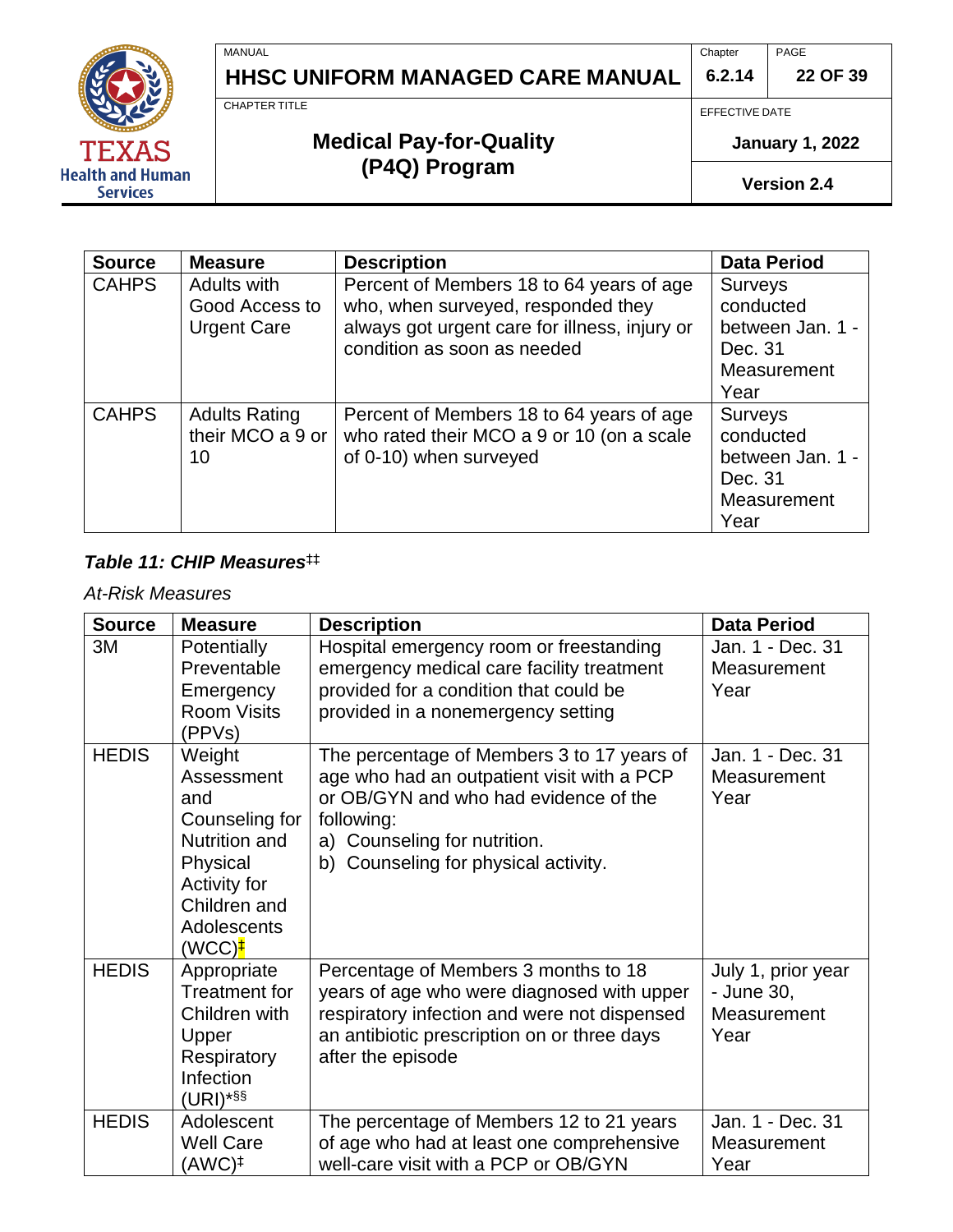

**Chapter 6.2.14** PAGE

**23 OF 39**

CHAPTER TITLE

MANUAL

# **Medical Pay-for-Quality (P4Q) Program**

EFFECTIVE DATE

**January 1, 2022**

**Version 2.4**

*Bonus Pool Measures*

| <b>Source</b> | <b>Measure</b>                                                       | <b>Description</b>                                                                                                                                                     | <b>Data Period</b>                                                                |
|---------------|----------------------------------------------------------------------|------------------------------------------------------------------------------------------------------------------------------------------------------------------------|-----------------------------------------------------------------------------------|
| <b>CAHPS</b>  | Children with<br>Good Access<br>to Urgent<br>Care                    | Percent of caregivers who, when surveyed,<br>responded their child (under age 18) always<br>received urgent care for illness, injury or<br>condition as soon as needed | <b>Surveys</b><br>conducted<br>between Jan. 1 -<br>Dec. 31<br>Measurement<br>Year |
| <b>CAHPS</b>  | Caregivers<br>Rating their<br>Child's MCO a<br>9 or 10               | Percent of caregivers of children under age<br>18 who rated their child's MCO a 9 or 10 (on<br>a scale of 0-10) when surveyed                                          | <b>Surveys</b><br>conducted<br>between Jan. 1 -<br>Dec. 31<br>Measurement<br>Year |
| <b>HEDIS</b>  | Childhood<br>Immunization<br>Status (CIS)<br>Combination<br>$10^{1}$ | The percentage of Members 2 years of age<br>who had all immunizations as recommended<br>by the Center for Disease Control and<br>Prevention                            | Jan. 1, two years<br>prior - Dec. 31<br>Measurement<br>Year                       |

#### <span id="page-22-0"></span>**2. Measurement Years 2022 and 2023**

The medical P4Q program measures for the 2022 and 2023 STAR, STAR+PLUS, CHIP, and STAR Kids Programs are outlined in Tables 11-14. The Data Period includes continuous enrollment requirements for the measure.

#### *Table 122: STAR Measures*

*At-Risk Measures*

| <b>Source</b> | <b>Measure</b>                                                           | <b>Description</b>                                                                                                                                                   | <b>Data Period</b>                                |
|---------------|--------------------------------------------------------------------------|----------------------------------------------------------------------------------------------------------------------------------------------------------------------|---------------------------------------------------|
| 3M            | Potentially<br>Preventable<br>Emergency<br><b>Room Visits</b><br>(PPVs)  | Hospital emergency room or freestanding<br>emergency medical care facility treatment<br>provided for a condition that could be<br>provided in a nonemergency setting | January 1 -<br>December 31<br>Measurement<br>Year |
| 3M            | Potentially<br>Preventable<br>Admissions<br>(PPAs)                       | Hospital admission that may have been<br>prevented with access to ambulatory care or<br>health care coordination.                                                    | January 1 -<br>December 31<br>Measurement<br>Year |
| <b>HEDIS</b>  | Childhood<br>Immunization<br>Status (CIS)<br>Combination 10 <sup>‡</sup> | The percentage of Members 2 years of age<br>who had all immunizations as recommended<br>by the Center for Disease Control and<br>Prevention                          | <b>Follows NCQA</b><br>specifications             |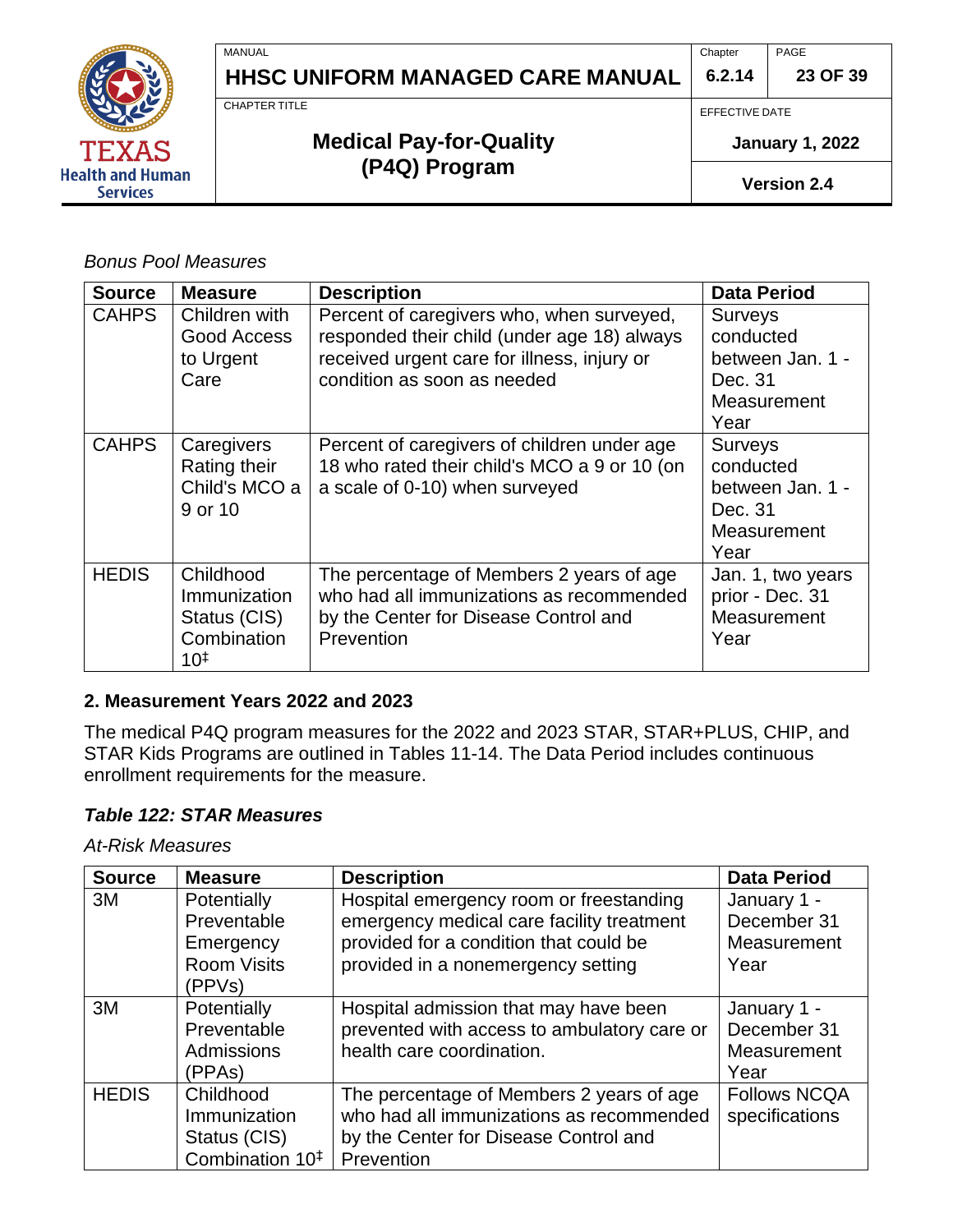**6.2.14 24 OF 39**

PAGE



MANUAL

CHAPTER TITLE

# **HHSC UNIFORM MANAGED CARE MANUAL**

**Medical Pay-for-Quality (P4Q) Program**

EFFECTIVE DATE

**Chapter** 

**January 1, 2022**

**Version 2.4**

| <b>Source</b> | <b>Measure</b>                                                                                                             | <b>Description</b>                                                                                                                                                                                                                         | <b>Data Period</b>                    |
|---------------|----------------------------------------------------------------------------------------------------------------------------|--------------------------------------------------------------------------------------------------------------------------------------------------------------------------------------------------------------------------------------------|---------------------------------------|
| <b>HEDIS</b>  | Follow-up Care<br>for Children<br>Prescribed<br><b>ADHD</b><br>Medication<br>(ADD) - Initiation<br>submeasure <sup>*</sup> | Percentage of Members 6 to 12 years of age<br>who were newly prescribed ADHD<br>medication, who had one follow-up visit with<br>a practitioner with prescribing authority<br>within 30 Days of when the first medication<br>was dispensed. | <b>Follows NCQA</b><br>specifications |
| <b>HEDIS</b>  | Prenatal and<br>Postpartum<br>Care (PPC) <sup>‡</sup>                                                                      | • Timeliness of Prenatal Care: The<br>percentage of deliveries that received<br>a prenatal care visit in the first<br>trimester, on or before the enrollment<br>start date or within 42 days of<br>enrollment in the organization.         | <b>Follows NCQA</b><br>specifications |
|               |                                                                                                                            | • Postpartum Care: The percentage of<br>deliveries that had a postpartum visit<br>on or between 7 and 84 Days after<br>delivery.                                                                                                           |                                       |

*Bonus Pool Measures*

| <b>Source</b> | <b>Measure</b>                                                                                                                                                     | <b>Description</b>                                                                                                                                                                                                                         | <b>Data Period</b>                                |
|---------------|--------------------------------------------------------------------------------------------------------------------------------------------------------------------|--------------------------------------------------------------------------------------------------------------------------------------------------------------------------------------------------------------------------------------------|---------------------------------------------------|
| <b>HEDIS</b>  | <b>Metabolic</b><br>Monitoring for<br>Children and<br>Adolescents on<br>Antipsychotics<br>(APM) - Glucose<br>and Cholesterol<br>Combined, All<br>Ages <sup>*</sup> | Percentage of Members 1-17 years of age<br>with ongoing antipsychotic medication use<br>who had metabolic testing during the year.                                                                                                         | <b>Follows NCQA</b><br>specifications             |
| <b>HEDIS</b>  | Chlamydia<br>Screening in<br>Women (CHL)*                                                                                                                          | Percentage of female Members 16–24 years<br>of age who were identified as sexually active<br>and who had at least one test for chlamydia<br>during the Measurement Year.                                                                   | <b>Follows NCQA</b><br>specifications             |
| <b>HHSC</b>   | Cesarean<br>Sections,<br>Uncomplicated<br><b>Deliveries</b>                                                                                                        | Cesarean deliveries without a hysterotomy<br>procedure per 1,000 deliveries. Excludes<br>deliveries with complications (abnormal<br>presentation, preterm delivery, fetal death,<br>multiple gestation diagnoses, or breech<br>procedure). | January 1 -<br>December 31<br>Measurement<br>Year |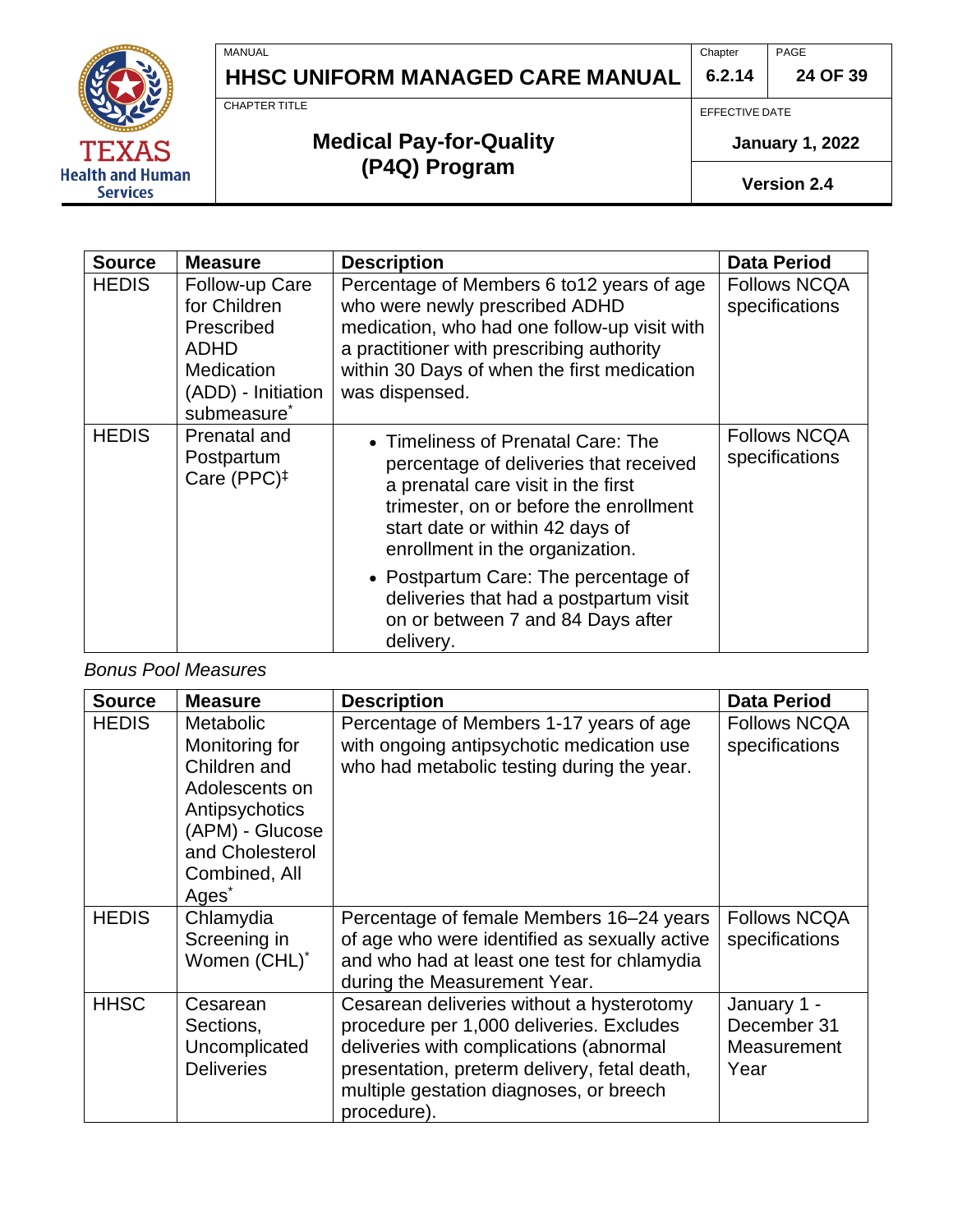**6.2.14** PAGE **25 OF 39**



MANUAL

# **HHSC UNIFORM MANAGED CARE MANUAL**

EFFECTIVE DATE

Chapter

**January 1, 2022**

**Version 2.4**

| <b>Source</b> | <b>Measure</b>                                      | <b>Description</b>                                                                                                                                                                                                                                                      | <b>Data Period</b>                                                                          |
|---------------|-----------------------------------------------------|-------------------------------------------------------------------------------------------------------------------------------------------------------------------------------------------------------------------------------------------------------------------------|---------------------------------------------------------------------------------------------|
| <b>HHSC</b>   | Pregnancy-<br>Associated<br>Outcomes <sup>#</sup> # | The percentage of all deliveries associated<br>with severe maternal morbidity excluding<br>cases identified only by transfusion.                                                                                                                                        | December 25,<br>one year prior -<br>January 15 one<br>year after the<br>Measurement<br>Year |
| <b>CMS</b>    | Low Birth<br>Weight                                 | Percentage of live births that weighed less<br>than $2,500$ grams $(5.51$ pounds).                                                                                                                                                                                      | January 1 -<br>December 31<br>Measurement<br>Year                                           |
| <b>CAHPS</b>  | Access to<br><b>Routine Care</b>                    | Percentage of surveyed Members 18 and<br>older who answered "Always" to the<br>following question:<br>In the last 6 months, how often did you get<br>an appointment for a check-up or routine<br>care at a doctor's office or clinic as soon as<br>you needed? (CAHPS6) | <b>Surveys</b><br>conducted<br>between<br>January 1-<br>December 31<br>Measurement<br>Year  |

#### *Table 133: STAR+PLUS Measures*[\\*\\*](#page-19-0)

#### *At-Risk Measures*

| <b>Source</b> | <b>Measure</b>                                                          | <b>Description</b>                                                                                                                                                    | <b>Data Period</b>                                |
|---------------|-------------------------------------------------------------------------|-----------------------------------------------------------------------------------------------------------------------------------------------------------------------|---------------------------------------------------|
| 3M            | Potentially<br>Preventable<br>Emergency<br><b>Room Visits</b><br>(PPVs) | Hospital emergency room or freestanding<br>emergency medical care facility treatment<br>provided for a condition that could be<br>provided in a nonemergency setting. | January 1 -<br>December 31<br>Measurement<br>Year |
| 3M            | Potentially<br>Preventable<br><b>Readmissions</b><br>(PPRs)             | Return hospitalizations resulting from care<br>or treatment deficiencies provided during a<br>previous hospital stay or from post-hospital<br>discharge follow-up.    | January 1 -<br>December 31<br>Measurement<br>Year |
| <b>HEDIS</b>  | <b>Diabetes Control</b><br>$-HbA1c < 8%$<br>$(CDC)^{\ddagger}$          | The percentage of Members 18 to 75 years<br>of age with diabetes (type 1 and type 2) who<br>had HbA1c control (<8.0%).                                                | <b>Follows NCQA</b><br>specifications             |
| <b>HEDIS</b>  | <b>Cervical Cancer</b><br>Screening<br>$(CCS)^{\ddagger}$               | Percentage of female Members 21 to 64<br>years of age who were screened for cervical<br>cancer.                                                                       | <b>Follows NCQA</b><br>specifications             |



**Medical Pay-for-Quality (P4Q) Program**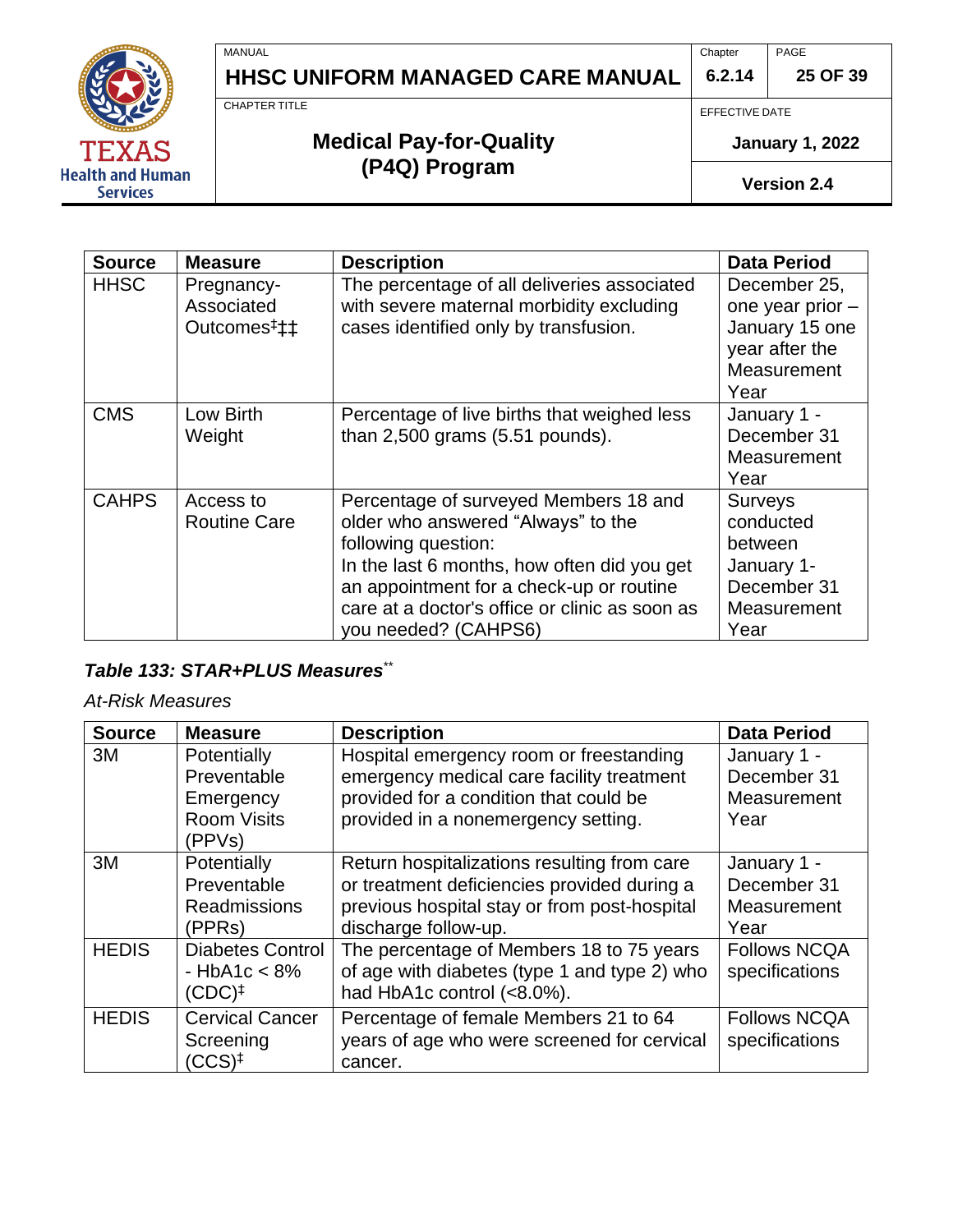**6.2.14 26 OF 39**



# **HHSC UNIFORM MANAGED CARE MANUAL**

**Medical Pay-for-Quality (P4Q) Program**

EFFECTIVE DATE

**Chapter** 

#### **January 1, 2022**

PAGE

**Version 2.4**

| <b>Source</b> | <b>Measure</b>                                                                                                   | <b>Description</b>                                                                                                                                                                                                                                                    | <b>Data Period</b>                    |
|---------------|------------------------------------------------------------------------------------------------------------------|-----------------------------------------------------------------------------------------------------------------------------------------------------------------------------------------------------------------------------------------------------------------------|---------------------------------------|
| <b>HEDIS</b>  | Follow-up After<br>Hospitalization<br>for Mental<br>Illness (FUH) -<br>Submeasures 7<br>and 30 Days <sup>*</sup> | The percentage of discharges for Members<br>ages 6 and older who were hospitalized for<br>treatment of a mental illness and who had a<br>follow-up visit with a mental health provider<br>within:<br>• 7 Days after discharge<br>30 Days after discharge<br>$\bullet$ | <b>Follows NCQA</b><br>specifications |

*Bonus Pool Measures*

| <b>Source</b> | <b>Measure</b>                                                                                                                | <b>Description</b>                                                                                                                                                                                                                                                                                                                                                                                                                                                         | <b>Data Period</b>                                |
|---------------|-------------------------------------------------------------------------------------------------------------------------------|----------------------------------------------------------------------------------------------------------------------------------------------------------------------------------------------------------------------------------------------------------------------------------------------------------------------------------------------------------------------------------------------------------------------------------------------------------------------------|---------------------------------------------------|
| 3M            | <b>Potentially</b><br>Preventable<br>Complications<br>(PPCs)                                                                  | Hospital-based harmful events (e.g.,<br>accidental laceration during a procedure) or<br>negative outcomes (e.g., hospital acquired<br>pneumonia) that may result from the<br>process of care and treatment rather than<br>from a natural progression of underlying<br>disease.                                                                                                                                                                                             | January 1 -<br>December 31<br>Measurement<br>Year |
| <b>AHRQ</b>   | Prevention<br><b>Quality Indicator</b><br>(PQI) Composite                                                                     | Number of admissions per 100,000 Member<br>months ages 18 and older for one of the<br>following conditions: diabetes with short-<br>term complications, diabetes with long-term<br>complications, uncontrolled diabetes without<br>complications, diabetes with lower-extremity<br>amputation, chronic obstructive pulmonary<br>disease, asthma, hypertension, heart failure,<br>angina without a cardiac procedure,<br>bacterial pneumonia, or urinary tract<br>infection | January 1 -<br>December 31<br>Measurement<br>Year |
| <b>HEDIS</b>  | Adherence to<br>Antipsychotic<br>Medications for<br>Individuals with<br>Schizophrenia<br>(SAA) - 80%<br>Coverage <sup>®</sup> | Percentage of Members 18 years of age<br>and older who have schizophrenia or<br>schizoaffective disorder who were<br>dispensed and remained on an<br>antipsychotic medication for at least 80<br>percent of their treatment period.                                                                                                                                                                                                                                        | <b>Follows NCQA</b><br>specifications             |

MANUAL

CHAPTER TITLE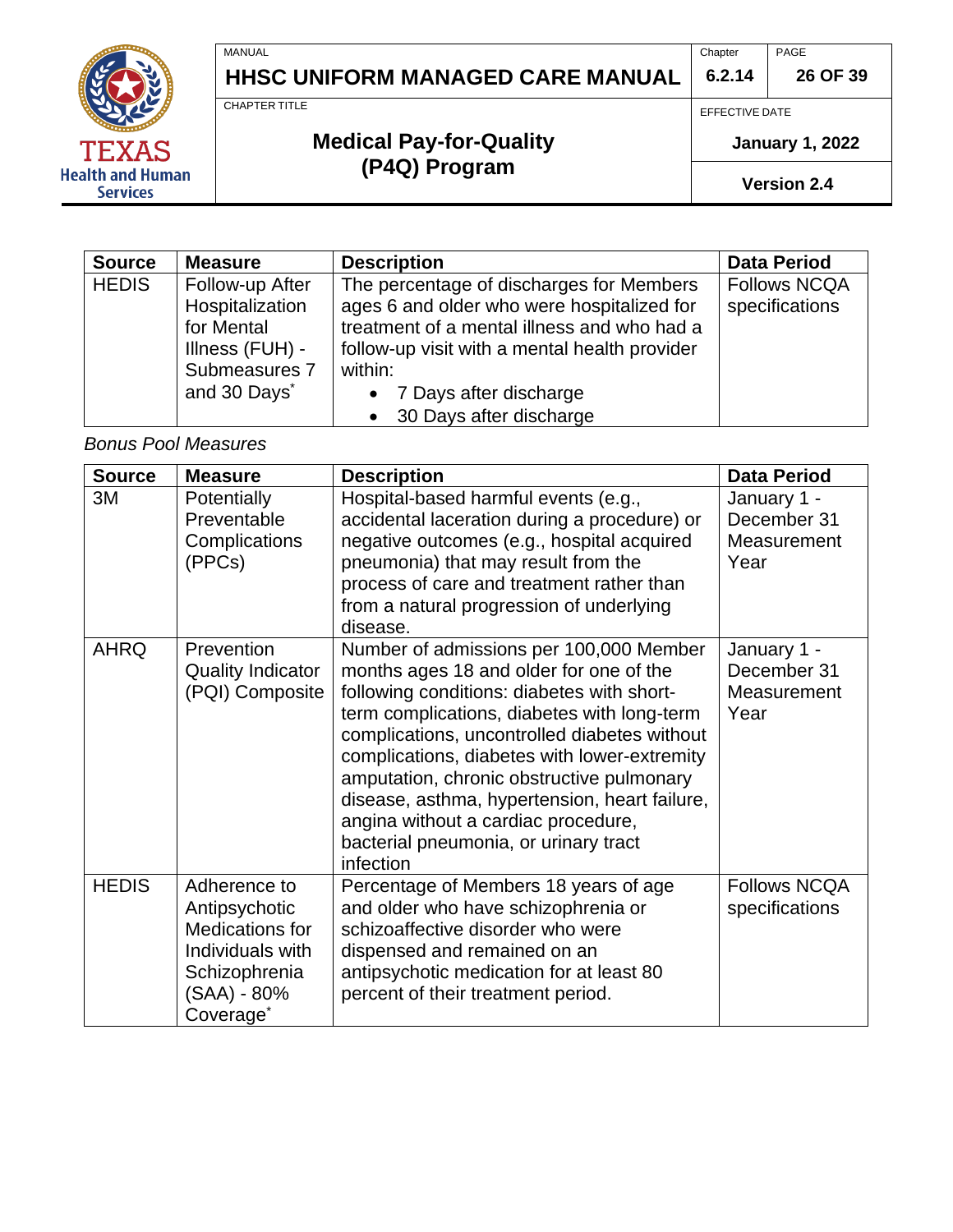**6.2.14 27 OF 39**

PAGE



MANUAL

# **Medical Pay-for-Quality (P4Q) Program**

**HHSC UNIFORM MANAGED CARE MANUAL**

EFFECTIVE DATE

Chapter

**January 1, 2022**

**Version 2.4**

| <b>Source</b> | <b>Measure</b>                                                                                | <b>Description</b>                                                                                                                                       | <b>Data Period</b>                    |
|---------------|-----------------------------------------------------------------------------------------------|----------------------------------------------------------------------------------------------------------------------------------------------------------|---------------------------------------|
| <b>HEDIS</b>  | Risk of<br>Continued<br>Opioid Use<br>(COU) - Total<br>members have<br>$≥15$ Days<br>coverage | Percentage of Members 18 years and older<br>who have a new episode of opioid use with<br>at least 15 Days of prescription opioids in a<br>30-Day period. | <b>Follows NCQA</b><br>specifications |
| <b>HEDIS</b>  | <b>Breast Cancer</b><br>Screening<br>$(BCS)$ –<br>Medicaid only*                              | Percentage of female Members 50–74 years<br>of age who had at least one mammogram to<br>screen for breast cancer in the past two<br>years.               | <b>Follows NCQA</b><br>specifications |

#### *Table 144: CHIP Measures*[‡‡](#page-21-0)

*At-Risk Measures*

| <b>Source</b> | <b>Measure</b>                                                                                   | <b>Description</b>                                                                                                                                                                                      | <b>Data Period</b>                                |
|---------------|--------------------------------------------------------------------------------------------------|---------------------------------------------------------------------------------------------------------------------------------------------------------------------------------------------------------|---------------------------------------------------|
| 3M            | Potentially<br>Preventable<br>Emergency<br><b>Room Visits</b><br>(PPVs)                          | Hospital emergency room or freestanding<br>emergency medical care facility treatment<br>provided for a condition that could be<br>provided in a nonemergency setting.                                   | January 1 -<br>December 31<br>Measurement<br>Year |
| <b>HEDIS</b>  | Childhood<br>Immunization<br>Status (CIS)<br>Combination 10 <sup>‡</sup>                         | The percentage of Members 2 years of age<br>who had all immunizations as recommended<br>by the Center for Disease Control and<br>Prevention.                                                            | <b>Follows NCQA</b><br>specifications             |
| <b>HEDIS</b>  | Weight<br>Assessment for<br>Children and<br>Adolescents<br>$(WCC)^{\ddagger}$                    | The percentage of Members 3 to 17 years of<br>age who had an outpatient visit with a PCP<br>or OB/GYN and who had Body Mass Index<br>percentile documentation.                                          | <b>Follows NCQA</b><br>specifications             |
| <b>HEDIS</b>  | Appropriate<br><b>Treatment for</b><br>Children with<br>Upper<br>Respiratory<br>Infection (URI)* | Percentage of Members 3 months to 17<br>years of age who were diagnosed with<br>upper respiratory infection and were not<br>dispensed an antibiotic prescription on or<br>three Days after the episode. | <b>Follows NCQA</b><br>specifications             |

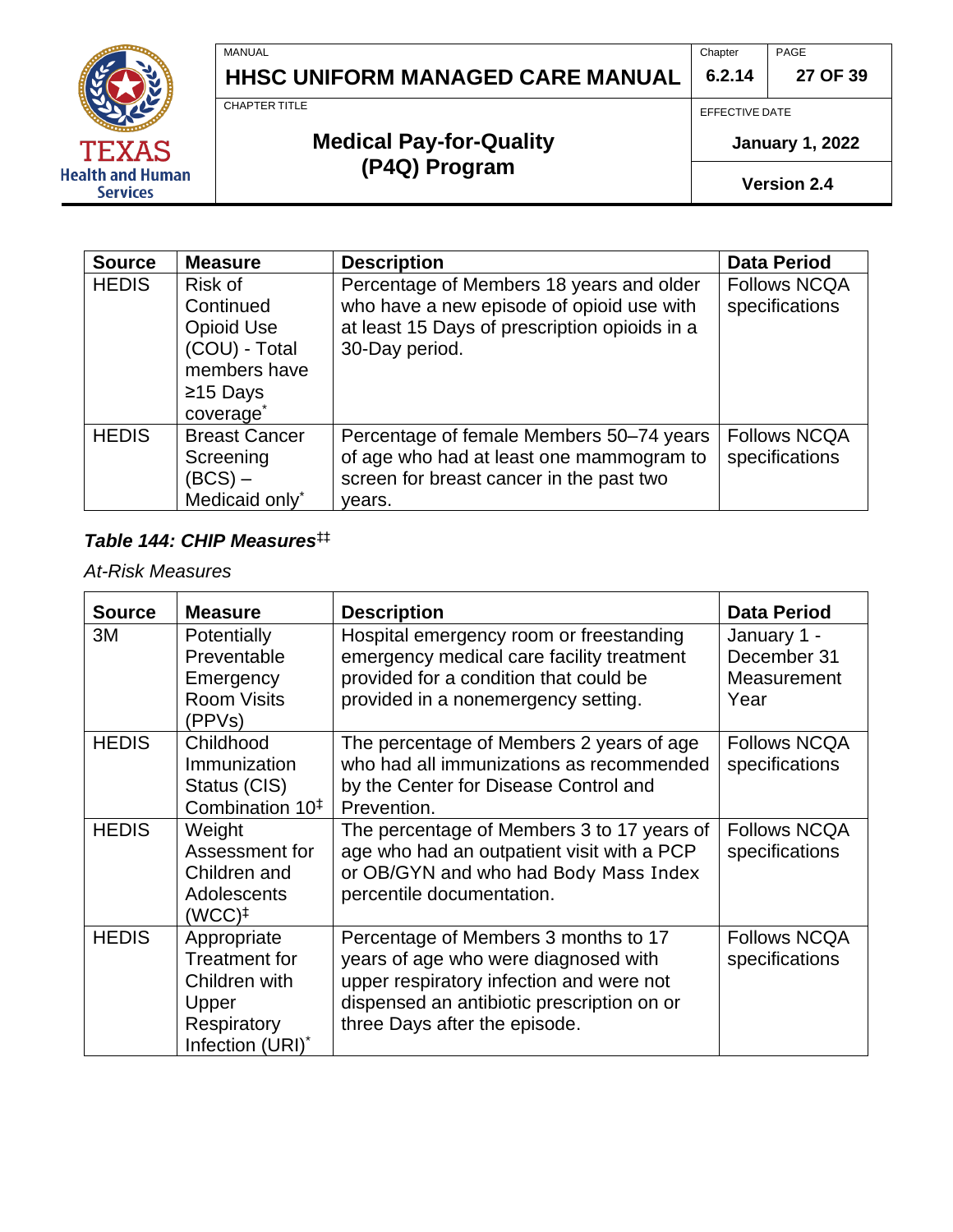

**Chapter** PAGE

**28 OF 39**

CHAPTER TITLE

MANUAL

# **Medical Pay-for-Quality (P4Q) Program**

EFFECTIVE DATE

**6.2.14**

**January 1, 2022**

**Version 2.4**

#### *Bonus Pool Measures*

| <b>Source</b> | <b>Measure</b>                                                                 | <b>Description</b>                                                                                                                                                                                                                                                                                                                                                                                                                                            | <b>Data Period</b>                                                                          |
|---------------|--------------------------------------------------------------------------------|---------------------------------------------------------------------------------------------------------------------------------------------------------------------------------------------------------------------------------------------------------------------------------------------------------------------------------------------------------------------------------------------------------------------------------------------------------------|---------------------------------------------------------------------------------------------|
| <b>HEDIS</b>  | <b>Immunizations</b><br>for Adolescents<br>(IMA)<br>Combination 2 <sup>‡</sup> | The percentage of Members 13 years of age<br>who had all immunizations as recommended<br>by the Center for Disease Control and<br>Prevention.                                                                                                                                                                                                                                                                                                                 | <b>Follows NCQA</b><br>specifications                                                       |
| <b>CAHPS</b>  | Rating personal<br>doctor a 9 or 10                                            | Percentage of caregivers of Members under<br>age 18 who rated their child's personal<br>doctor a 9 or 10 on a scale of 0 (worst<br>doctor possible) -10 (best doctor possible).<br>(CAHPS36)                                                                                                                                                                                                                                                                  | <b>Surveys</b><br>conducted<br>between<br>January 1 -<br>December 31<br>Measurement<br>Year |
| <b>CAHPS</b>  | Getting care<br>quickly<br>composite                                           | Percentage of caregivers of Members under<br>age 18 who said in the last 6 months their<br>child was always able to get the care they<br>needed right away when they had an illness,<br>injury, or condition that needed care right<br>away in a clinic, emergency room, or<br>doctor's office and were able to make an<br>appointment for a check-up or routine care<br>for their Member child at a doctor's office or<br>clinic as needed. (CAHPS4, CAHPS6) | <b>Surveys</b><br>conducted<br>between<br>January 1 -<br>December 31<br>Measurement<br>Year |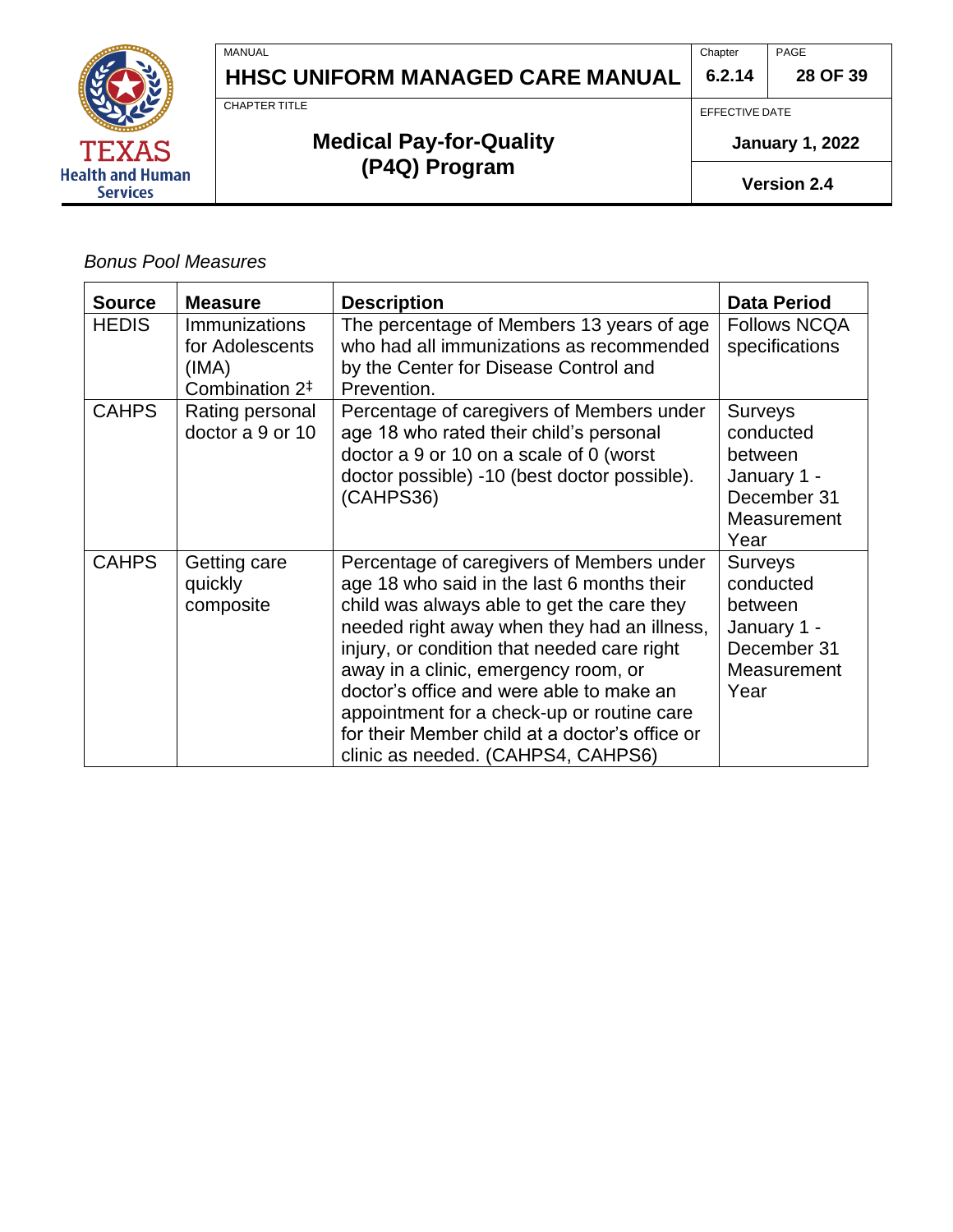MANUAL

**Health and Human Services** 

# **HHSC UNIFORM MANAGED CARE MANUAL**

**Chapter** PAGE

**29 OF 39**

CHAPTER TITLE

# **Medical Pay-for-Quality (P4Q) Program**

EFFECTIVE DATE

**6.2.14**

**January 1, 2022**

**Version 2.4**

| <b>Source</b> | <b>Measure</b>                     | <b>Description</b>                                                                                                                                                                                                                                                                                                                                                                                                                                                                                                                                                                                                                                                                                                                                                                      | <b>Data Period</b>                                                                          |
|---------------|------------------------------------|-----------------------------------------------------------------------------------------------------------------------------------------------------------------------------------------------------------------------------------------------------------------------------------------------------------------------------------------------------------------------------------------------------------------------------------------------------------------------------------------------------------------------------------------------------------------------------------------------------------------------------------------------------------------------------------------------------------------------------------------------------------------------------------------|---------------------------------------------------------------------------------------------|
| <b>CAHPS</b>  | How well<br>doctors<br>communicate | Percentage of surveyed Members who<br>answered "Always" to the following<br>questions:<br>In the last 6 months, how often did your<br>child's personal doctor explain things about<br>your child's health in a way that was easy to<br>understand?<br>In the last 6 months, how often did your<br>child's personal doctor listen carefully to<br>you?<br>In the last 6 months, how often did your<br>child's personal doctor show respect for<br>what you had to say?<br>In the last 6 months, how often did your<br>child's personal doctor explain things in a<br>way that was easy for your child to<br>understand?<br>In the last 6 months, how often did your<br>child's personal doctor spend enough time<br>with your child?<br>(CAHPS27, CAHPS28, CAHPS29,<br>CAHPS31, CAHPS32) | <b>Surveys</b><br>conducted<br>between<br>January 1 -<br>December 31<br>Measurement<br>Year |

#### *Table 155: STAR Kids Measures*

*At-Risk Measures*

| <b>Source</b> | <b>Measure</b>                                                                                                   | <b>Description</b>                                                                                                                                                                                                                                                  | <b>Data Period</b>                                |
|---------------|------------------------------------------------------------------------------------------------------------------|---------------------------------------------------------------------------------------------------------------------------------------------------------------------------------------------------------------------------------------------------------------------|---------------------------------------------------|
| 3M            | Potentially<br>Preventable<br>Emergency<br><b>Room Visits</b><br>(PPVs)                                          | Hospital emergency room or freestanding<br>emergency medical care facility treatment<br>provided for a condition that could be<br>provided in a nonemergency setting                                                                                                | January 1 -<br>December 31<br>Measurement<br>Year |
| <b>HEDIS</b>  | Follow-up After<br>Hospitalization<br>for Mental<br>Illness (FUH) -<br>Submeasures 7<br>and 30 days <sup>*</sup> | The percentage of discharges for Members<br>ages 6 and older who were hospitalized for<br>treatment of a mental illness and who had a<br>follow-up visit with a mental health provider<br>within:<br>7 Days after discharge<br>$\bullet$<br>30 Days after discharge | <b>Follows NCQA</b><br>specifications             |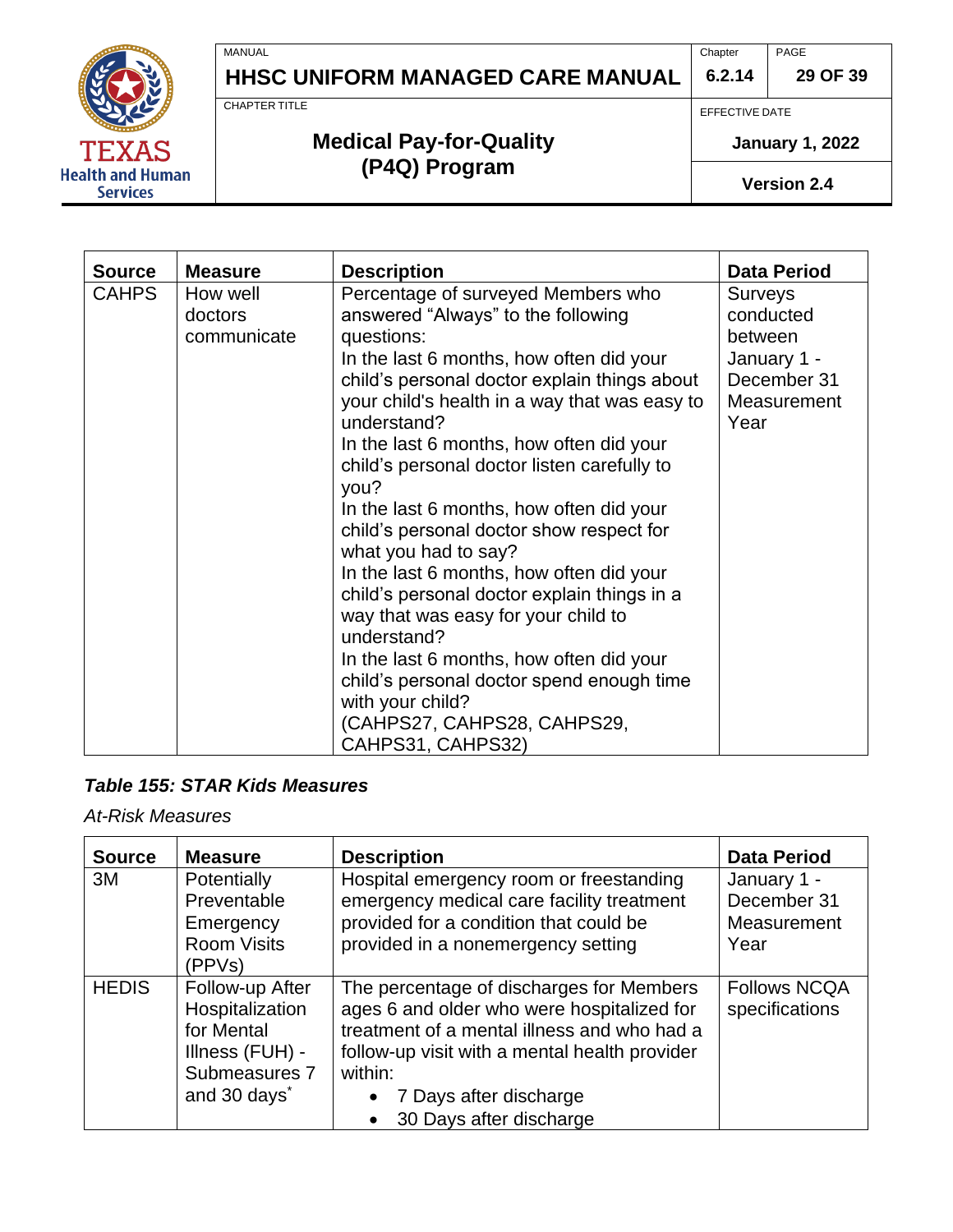**6.2.14** PAGE **30 OF 39**



# **HHSC UNIFORM MANAGED CARE MANUAL**

EFFECTIVE DATE

**Chapter** 

#### **January 1, 2022**

**Version 2.4**

| <b>Source</b> | <b>Measure</b>  | <b>Description</b>                          | <b>Data Period</b> |
|---------------|-----------------|---------------------------------------------|--------------------|
| <b>CAHPS</b>  | Getting         | Percent of caregivers of Members under      | <b>Surveys</b>     |
|               | Specialized     | age 18 who said in the last 6 months it was | conducted          |
|               | <b>Services</b> | always easy to get special medical          | between            |
|               | Composite       | equipment or devices, special therapy,      | January 1 -        |
|               |                 | and/or treatment and counseling for their   | December 31        |
|               |                 | Member child. (CAHPS CCC 14, 18, 21)        | Measurement        |
|               |                 |                                             | Year               |
| <b>NSCH</b>   | Help with care  | Percentage of caregivers of Members under   | Surveys            |
|               | coordination    | age 18 who say someone helps arrange or     | conducted          |
|               |                 | coordinate their Member child's care.       | between            |
|               |                 | (K5Q20_R)                                   | January 1 -        |
|               |                 |                                             | December 31        |
|               |                 |                                             | Measurement        |
|               |                 |                                             | Year               |

#### *Bonus Pool Measures*

| <b>Source</b> | <b>Measure</b>                                                                                                                                      | <b>Description</b>                                                                                                                                                                                                                         | <b>Data Period</b>                    |
|---------------|-----------------------------------------------------------------------------------------------------------------------------------------------------|--------------------------------------------------------------------------------------------------------------------------------------------------------------------------------------------------------------------------------------------|---------------------------------------|
| <b>HEDIS</b>  | Use of First-Line<br><b>Psychosocial Care</b><br>for Children and<br>Adolescents on<br>Antipsychotics<br>$(APP)^*$                                  | Percentage of Members 1–17 years of age<br>who had a new prescription for an<br>antipsychotic medication and had<br>documentation of psychosocial care as first-<br>line treatment.                                                        | <b>Follows NCQA</b><br>specifications |
| <b>HEDIS</b>  | Follow-up Care for<br>Children<br><b>Prescribed ADHD</b><br>Medication (ADD)<br>- Initiation<br>submeasureError!<br><b>Bookmark not</b><br>defined. | Percentage of Members 6 to 12 years of<br>age who were newly prescribed ADHD<br>medication, who had one follow-up visit with<br>a practitioner with prescribing authority<br>within 30 Days of when the first medication<br>was dispensed. | <b>Follows NCQA</b><br>specifications |
| <b>HEDIS</b>  | Appropriate<br><b>Treatment for</b><br>Children with<br><b>Upper Respiratory</b><br>Infection<br>(URI)Error!<br><b>Bookmark not</b><br>defined.     | Percentage of Members 3 months to 17<br>years of age who were diagnosed with<br>upper respiratory infection and were not<br>dispensed an antibiotic prescription on or<br>three Days after the episode.                                    | <b>Follows NCQA</b><br>specifications |

CHAPTER TITLE

MANUAL

# **Medical Pay-for-Quality (P4Q) Program**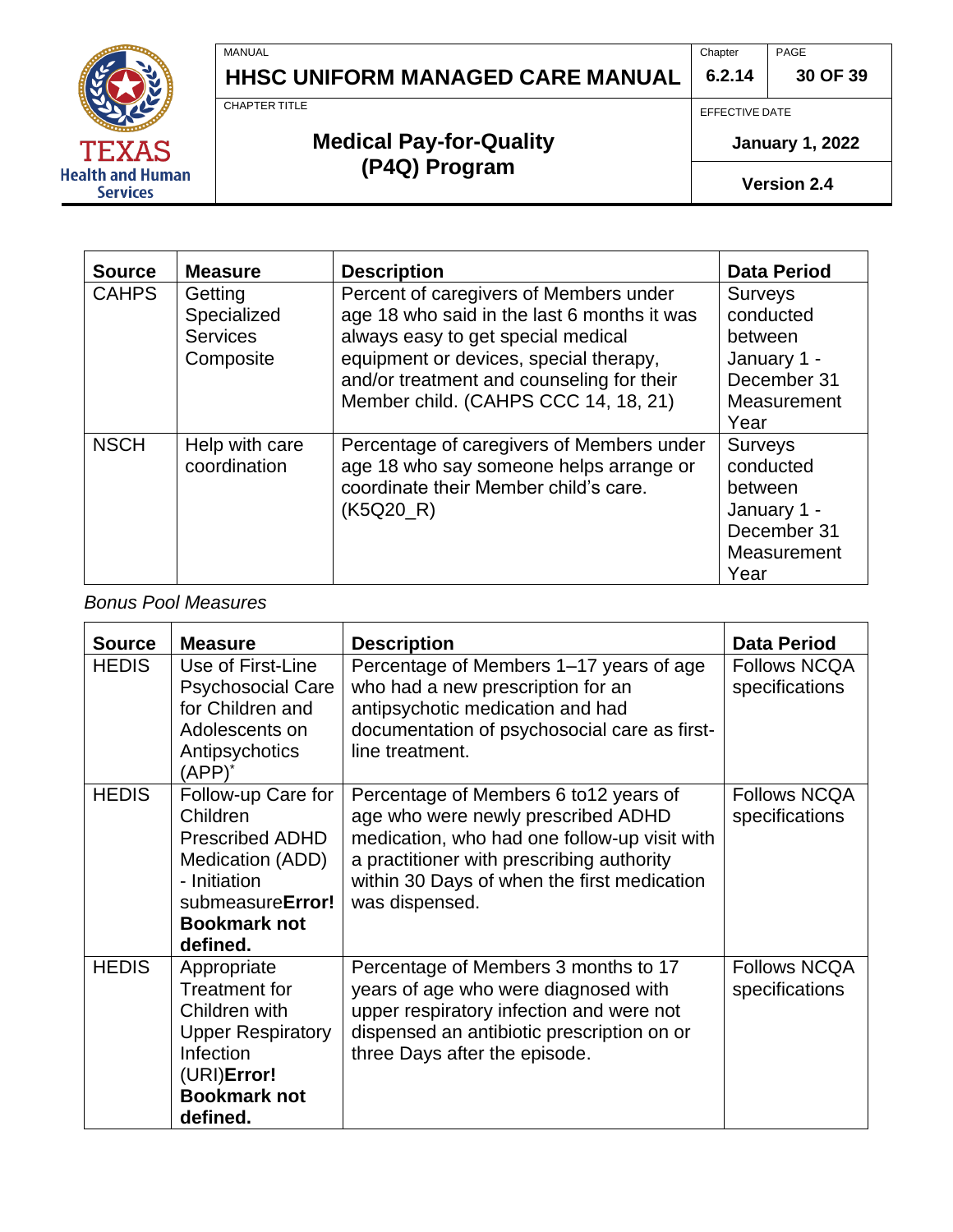**6.2.14 31 OF 39**

CHAPTER TITLE

**MANUAL** 

## **Medical Pay-for-Quality (P4Q) Program**

**HHSC UNIFORM MANAGED CARE MANUAL**

EFFECTIVE DATE

**Chapter** 

**January 1, 2022**

PAGE

**Version 2.4**

| <b>Source</b> | <b>Measure</b>                    | <b>Description</b>                                                                                                                                                                                                      | <b>Data Period</b>                                                                          |
|---------------|-----------------------------------|-------------------------------------------------------------------------------------------------------------------------------------------------------------------------------------------------------------------------|---------------------------------------------------------------------------------------------|
| <b>NSCH</b>   | Transition to care<br>as an adult | Percentage of caregivers of Members<br>under age 18 who say any of their Member<br>child's doctors have talked to them about<br>eventually seeing doctors or other health<br>care providers who treat adults. (TRTADLT) | <b>Surveys</b><br>conducted<br>between<br>January 1 -<br>December 31<br>Measurement<br>Year |

<sup>\*</sup> These measures will be evaluated using EQRO reported, NCQA certified administrative measure Rates.

§ PPC is an At-Risk Measure for Measurement Year 2018 only and is not included for 2019.

\*\* Dual eligible members excluded.

†† AHRQ is retiring PQI 10, dehydration admission rate for 2019 which is part of the PQI composite. HHSC will use the AHRQ specifications that apply to the Measurement Year.

# CHIP Perinate members excluded.

§§ HEDIS 2019 specifications will be used for the URI measure for Measurement Year 2019.

### <span id="page-30-0"></span>**3. Data Sources**

Data is obtained from enrollment and encounter records, the Texas Immunization Registry, Department of State Health Services vital statistics, MCO audited hybrid Rates, National Committee for Quality Assurance (NCQA) Quality Compass, and member surveys conducted by Texas' EQRO.

### <span id="page-30-1"></span>**4. Data Preparation**

The medical P4Q program relies on NCQA-approved HEDIS software, Agency for Healthcare Research and Quality (AHRQ) software, and 3M potentially preventable events (PPE) software for calculating eligibility and compliance. The EQRO ensures that data input to this software conforms to the specifications as outlined by the software vendors. Eligible populations of members or events are determined by individual measure specification and are not altered for P4Q. For the bonus pool PQI composite measure, Rates are reported per 100,000 Member months. For 3M PPEs, the most current version of the algorithm available prior to the start of the Baseline year will be used. Should more current versions of the 3M software become available that do not include changes to the algorithm, the most current software version will be used.

For PPEs, the A/E ratio is used, except in evaluating performance against self where the A/E ratio multiplied by the managed care program actual weight per 1,000 Member months is used. PPE A/E ratios will be rounded to the 4th decimal/ten-thousands place (e.g., 1.0001). HEDIS



<sup>†</sup> HEDIS 2019 specifications will be used for the URI measure for Measurement Year 2019.

<sup>&</sup>lt;sup>‡</sup> These measures will be evaluated using MCO reported, NCQA auditor certified Hybrid Measure Rates.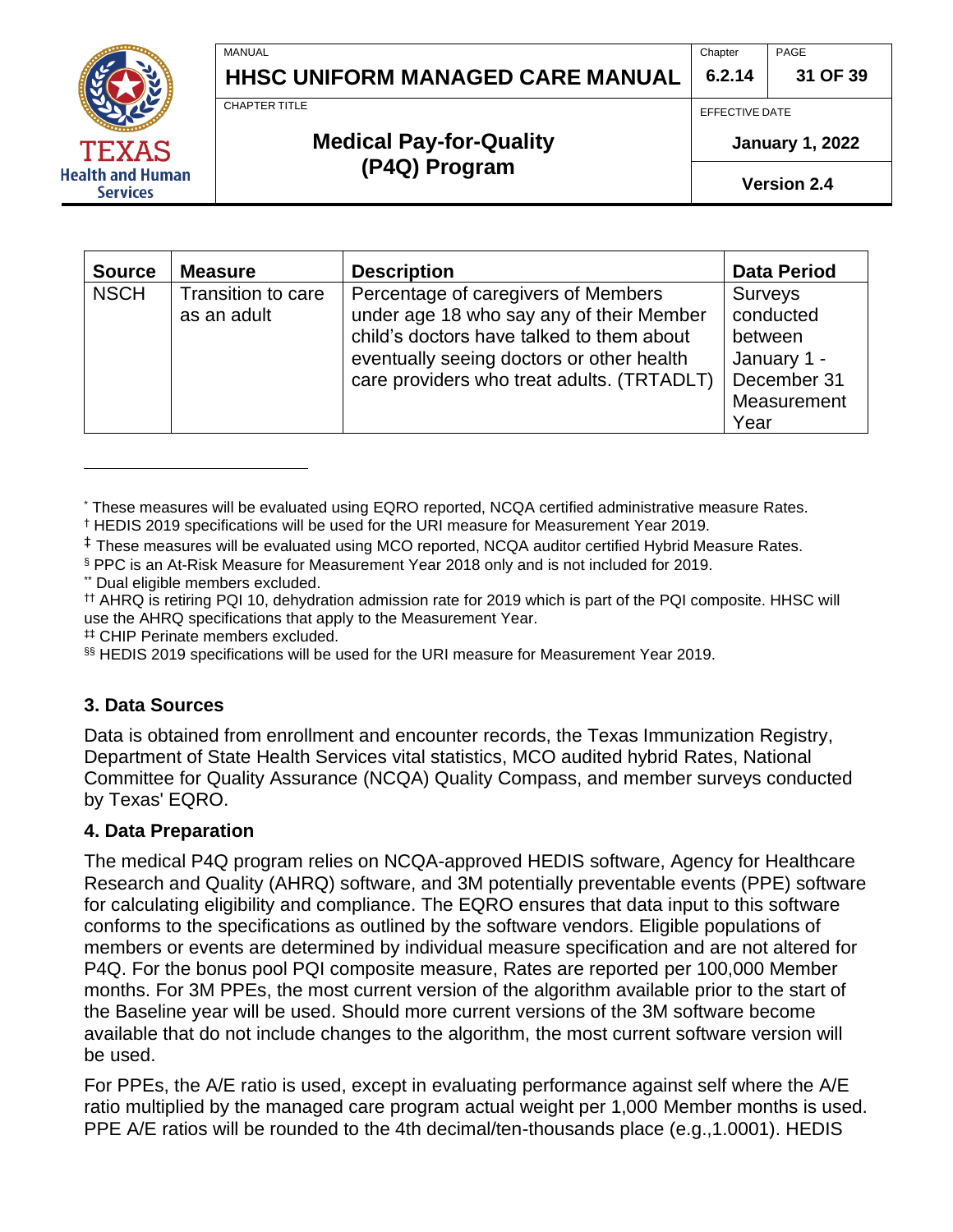

## **Medical Pay-for-Quality (P4Q) Program**

**Health and Human Services** 

**January 1, 2022**

**Version 2.4**

Rates and Percentage Point Change will be rounded to the 2nd decimal/hundredths place (e.g., 1.01).

The EQRO administers Member and caregiver surveys by telephone with a minimum of 300 completed surveys per MCO per managed care program. Two surveys are conducted for STAR: a survey of adult Members and a caregiver survey of child Members, each with a minimum of 300 surveys per MCO. The EQRO will follow AHRQ specifications to ensure valid national comparisons. The EQRO will use the most current version of the CAHPS survey available at the time the survey is conducted.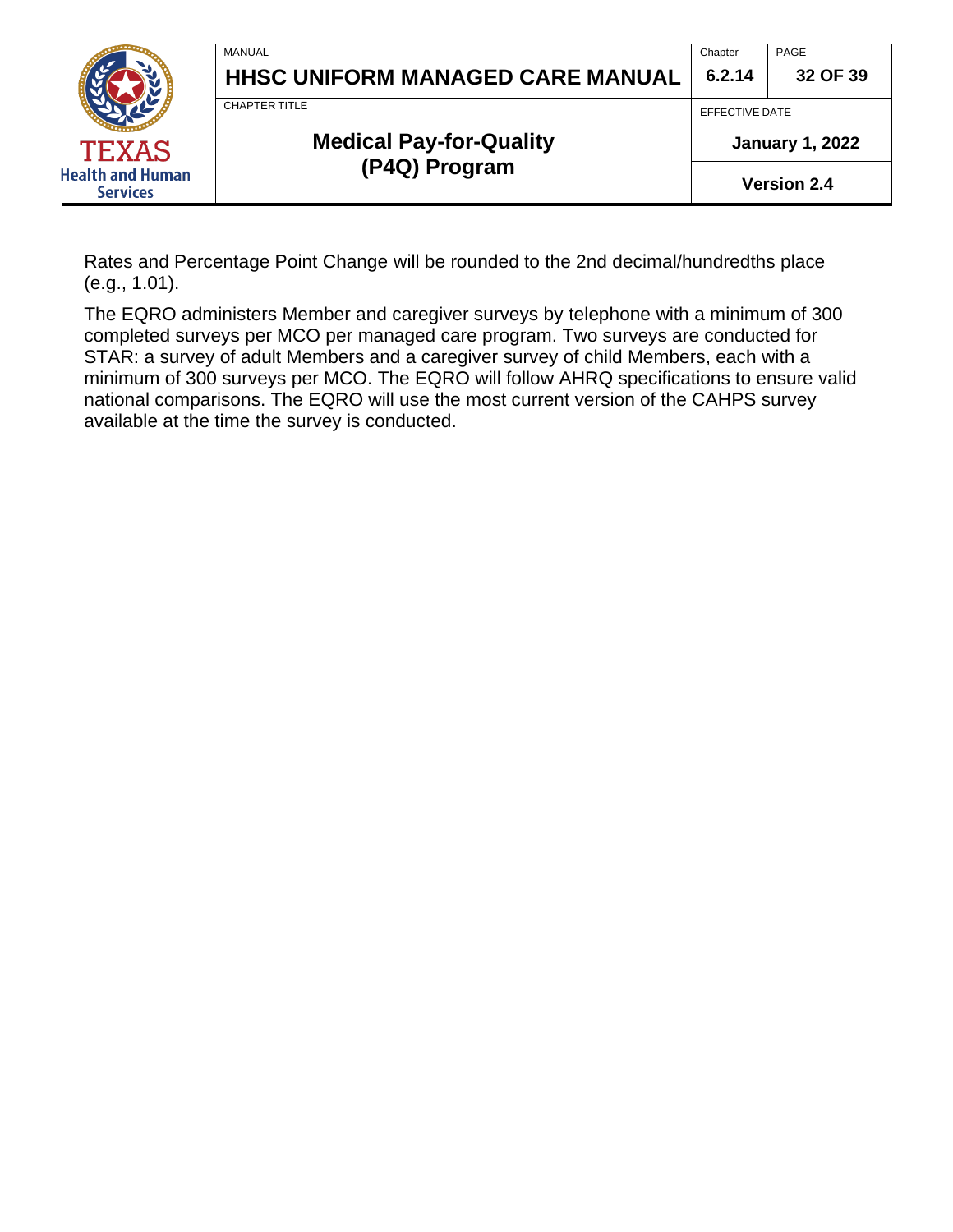

**Chapter 6.2.14** PAGE

**33 OF 39**

CHAPTER TITLE

**MANUAL** 

# **Medical Pay-for-Quality (P4Q) Program**

EFFECTIVE DATE

**January 1, 2022**

**Version 2.4**

## <span id="page-32-0"></span>**C. Calculating Measure Results and P4Q Program Results**

#### <span id="page-32-1"></span>**1. Measure Results**

Each year, HHSC will send the MCO a comprehensive set of the HHSC quality of care measure results for its review. These results are the MCO's rates for each measure. The MCO must review the Measurement Year quality of care measure results and notify HHSC of any measure discrepancies or request Member-level data for review within 20 Business Days. If the MCO requests Member-level data, the cost associated with providing the data is the responsibility of the requesting MCO. Once an MCO receives the Member-level data, HHSC will allow at least 10 Business Days for the MCO to review. If a meeting with HHSC and the EQRO is requested by the MCO to discuss discrepancies, MCOs should provide a list of concerns to HHSC at least 72 hours prior to the meeting time. If the MCO does not notify HHSC of measure discrepancies or request member-level data within 20 Business Days of receiving the Measurement Year quality of care results or the MCO does not request a meeting within 10 Business Days of receiving member level data, the results will be finalized and HHSC may choose not to revisit the results if discrepancies are identified at a later date. MCO results for each measure will be posted on the public facing HHSC THLC portal.

#### <span id="page-32-2"></span>**2. P4Q Results**

After the MCO review period described in C.1. for the quality of care measure results, HHSC will calculate the P4Q results and verify the results with the EQRO. HHSC will calculate the MCO's P4Q program results (the amounts to be earned or recouped) for Performance Against Benchmarks (Section II.A.1) and Performance Against Self (Section II.A.2) for the applicable Measurement Year using the finalized measure results posted on the THLC portal.

For the At-Risk Measures, MCOs can only earn funds if HHSC recoups funds for the managed care program, and the total amount of funds earned cannot exceed the total recoupments by managed care program. The percent capitation earned or recouped for all MCOs in a managed care program are added together. When the MCOs have earned more than HHSC has recouped by managed care program no funds are available for the bonus pool. Additionally, since HHSC cannot pay out more than what was recouped, MCO earnings would be reduced to equal the total recoupments. This reduction is completed by determining the percent of managed care program earnings above the recouped dollars and earned dollars will be reduced by this percentage as illustrated in the equation below.

> (total managed care program recoupments *divided by* total managed care program earnings) *multiplied by* MCO dollars earned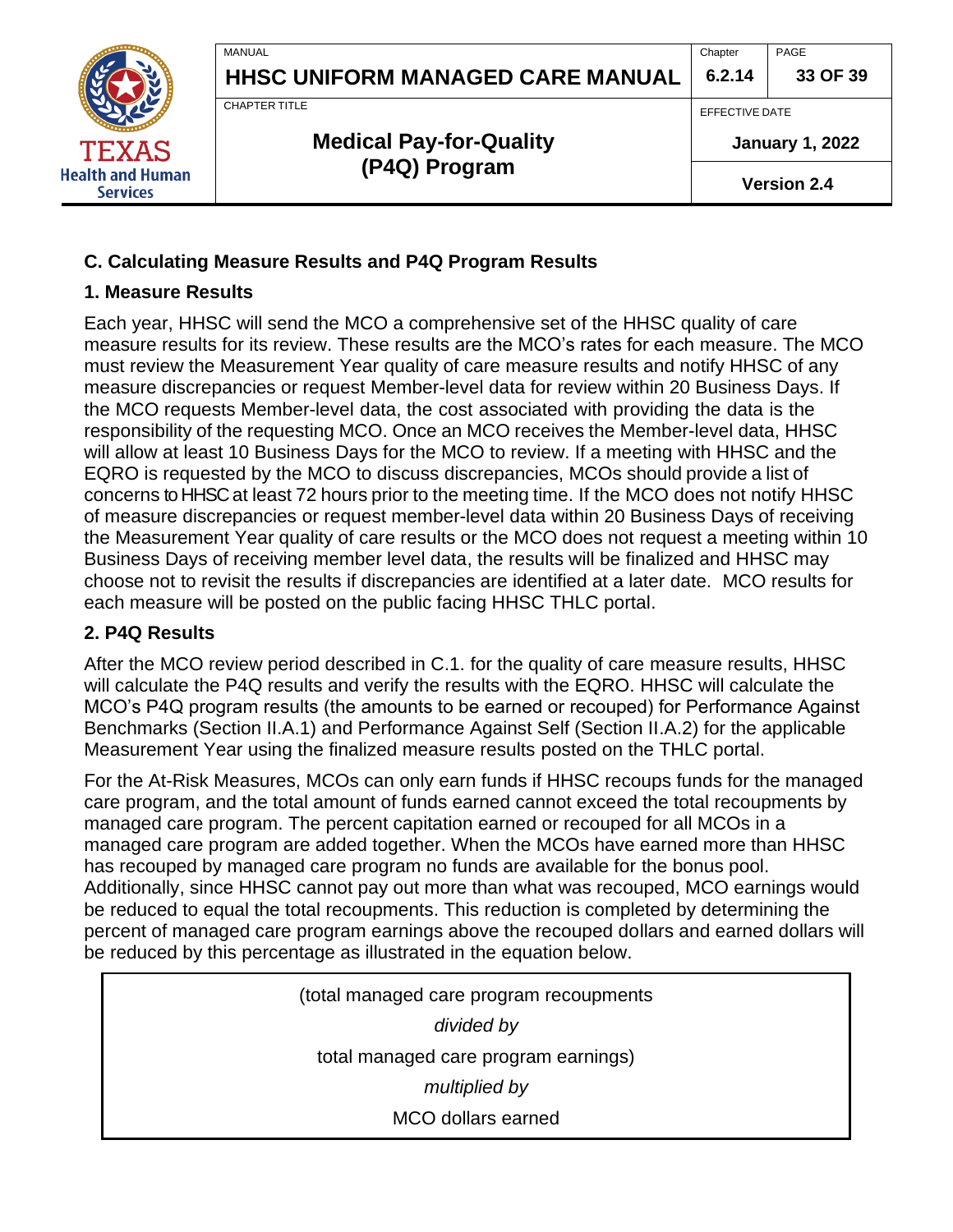|                                            | MANUAL<br><b>HHSC UNIFORM MANAGED CARE MANUAL</b> | Chapter<br>6.2.14                        | PAGE<br>34 OF 39   |
|--------------------------------------------|---------------------------------------------------|------------------------------------------|--------------------|
| <b>TEXAS</b>                               | CHAPTER TITLE<br><b>Medical Pay-for-Quality</b>   | EFFECTIVE DATE<br><b>January 1, 2022</b> |                    |
| <b>Health and Human</b><br><b>Services</b> | (P4Q) Program                                     |                                          | <b>Version 2.4</b> |

Table15 illustrates how an MCO's performance is calculated across performance against Benchmarks and performance against self for one measure of one managed care program. This MCO's performance against Benchmarks for the Measurement Year has a Rate of 45.60 percent which falls into the bottom category of below the HEDIS 25th percentile (< 53.49 percent) resulting in recouped capitation of 0.375 percent. However, the MCO's Rate increased in the Measurement Year to 45.60 percent from 31.03 percent in the prior year, resulting in a Percentage Point Change of 14.57 percent. Based on the Benchmarks for performance against self, the 14.57 percent Percentage Point Change falls into the top category (>6 percent) resulting in an earned capitation of 0.375 percent. When the MCO's performance against Benchmarks and performance against self for this measure for STAR is combined, it results in 0 percent capitation recouped or earned for this measure.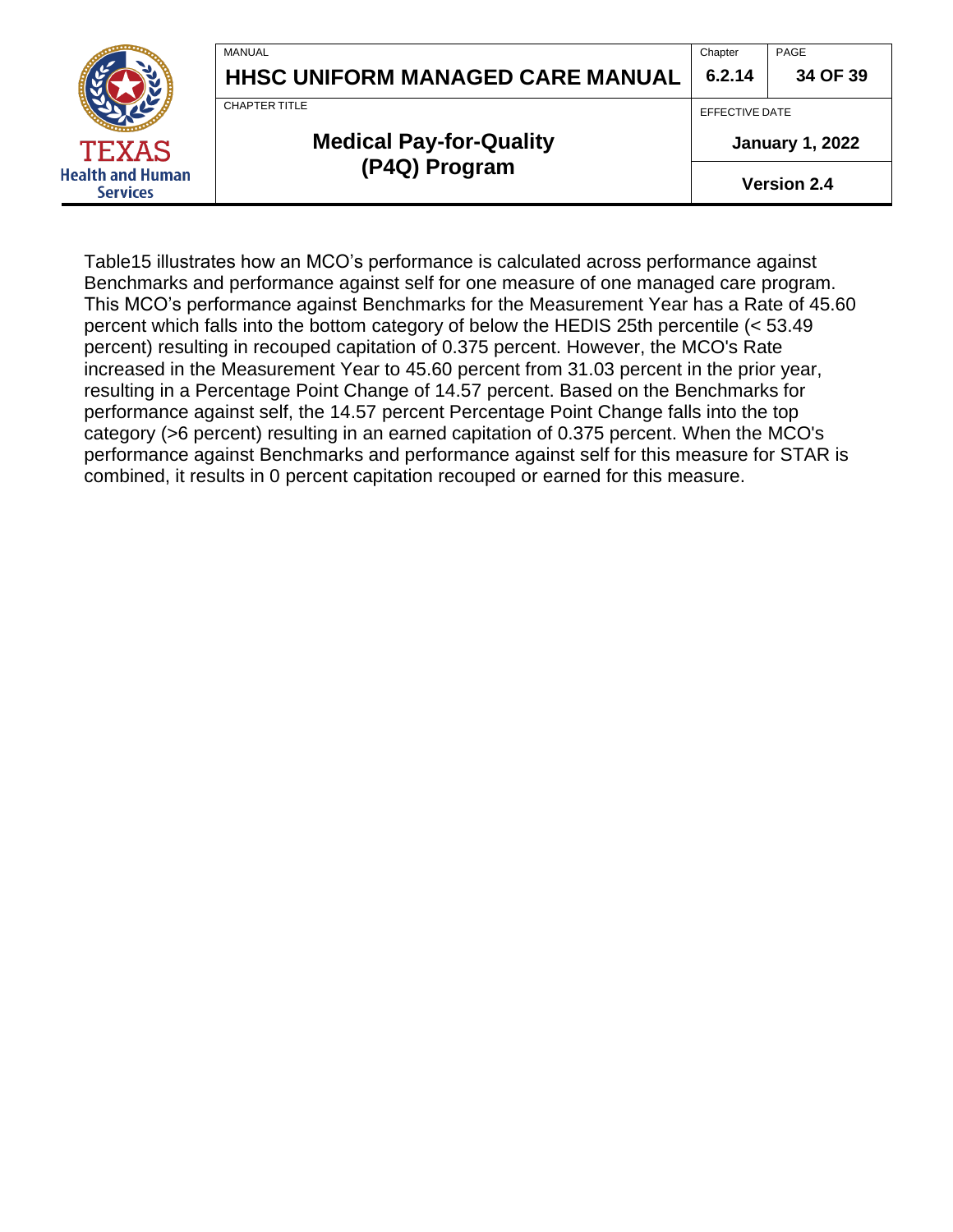

EFFECTIVE DATE

Chapter

**January 1, 2022**

**Version 2.4**

CHAPTER TITLE

# **Medical Pay-for-Quality (P4Q) Program**

**Table16: Example**

TEXAS **Health and Human Services** 

| <b>Prior</b><br>Year<br>Rate | <b>Measurement</b><br><b>Year Rate</b> | Percentage<br><b>Point Change</b> | <b>Performance</b><br><b>Against</b><br><b>Benchmarks</b><br><b>Percent</b><br><b>Capitation</b><br>lost/ gained | <b>Performance</b><br><b>Against Self</b><br><b>Percent</b><br><b>Capitation</b><br>lost/ gained | <b>Total</b><br><b>Percent</b><br><b>Capitation</b><br>earned/<br>lost for<br><b>W15</b> |
|------------------------------|----------------------------------------|-----------------------------------|------------------------------------------------------------------------------------------------------------------|--------------------------------------------------------------------------------------------------|------------------------------------------------------------------------------------------|
| 31.03%                       | 45.60%                                 | 14.57%                            | $-375$                                                                                                           | .375                                                                                             |                                                                                          |

| <b>Performance Against Benchmarks</b>                                             | <b>Percent Capitation</b><br><b>Earned/Lost</b> |
|-----------------------------------------------------------------------------------|-------------------------------------------------|
| Above HEDIS 66.67th percentile (>64.91%)                                          | 0.375                                           |
| HEDIS 50th percentile through HEDIS 66.67th percentile<br>(59.58% through 64.91%) | 0.1875                                          |
| State mean through HEDIS 50th percentile<br>(54.67% through 59.57%)               | 0                                               |
| HEDIS 25th percentile through state mean<br>(53.49% through 54.66%)               | $-0.1875$                                       |
| Below HEDIS 25th percentile (<53.49%)                                             | $-0.375$                                        |

| <b>Performance Against Self</b><br><b>Improvement Target Formula</b><br>$(64.91 - 53.49) / 4 = 2.855$ | <b>Percent Capitation</b><br><b>Earned/Lost</b> |
|-------------------------------------------------------------------------------------------------------|-------------------------------------------------|
| $>6.00\%$                                                                                             | 0.375                                           |
| 3.00% through 6.00%                                                                                   | 0.1875                                          |
| 2.99% through -2.99%                                                                                  | ∩                                               |
| -3.00% through -6.00%                                                                                 | $-0.1875$                                       |
| $< -6.00\%$                                                                                           | $-0.375$                                        |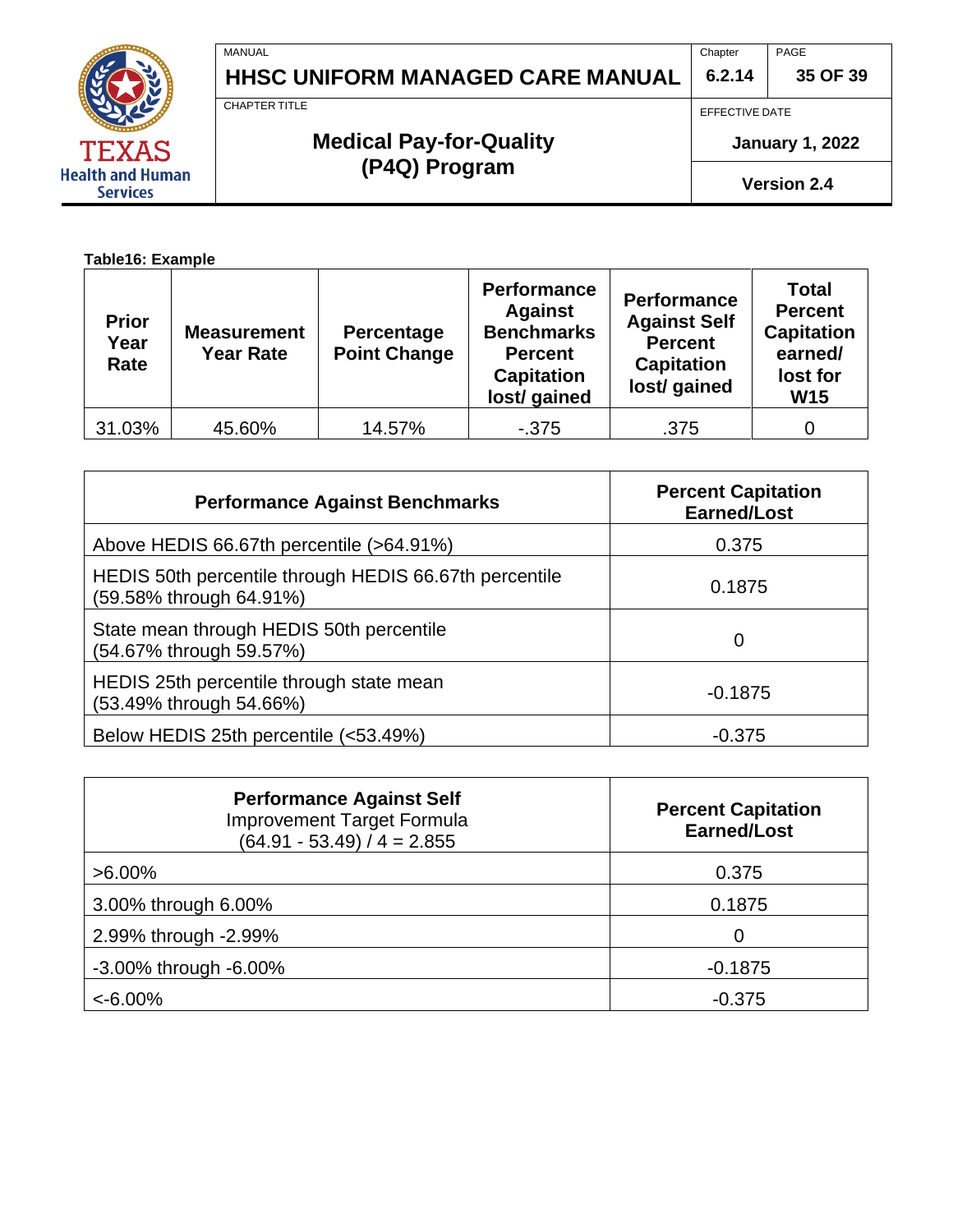

**Chapter 6.2.14** PAGE

**36 OF 39**

CHAPTER TITLE

MANUAL

# **Medical Pay-for-Quality (P4Q) Program**

EFFECTIVE DATE

**January 1, 2022**

**Version 2.4**

### <span id="page-35-0"></span>**D. Exceptions to Calculations**

#### <span id="page-35-1"></span>**1. Low Denominators**

MCOs with low denominators or low volume on a measure in a given year are not eligible for the components of the P4Q program that require a Rate for that measure.

| <b>Measures</b>        | <b>Low Denominator Threshold</b>                                                                                                                                                                                                                             |
|------------------------|--------------------------------------------------------------------------------------------------------------------------------------------------------------------------------------------------------------------------------------------------------------|
| <b>HEDIS</b>           | MCOs must have a minimum of 30 eligible enrollees for the measure.<br>"Eligible" is defined here as meeting the specified criteria for inclusion in<br>the denominator of a HEDIS measure.                                                                   |
| <b>CAHPS</b>           | CAHPS defines low denominator as 100 in a sample of 411.<br>The EQRO uses the same proportion based on the number of<br>completed surveys (e.g., if 300 surveys are conducted, any less than 73<br>responses to a question is considered a low denominator). |
| <b>PPE<sub>s</sub></b> | Low volume is defined as less than 30 at-risk events, 5 actual events, or<br>5 expected events.                                                                                                                                                              |

### <span id="page-35-2"></span>**2. Data Errors**

If there is a significant error on the MCO's encounter data or Hybrid Measure reporting, the MCO will incur the maximum recoupment for the affected measure(s). A significant error is any mistake attributable to an MCO or its subcontractor that affects the MCO's measure result.

### <span id="page-35-3"></span>**3. Earnings Over Five Percent of Capitation**

Federal regulations limit incentive payments to five percent of capitation payments. In the unlikely event that an MCO earns more than five percent of its capitation, HHSC will retain any capitation above five percent of an MCO's capitation.

### <span id="page-35-4"></span>**4. Redistribution of Capitation for At-Risk Measures**

Beginning with Measurement Year 2022, if HHSC determines that a measure changed significantly during the Measurement Year, HHSC may remove the measure or a component of the methodology (i.e., performance against self or performance against Benchmarks) and redistribute the at-risk percentage for that measure among the other measures or components of the methodology. MCOs will be notified of any changes to the at-risk percentages as soon as possible, but no later than 30 days prior to the end of the Measurement Year.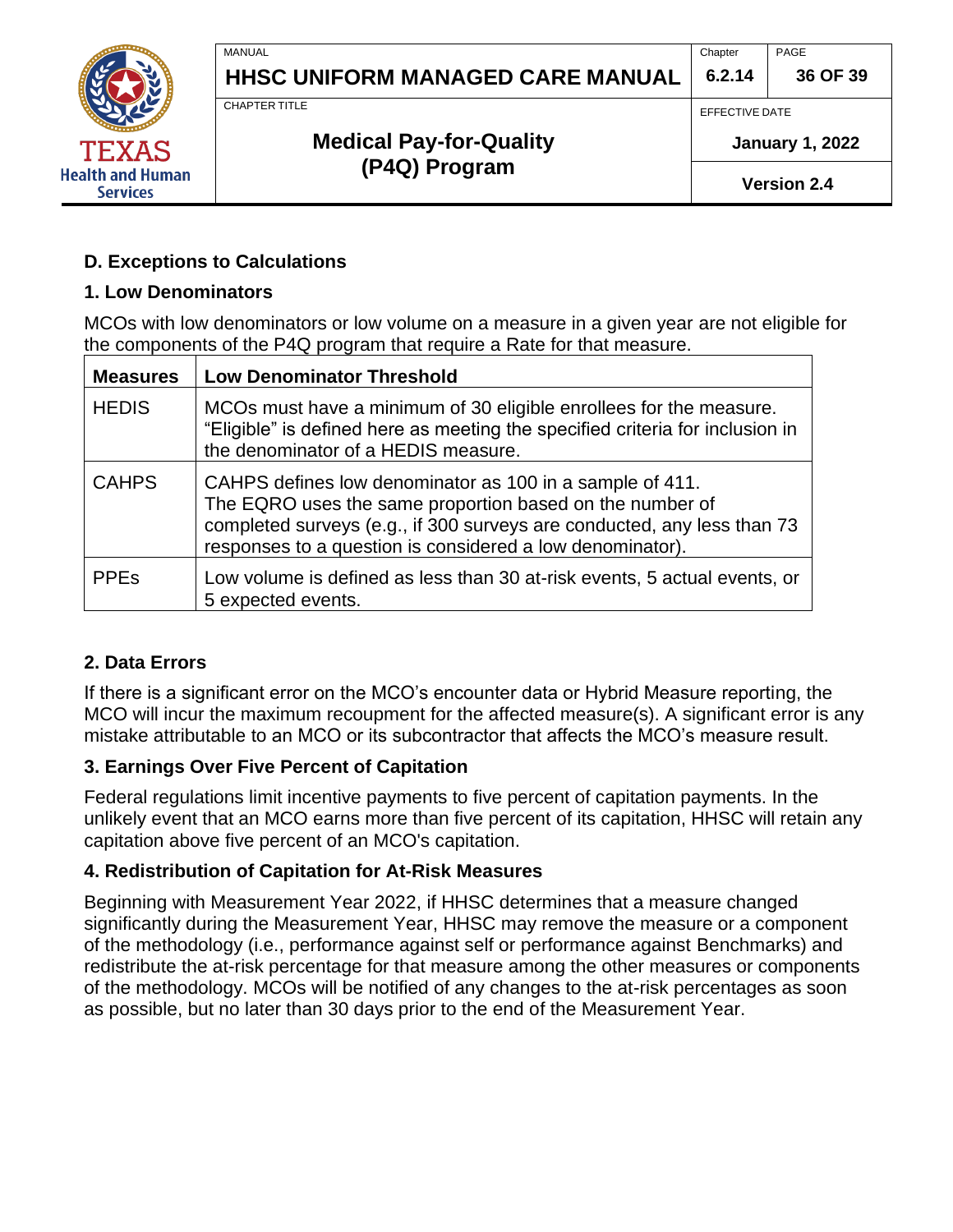

#### <span id="page-36-0"></span>**E. Process for Recoupments and Redistributions**

After medical P4Q program results for a given Measurement Year have been calculated, HHSC will first provide notice via email to each MCO that is subject to recoupment. Each notice from HHSC will contain the individual MCO's measurement results, the amount to be recouped, and the address at which the MCO must send payment. A notice will also provide the MCO a deadline of at least 10 Business Days to either pay the recoupment amount or dispute HHSC's P4Q program results. Unless HHSC specifies otherwise in its notice, the recoupment payment must be made by check, payable to the Texas Health and Human Services Commission.

If an MCO wants to contest its P4Q program results, then it must email HHSC by the deadline identified in the notice. The MCO's email must identify all of its challenges to its P4Q program results and contain all information, including documentation, in support of those challenges. HHSC will review the information provided by the MCO in contesting its P4Q program results. HHSC will then make a final determination as to the proper measurement results and recoupment amount, if any. HHSC will notify the MCO via email of this final determination and identify a new payment deadline of at least 10 Business Days, if applicable.

After providing notice of its final determination to those MCOs subject to recoupment or if those MCOs do not contest their P4Q program results by the deadline identified in their respective notices, then HHSC will email P4Q program results to each of the remaining MCOs. For those MCOs who are to receive a redistribution of funds, the notice will also include the amount of redistribution that particular MCO is to receive. HHSC may request that the MCO supply information necessary to process the redistribution and may withhold payment until that information is received. HHSC must receive all recoupments prior to making any redistributions.

Any questions regarding the process for recoupments and redistributions may be sent to the following e-mail address: [MCD\\_managed\\_care\\_quality@hhsc.state.tx.us.](mailto:MCD_managed_care_quality@hhsc.state.tx.us)

| <b>Term</b>             | <b>Definition</b>                                                                                                                                                               |
|-------------------------|---------------------------------------------------------------------------------------------------------------------------------------------------------------------------------|
| <b>At-Risk Measures</b> | Measures where a percent of the MCO's capitation is at-<br>risk, meaning its capitation may be recouped depending<br>on its performance on the measure.                         |
| <b>Baseline</b>         | Comparison year for performance against self.<br>e.g., For 2018 P4Q Measurement Year, each MCO's<br>performance against self will compare 2018 Rates to<br>2017 Baseline Rates. |

#### <span id="page-36-1"></span>**F. Glossary**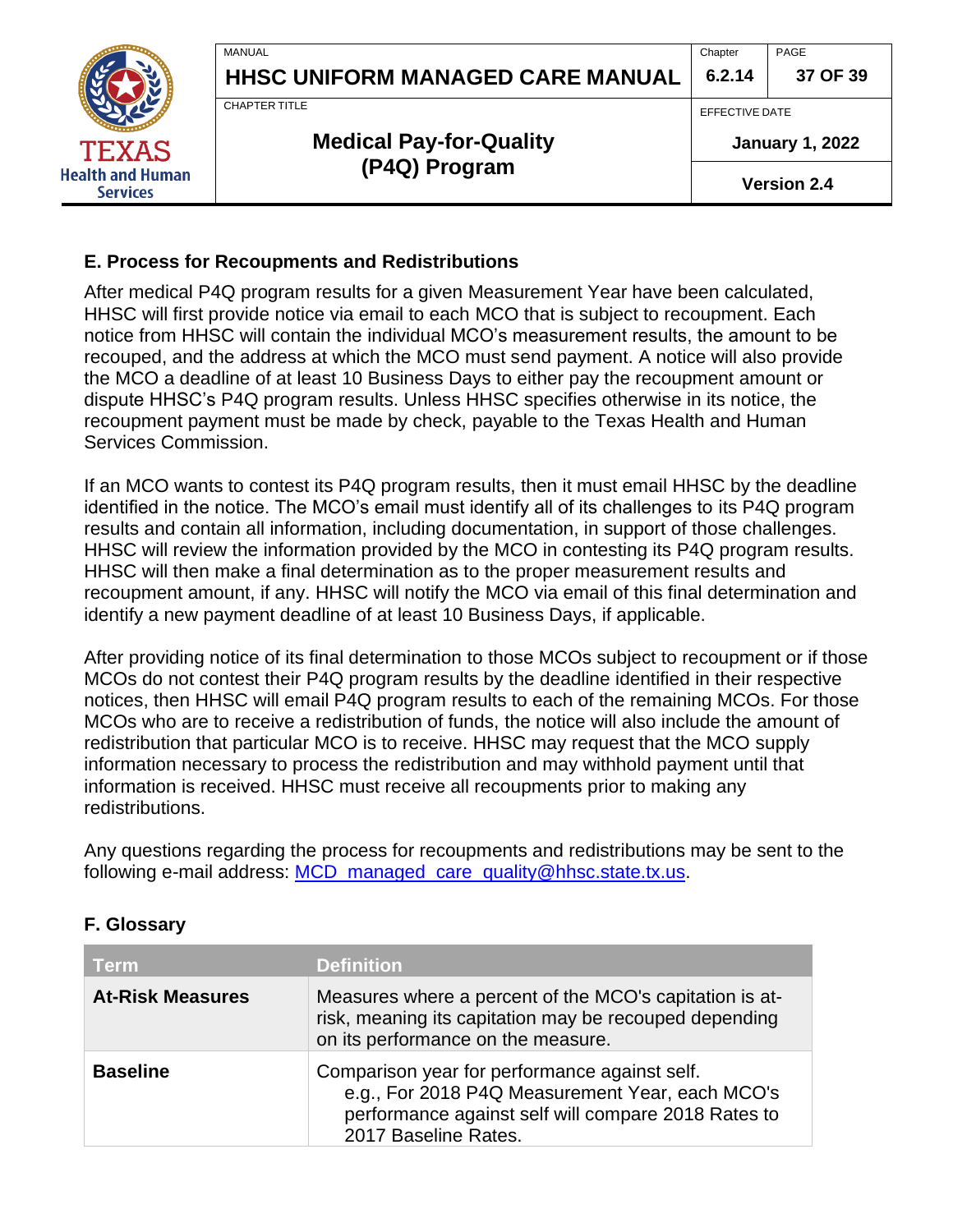

Chapter **6.2.14** PAGE

**38 OF 39**

CHAPTER TITLE

MANUAL

# **Medical Pay-for-Quality (P4Q) Program**

EFFECTIVE DATE

**January 1, 2022**

**Version 2.4**

| <b>Benchmarks</b>         | Points of reference against which MCO performance will<br>be compared.                                                                                                                                                             |  |  |
|---------------------------|------------------------------------------------------------------------------------------------------------------------------------------------------------------------------------------------------------------------------------|--|--|
| <b>Capitation At-Risk</b> | Maximum percent of MCO's capitation that may be<br>recouped based on performance.                                                                                                                                                  |  |  |
|                           | For 2018 P4Q Measurement Year, 3 percent of capitation<br>is at-risk                                                                                                                                                               |  |  |
|                           | The Capitation At-Risk will be the MCO's Premium<br>Payment System (PPS) capitation payments for the<br>managed care program for the Measurement Year,<br>excluding the following provider payments:                               |  |  |
|                           | a) Hospital Quality Payment Program                                                                                                                                                                                                |  |  |
|                           | b) Uniform Hospital Rate Increase Program (UHRIP)                                                                                                                                                                                  |  |  |
|                           | c) Quality Incentive Payment Program (QIPP)                                                                                                                                                                                        |  |  |
|                           | d) Network Access Improvement Program (NAIP)                                                                                                                                                                                       |  |  |
|                           | e) Affordable Care Act Health Insurance Provider Fee<br>(ACA HIPF)                                                                                                                                                                 |  |  |
|                           | And excluding capitation payments for the following risk<br>groups:                                                                                                                                                                |  |  |
|                           | a) RG114 - Dual Eligible Community - STAR+PLUS                                                                                                                                                                                     |  |  |
|                           | b) RG115 - Dual Eligible STAR+PLUS Waiver -<br>STAR+PLUS                                                                                                                                                                           |  |  |
|                           | c) RG121 - Dual Eligible Nursing Facility -<br>STAR+PLUS                                                                                                                                                                           |  |  |
|                           | d) RG309 - Perinate Mother <= 198 percent Federal<br><b>Poverty Level</b>                                                                                                                                                          |  |  |
|                           | e) RG310 - Perinate Mother > 198 percent Federal<br><b>Poverty Level</b>                                                                                                                                                           |  |  |
|                           | RG311 - Perinate Child > 198 percent Federal<br>f<br><b>Poverty Level</b>                                                                                                                                                          |  |  |
| <b>Data Period</b>        | The data collection timeframe on which MCOs will be<br>evaluated for the Measurement Year.<br>e.g., for the URI measure, data from July 1, 2017 -<br>June 30, 2018 will be used to evaluate the MCOs for<br>Measurement Year 2018. |  |  |